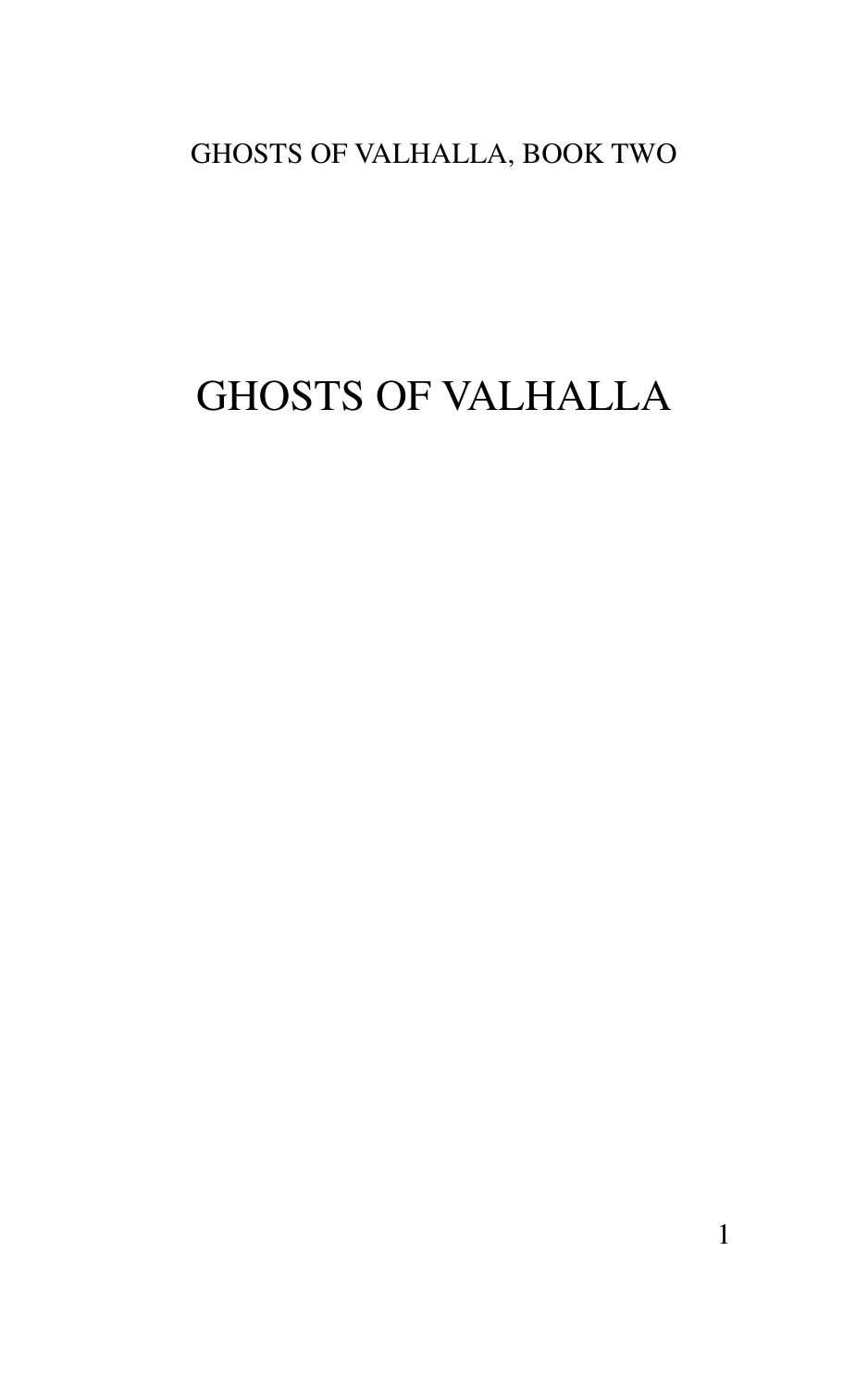Copyright © 2018 Low Ash Primary School All rights reserved.

Printed in the United States by Createspace.

Written & Edited By: Class 6H, 2018 Cover Design: E. Rachael Hardcastle Formatting: E. Rachael Hardcastle

First Edition.

Also available as an e-book.

*Includes an introduction to Ghosts of Valhalla by author E. Rachael Hardcastle. Printed for the library of Low Ash Primary School. Book 2/2*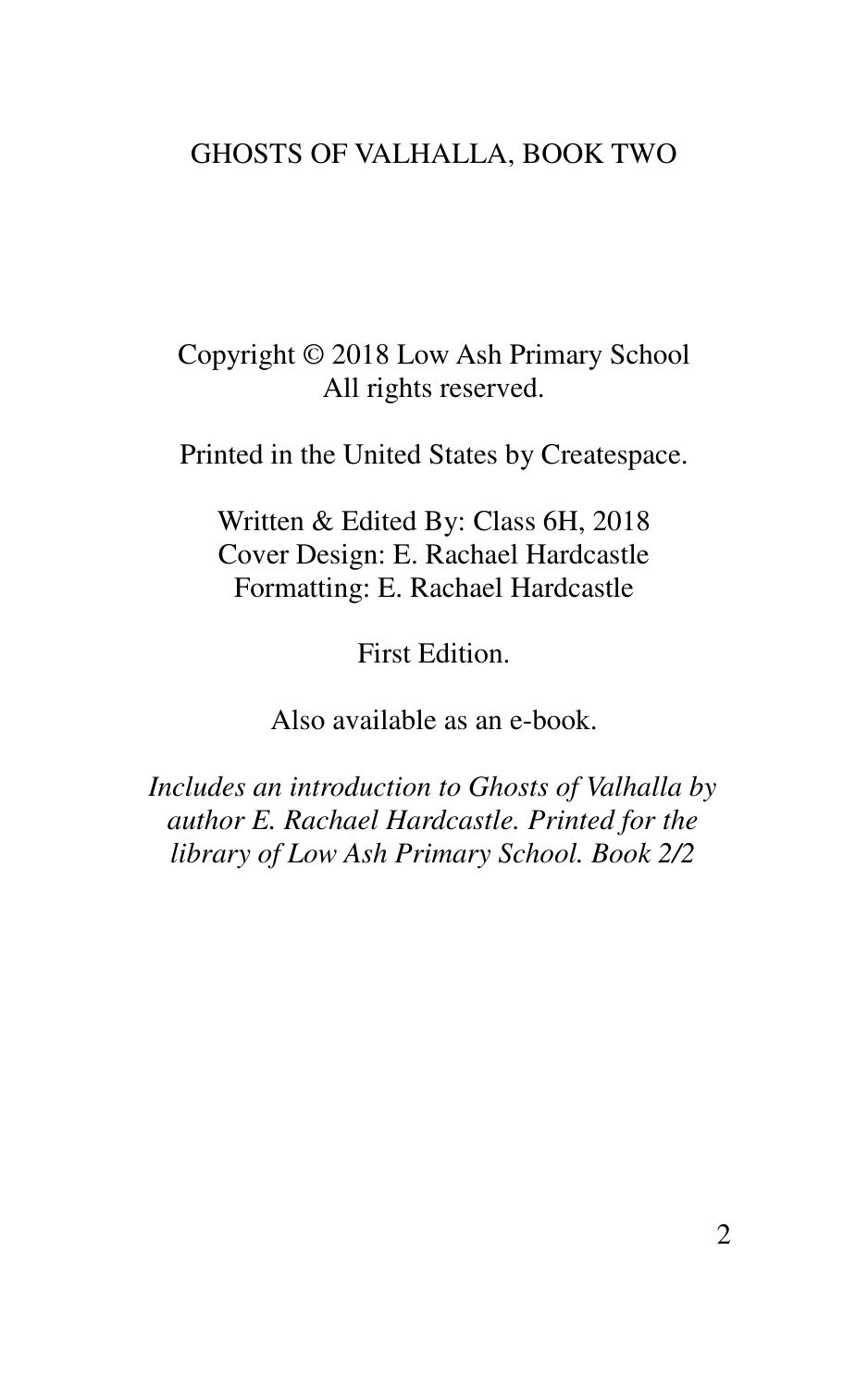# GHOSTS OF VALHALLA BOOK TWO

Class 6H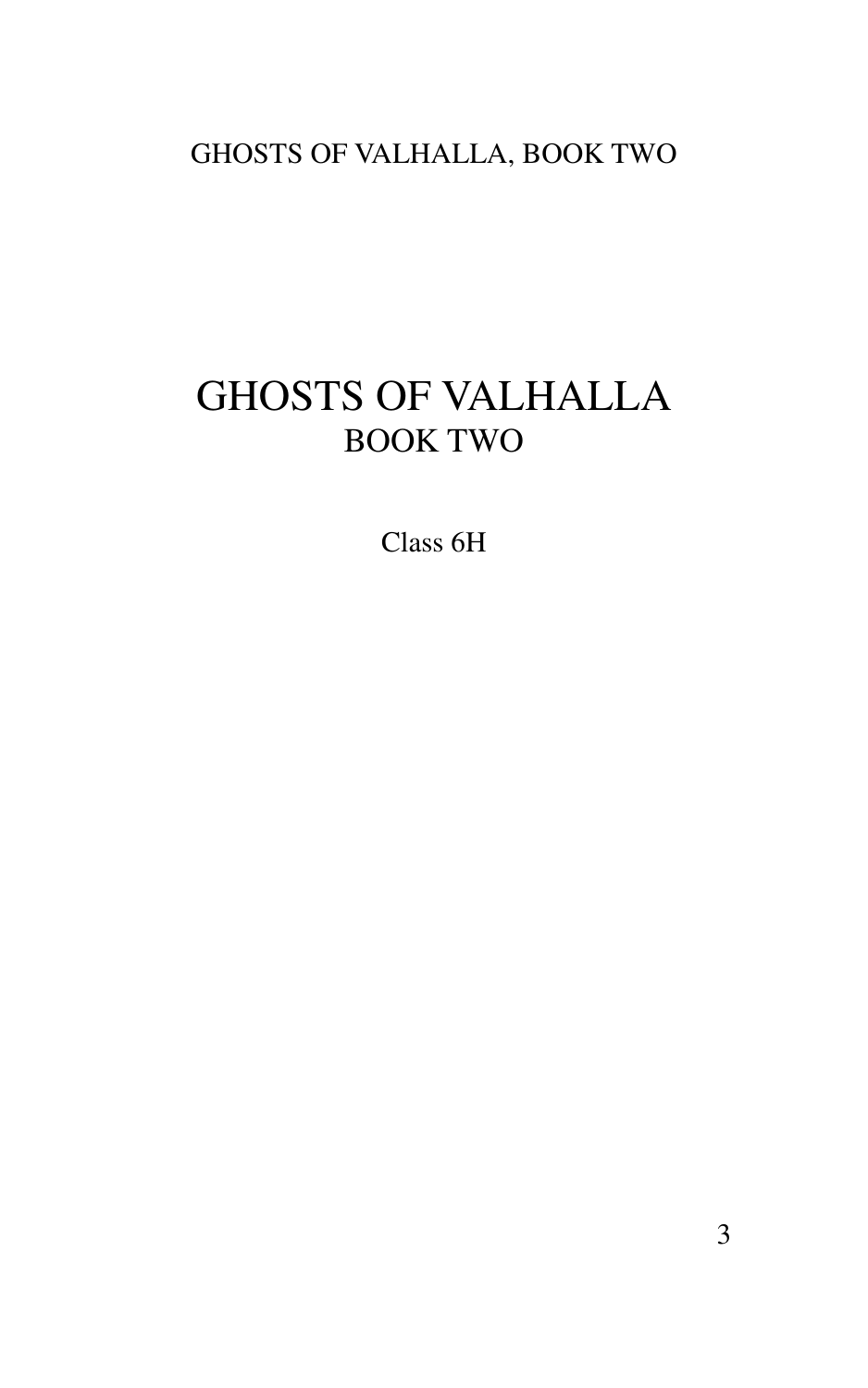"When asked, 'how do you write?' I invariably answer, 'one word at a time'."

- Stephen King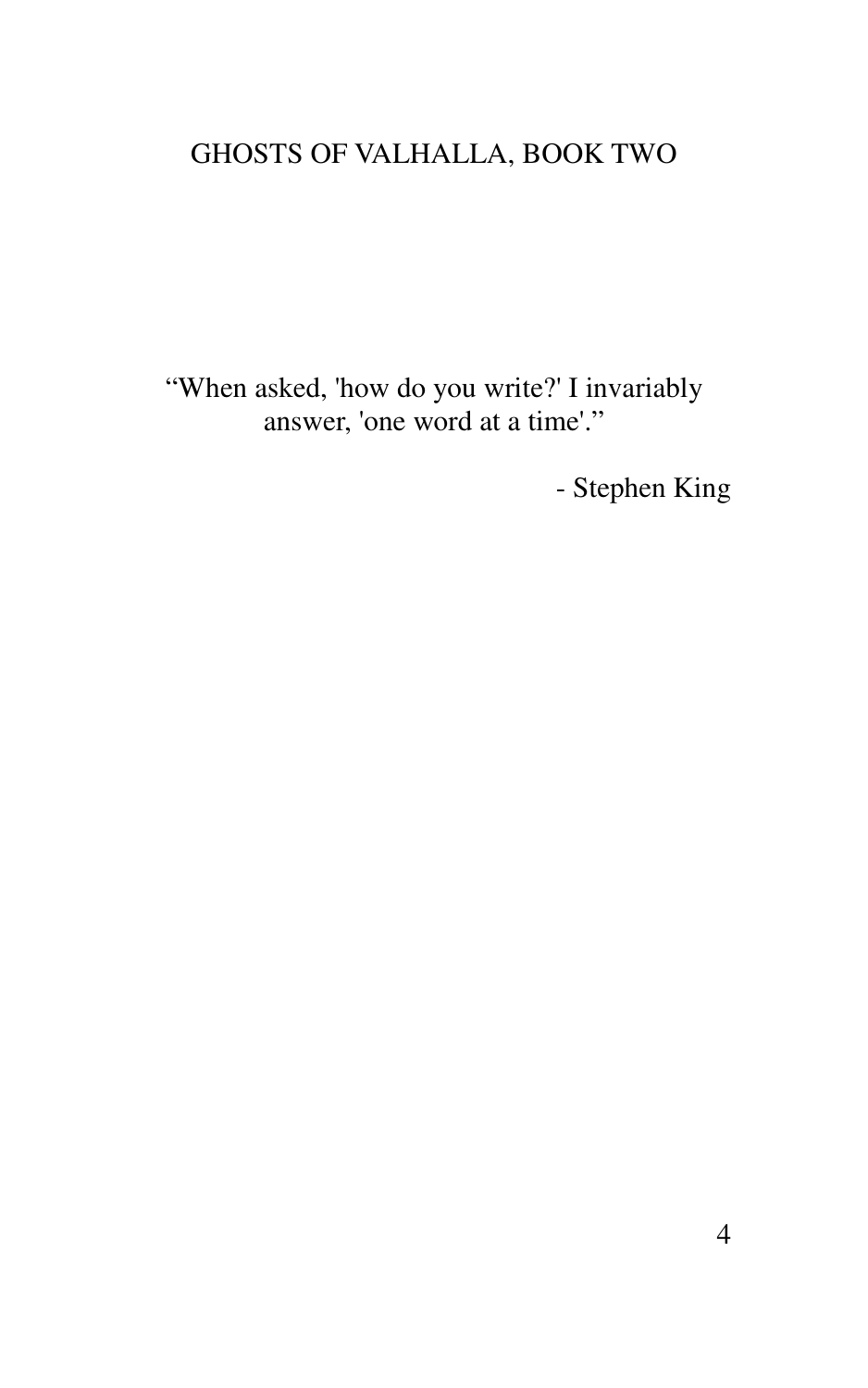## INTRODUCTION

On January 22nd 2018, I returned to visit my first school, Low Ash Primary. It was a pleasure to meet such talented children and an honour to work alongside them again in a creative writing workshop.

They were imaginative and motivated; I was so pleased to witness each idea as it came to life as we drafted stories alongside their study of ghost fiction and Vikings.

Low Ash Primary School welcomed me back for a second time after all these years and after reading these stories, I know in the near future I'll have some competition!

Presenting the second collection of stories by Class 6H, and wishing the very best of luck to these new authors.

> E. Rachael Hardcastle www.erachaelhardcastle.com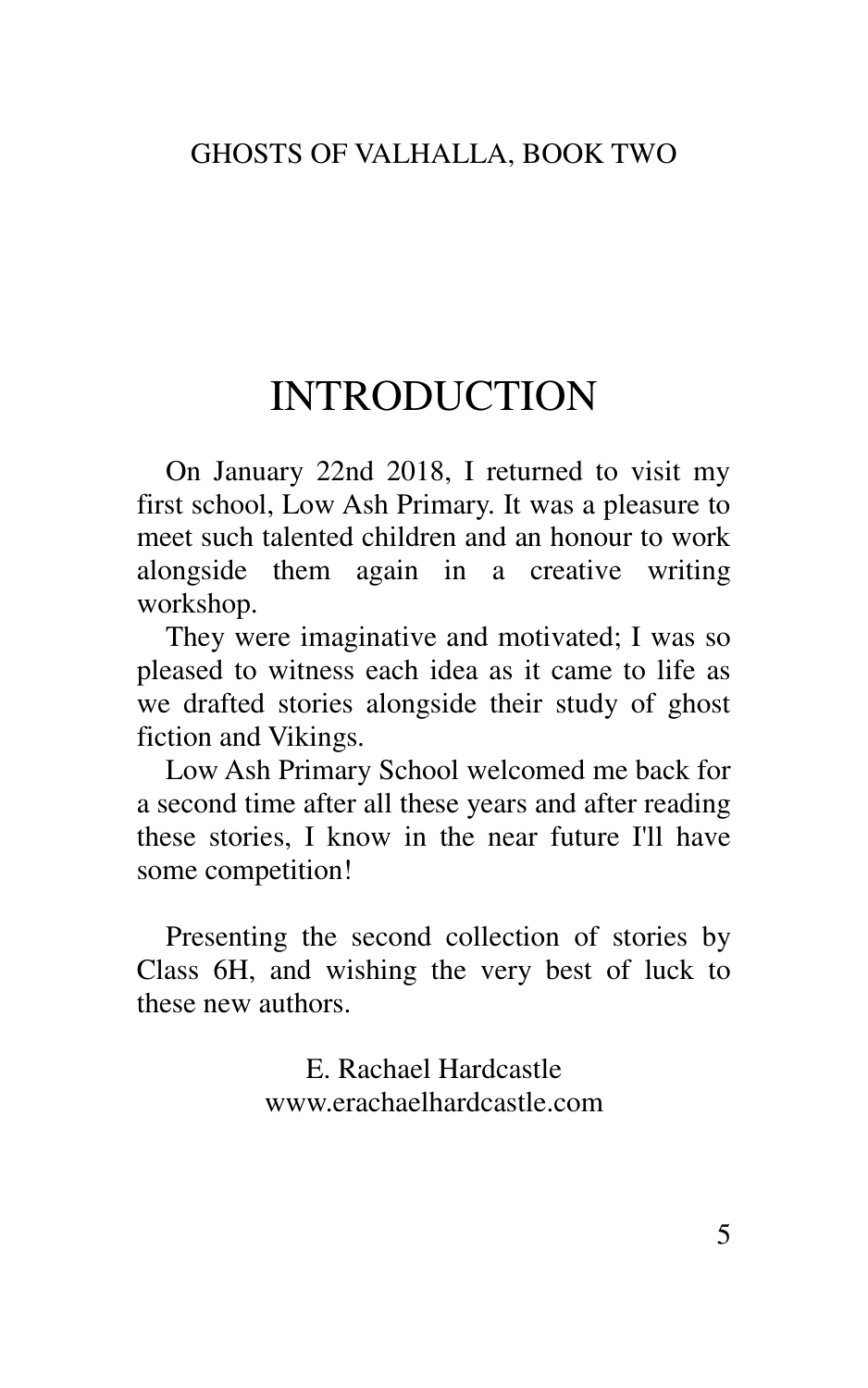# FEATURED AUTHORS

3AM...NIGHTMARE... by Grace Helm VIKING HORROR by Abigail Andrews HENRY THE VIKING-GHOST!!! by Aiden Strickland VANISHED by Ashleigh Buchan THE UNDERWORLD!!! by Billy Graves THE TRIP OF DOOM! by Callum Coles THE VIKING APOCALYPSE by Callum Rhodes VIKING GHOST by Charlie Axon THE NIGHTMARE by Connor McDonagh VHBG IN YORK by Ellie Smith VIKING GHOST STORY! By Emily Partridge NIGHT OF THE LIVING VIKINGS by Ethan Holmes TWELVE MIDNIGHT MAGIC by Georgie Parsons VIKINGS COME ALIVE by Gracie Thompson THE DREAM by Hawah Noor DISAPPEARANCE-REAPPEARANCE by Hayden Isherwood VIKING TORTURE by Lilah Merrell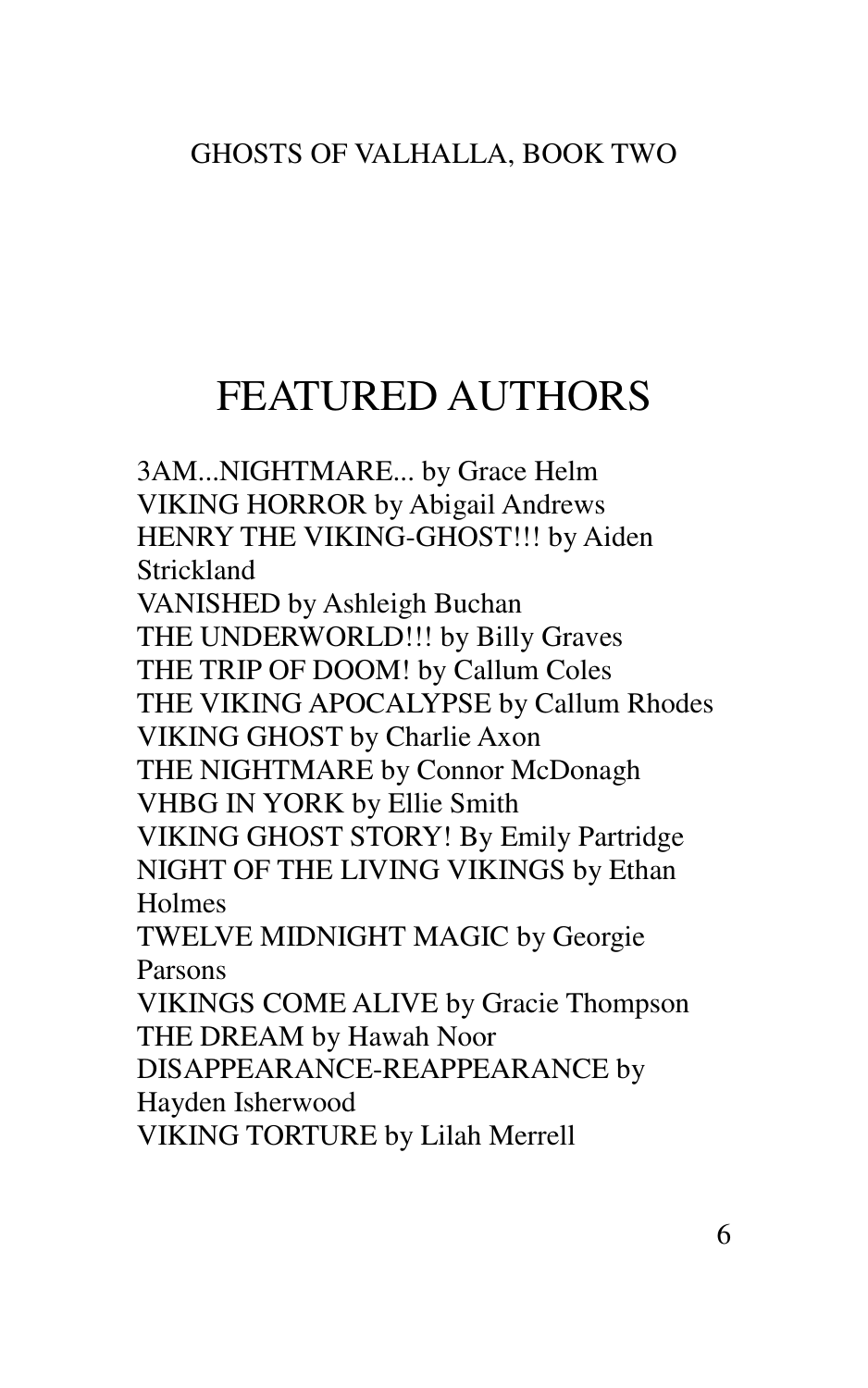13TH – HORROR! by Madison Coyle THE VIKING APOCALYPSE!! by Malaekah Adrees THE MYSTERY OF THE VIKINGS by Maria Gradzka SILENCE OF THE NIGHT By Molly Whiteley VIKING NIGHTMARE by Oscar Oakes-Wood SCREAM by Gracie Harris THE GHOSTLY NIGHTMARE by Sidney Brook SILENT NIGHT by Gracie O'Donnell 12 MIDNIGHT by Taylor Dickinson THE VIKINGS ARE COMING by Ella Cook THE PORTAL by Matilda Brankin VIKING TORTURE by Josie Iles IT WAS ALL A DREAM by William Stewart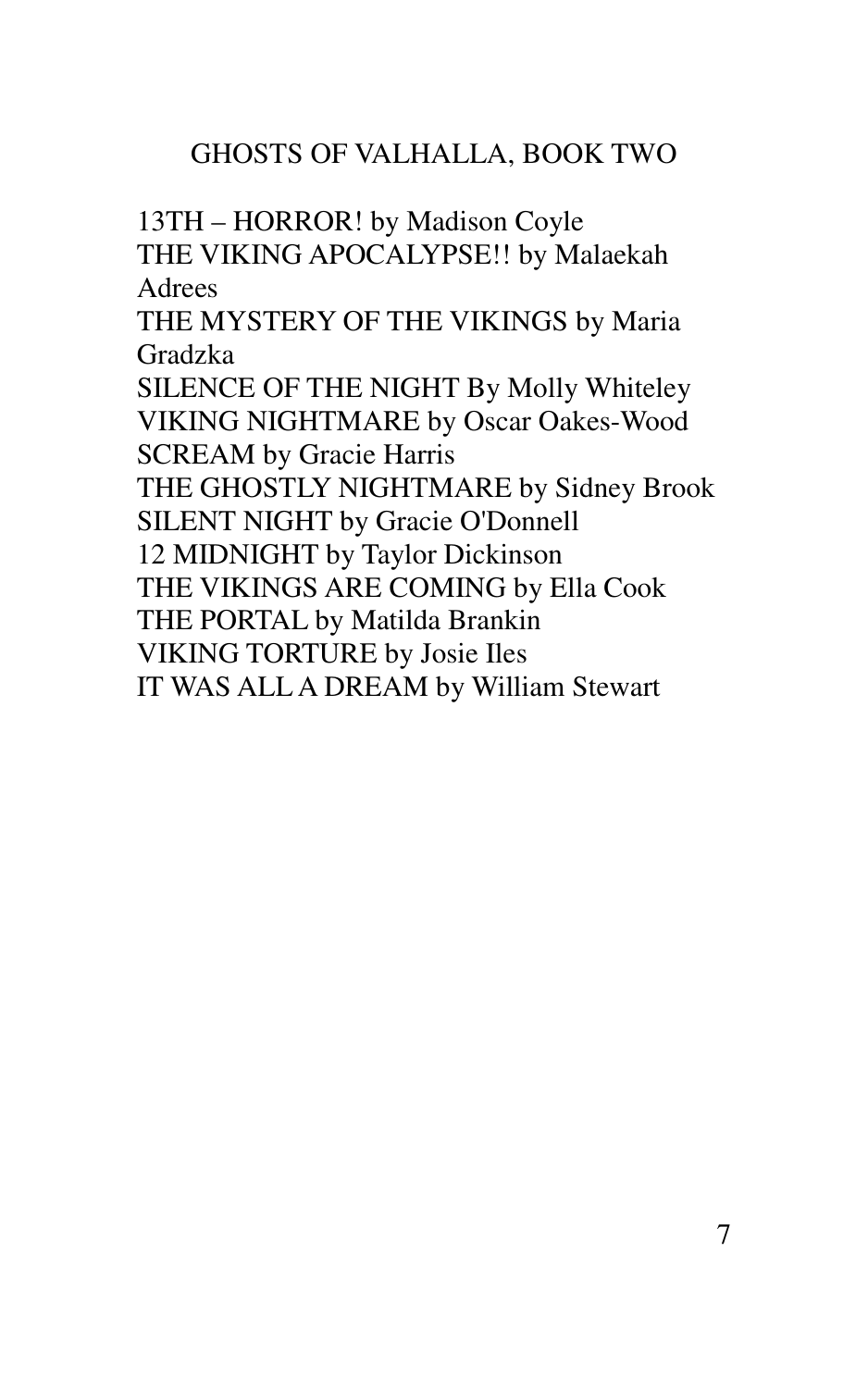# 3 AM…NIGHTMARE…

### by Grace Helm

Exhausted and worried, uncomfortable and scared, I lay awake wondering who or what could grab me whilst I lay here. Alone. The more I think the more I am terrified. As I cautiously made my way to the misty, old and drafty window I covered my ears to block out the dreadful screech of the wind. CREEEEK! My bedroom door slowly groaned open… A black shadow appeared in my darkened room. I looked at Ashleigh, she was snoring like thunder. I tried everything to wake her up. She didn't move…. I was drawn to the shadow. It beckoned me to follow.

Instantly and bewilderedly I followed the shadow to the cold, wet outdoors. The immense, dark shadow towered over me. The questions running through my mind were these: what is happening to me and is it going to destroy me? The paranormal spectre beckoned me over to the dark,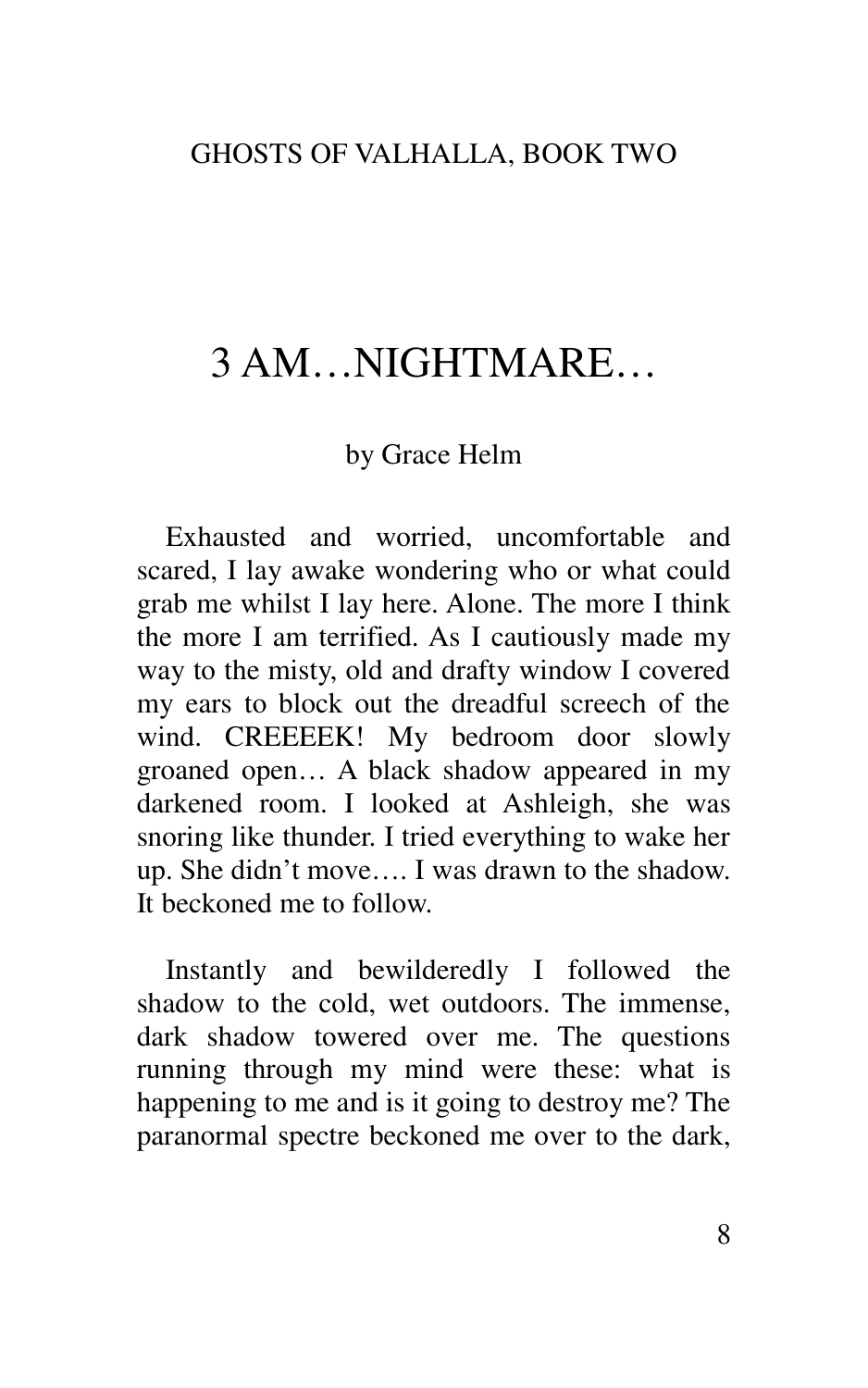miserable Viking burial ground. Unfamiliar sounds teased my mind as I courageously crept into the circle of the interment ground.

"Help!" I screeched as a hand forcefully hauled me into the mysteriously, swirling portal that had formed in the ground. I opened my eyes slowly but steadily. I felt like I was in a different world as there were unfamiliar voices spiralling through my mind. A strange, peculiar man came up to me. He held his hand out and pulled me to my feet. I asked the man why he looked strange - as he had: weapons surrounding him; shiny, silver armour covering his body; and the most peculiar leather boots. I got no response from the strange man. I glared whilst waiting for an answer. "I am a Viking and you're in Viking heaven!" he forcefully stated. "So why are you here? You're just a kid."

At that precise moment the paranormal spectre reappeared coming straight toward me. I stepped back and moved slowly into the dark, spooky woods. I stepped on a twig - it gave me away! I ran like an Olympic record holder trying desperately to escape. I finally stopped - convinced I was safe.

It was a strange place - muddy, cold and wet. I heard a strange sound from behind me. Somebody stood there. At first I couldn't make out who. It was that Viking, He had followed me. But why?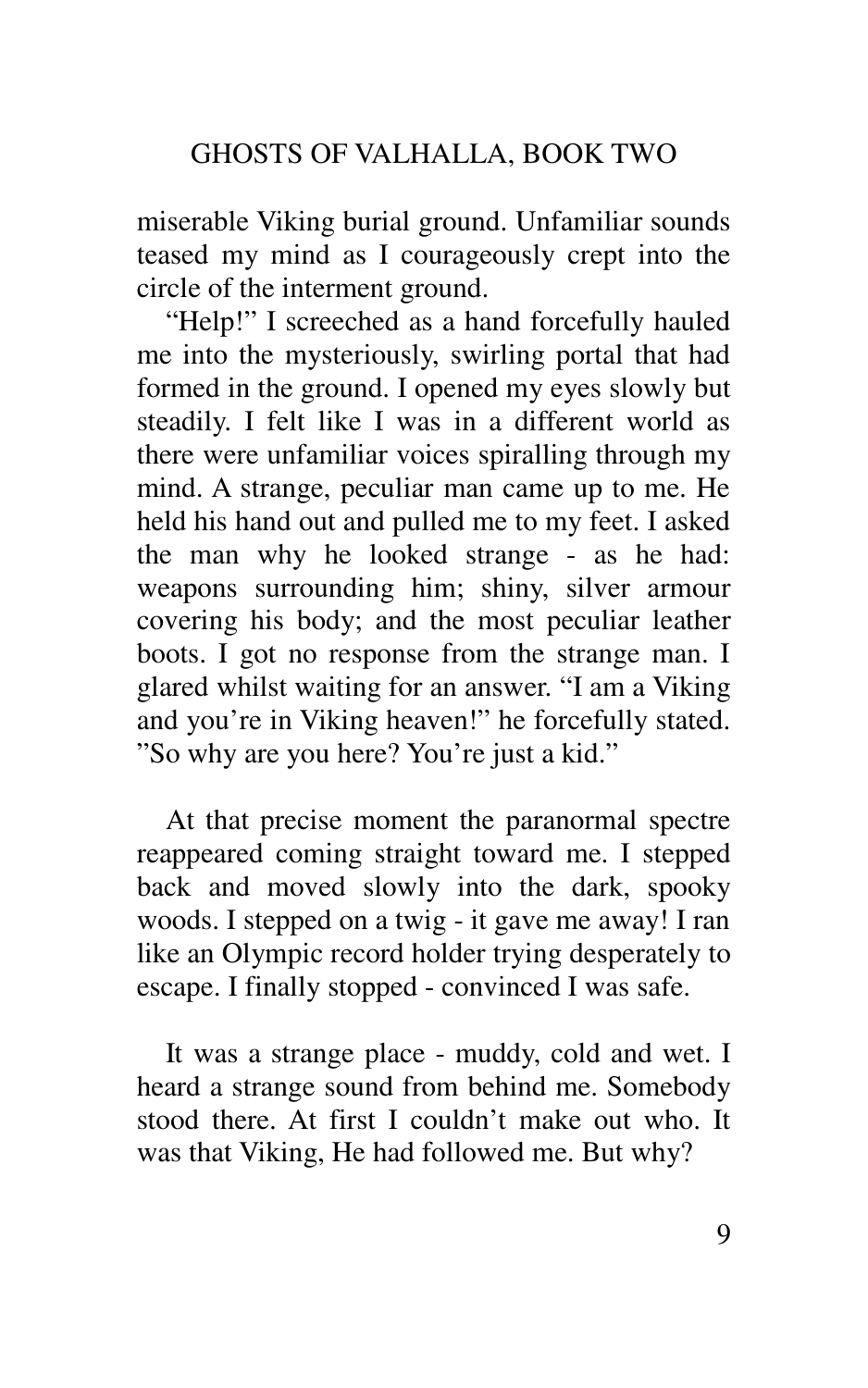"You need to get home! You're not safe here. Say the words on this parchment and you will be saved." exclaimed the Viking.

He gave me a piece of paper. It had 3 words on it. Unlam Dasam Deman,

"Unlam, Dasam, Deman!" I wished as I spoke.

Instantaneously I was home, in my bed. The window was open… The black shadow entered my bedroom once again. I felt a tingling on the back of my neck. The questions spiralling through my mind were these: when will my nightmare be over?

How will it end?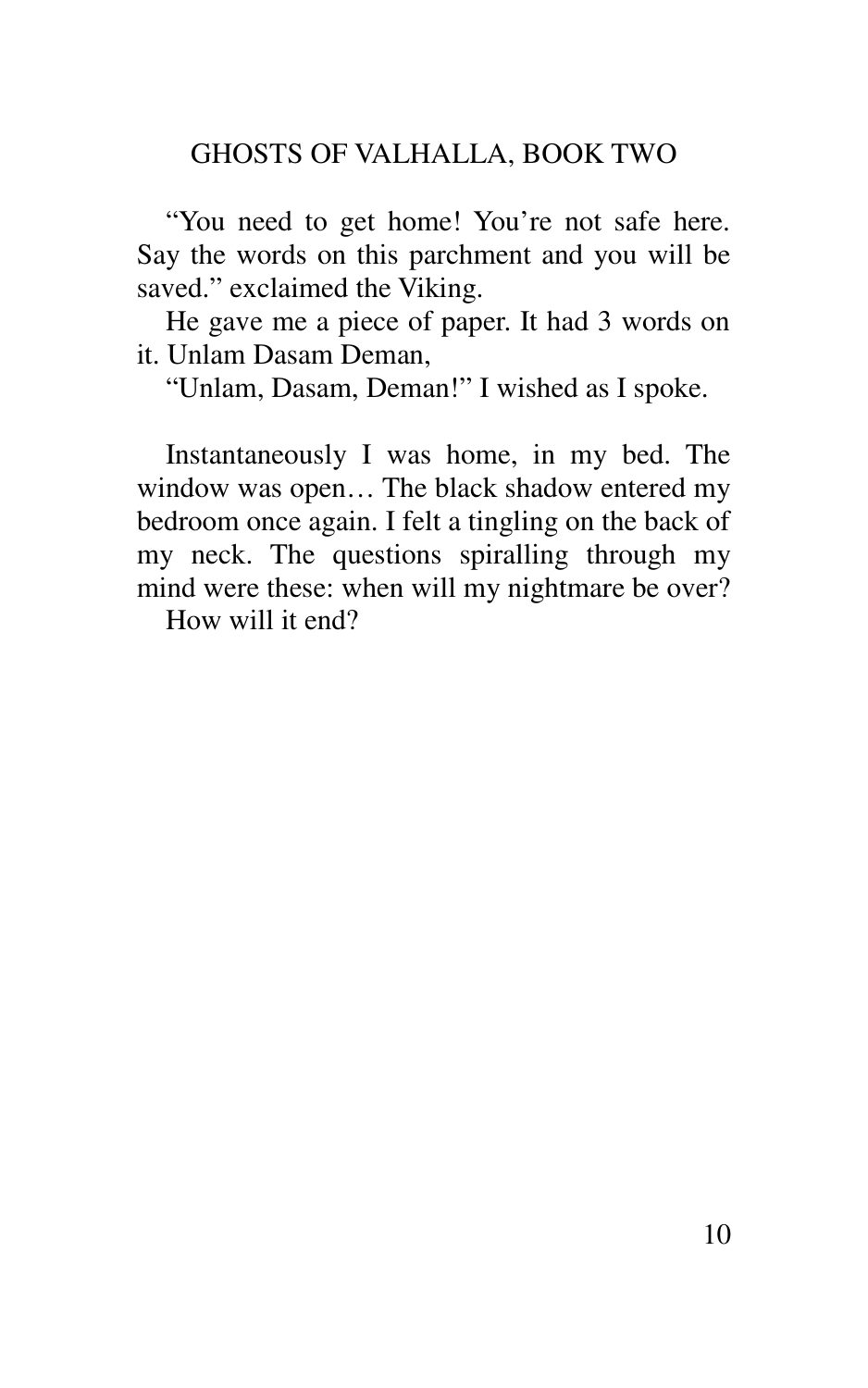# VIKING HORROR

### by Abigail Andrews

The dorm, was situated at the end of the long, winding lane, miles from the nearest town, and completely secluded. As the dorm stared out across to the pitch-black woods the ivy crawled up the trees whilst crushing them like a snake suffocating its prey. I groggily stepped out of bed, whilst unfamiliar sounds teased my semi-conscious mind: branches scraping against the window like chalk on a black board; whistling of the wind; and the distant hooting of owls.

As I gingerly opened the heavy, creaking door, I began to search around me. In the distance I could see a bright light, which shone down upon an old, dilapidated bridge. The questions running through my mind were, should I go and have a look or should I stay? I woke Gracie up and I exclaimed, "Look out of the window Gracie."

"What is it Abby?" Gracie replied.

"Look at that light, it's drawing me towards it,"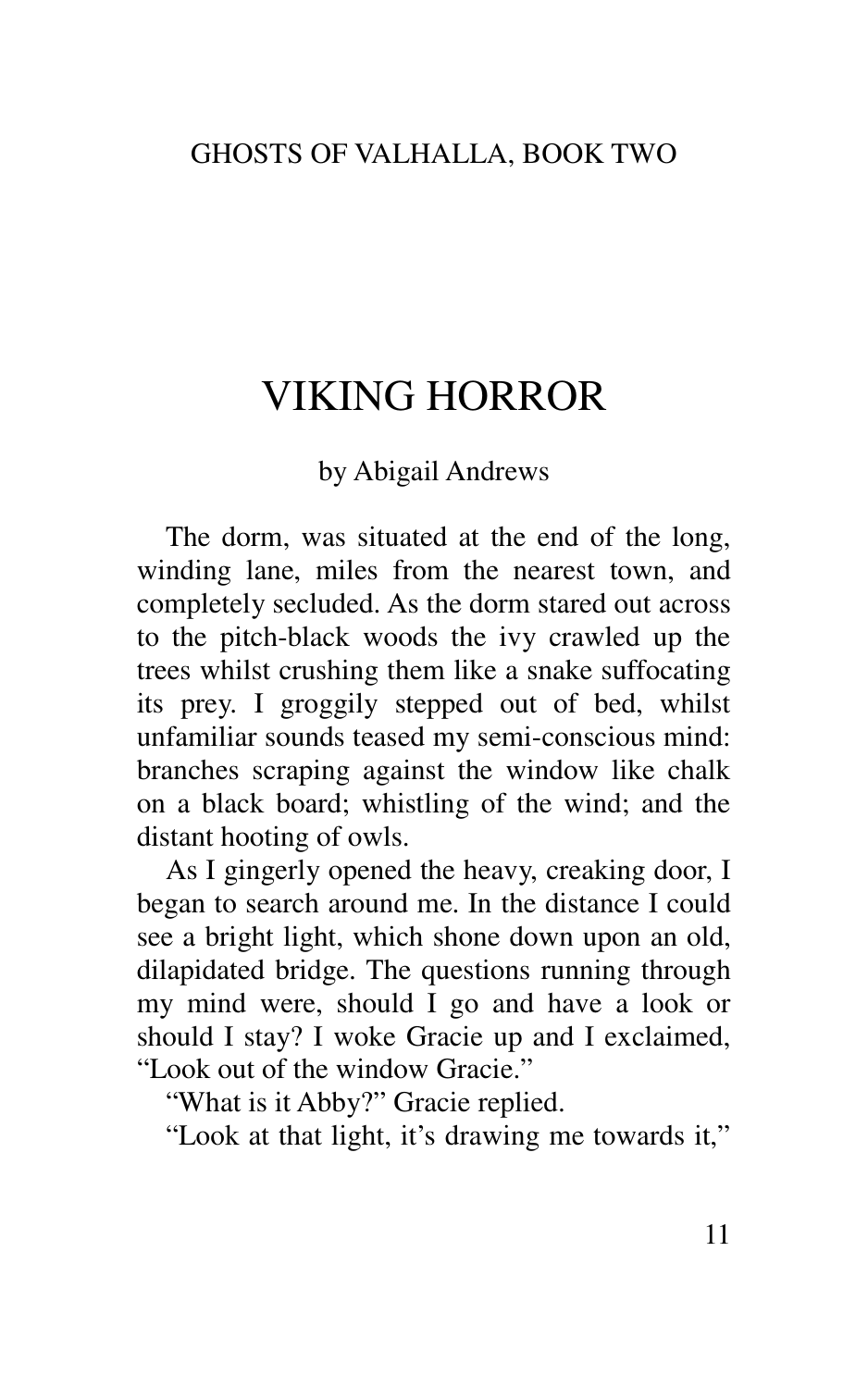I muttered quietly (transfixed), "quick, follow me."

Freezing, due to the biting wind, we moved towards the bright light. Lilah was complaining about being cold, but our major concern was the howls of the wolves, which were chasing us towards the blinding light at the bridge. I thought to myself, should we jump to the light or should we stay and let the wolves shred us to bits? (Why was my mind playing these awful tricks?) Thankfully Gracie screamed, "JUMP!"

Unexpectedly, we woke up and found ourselves in a swamp. We hid behind a wooden hut as we heard voices.

"I'll go see who it is," I whispered.

Despite being petrified I asked the strangers who they were. Their obvious leader stated firmly, "We are Vikings and we have been trapped at this burial ground for an eternity."

The Vikings were extremely friendly and showed us around the Viking burial ground. Then we spotted a colossal, gnarled old tree. Suddenly they had vanished. The questions racing through my mind were: where did they go and had we been sent to replace them forever?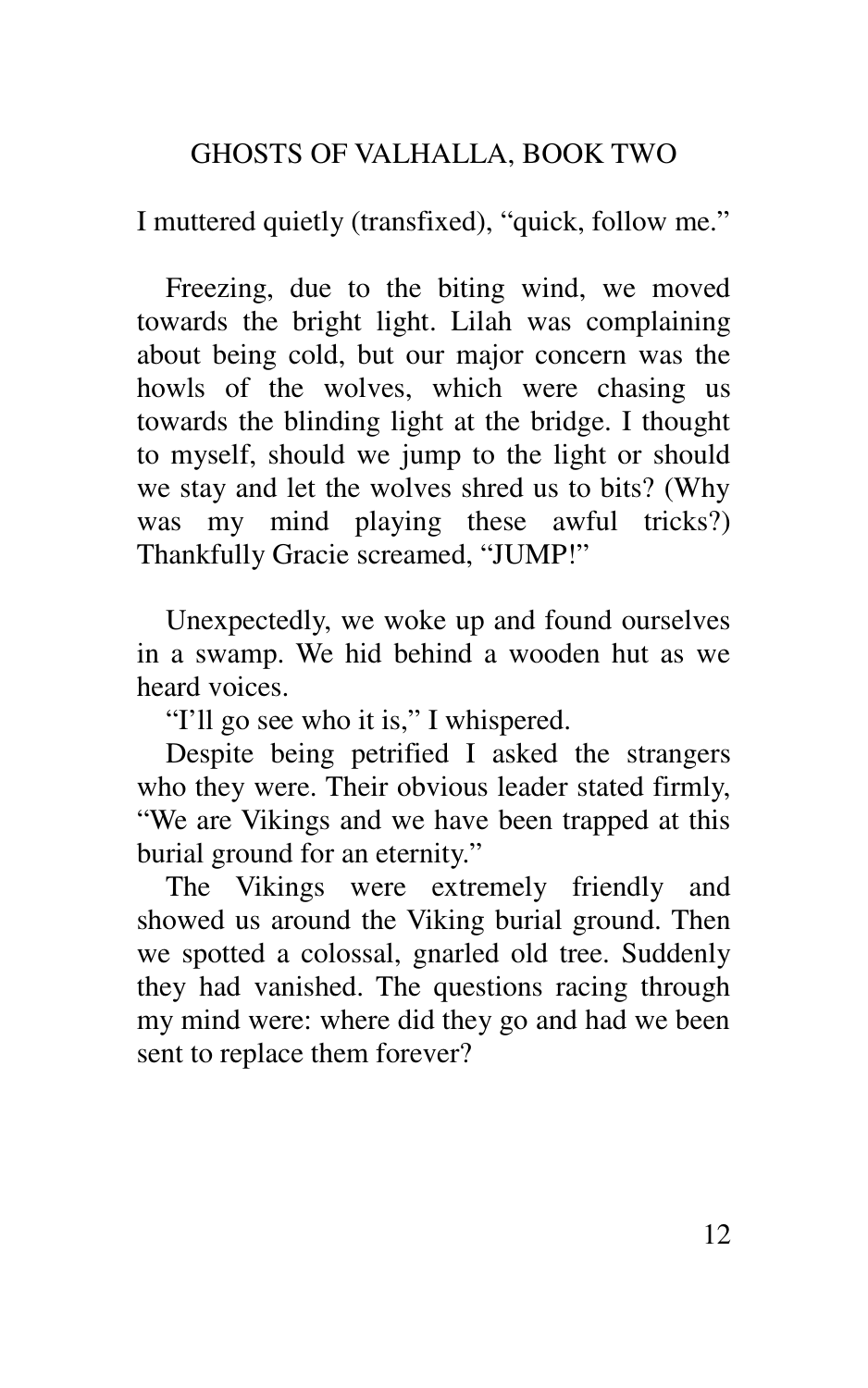# HENRY THE VIKING-GHOST!!!

by Aiden Strickland

9:30 in the morning. There I was sat waiting for everyone to wake up. I couldn't wait anymore. "BANG". They all woke up. "Why did you do that," snapped Billy. Mr Henry dashed into the room, "What was that horrific noise?" he shouted. I shrugged my shoulders so I didn't get told off. Sweating anxiously, because of Mr Henry's loud voice, William slowly started to get dressed.

When we reached the busy, loud cafeteria we had our breakfast. We left at 10:15. As the whole class walked slowly down to the old, deserted burial grounds Callum, who is strawberry blonde, got sent to the back of the line for slapping Billy. As the class arrived at the burial grounds Billy and I saw a rock mysteriously move. I was stunned by what I had seen. Nobody believed us.

We returned from the burial grounds at just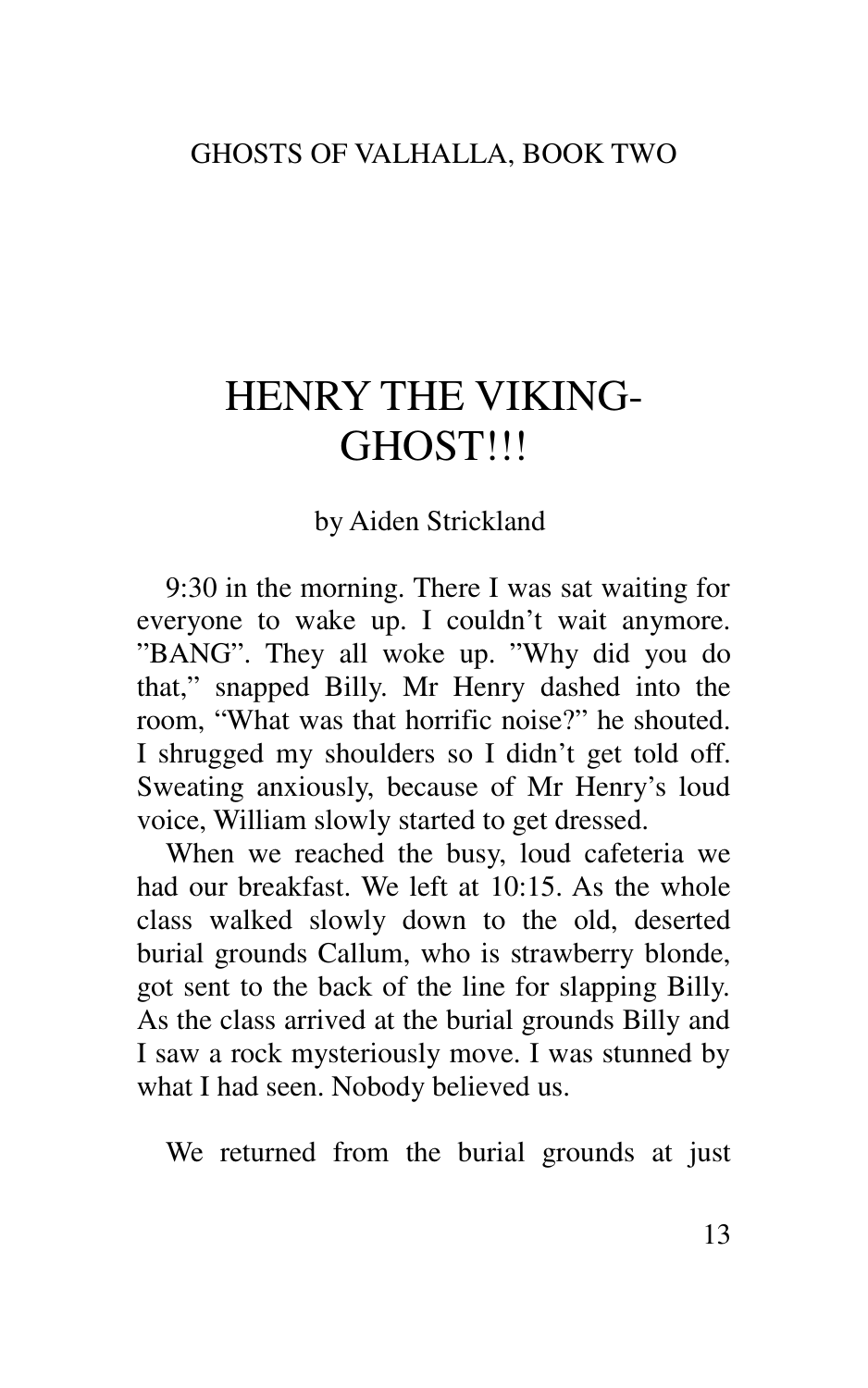about tea time. After we had tea we went to bed but that's what the teachers thought! We actually sneaked out to go see what was at the burial grounds. At night when we got there we saw Henry the Viking! He threatened to bury us for 50 years. I was petrified.

Henry, who is a ghost, grabbed a shovel and started chasing us. I grabbed an old hoover that was next to a shed. I had a plan. I was going to suck him up. I jumped past the corner and switched it on. The ghost was gone, but the question was, is this just the beginning? ...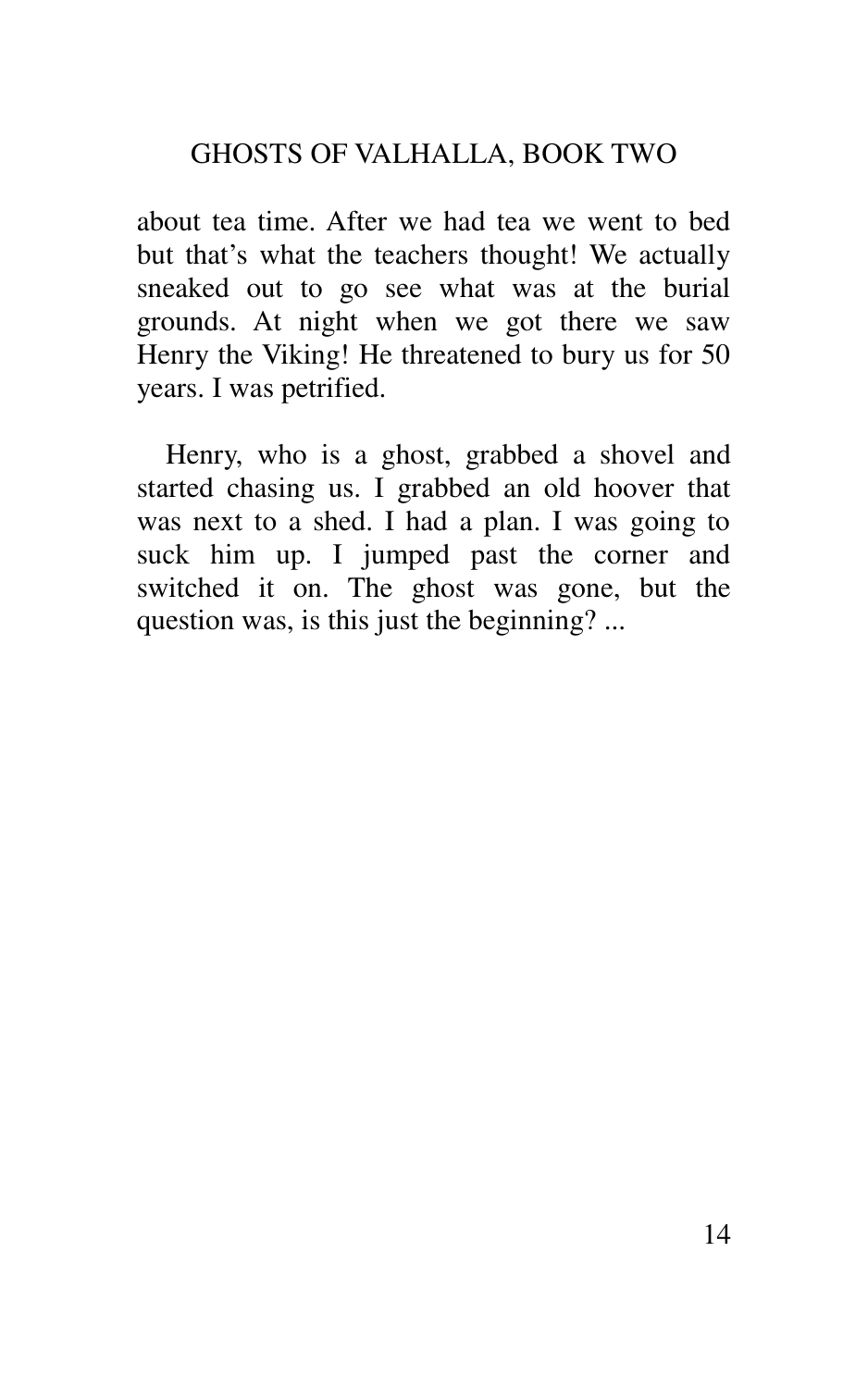# VANISHED

### by Ashleigh Buchan

I woke up fitfully. I saw something strange leaving my room. I couldn't quite figure out what it was - a shadow maybe? Before I had a chance to work out what was going on, I felt a strange urge to get up and follow whatever this thing was. The question running through my mind was this: should I follow this creepy shadow? I do. I see it moving rapidly downstairs. Carrying on, it goes outside into the darkness. I can't see it, where has it gone? All I see is a giant staircase going down, with an old, wooden trapdoor at the bottom. Going down it is the last thing I want to do but I have no control over my legs. I arrive…

Greeting me is a beautiful, small kingdom. I feel amazing. But I didn't know things where about to take a turn for the worse. As I continue on walking cautiously, the sky get darker, the grass turns into thick, black mud, which is difficult to barge through. Eventually, I get to a castle. An imposing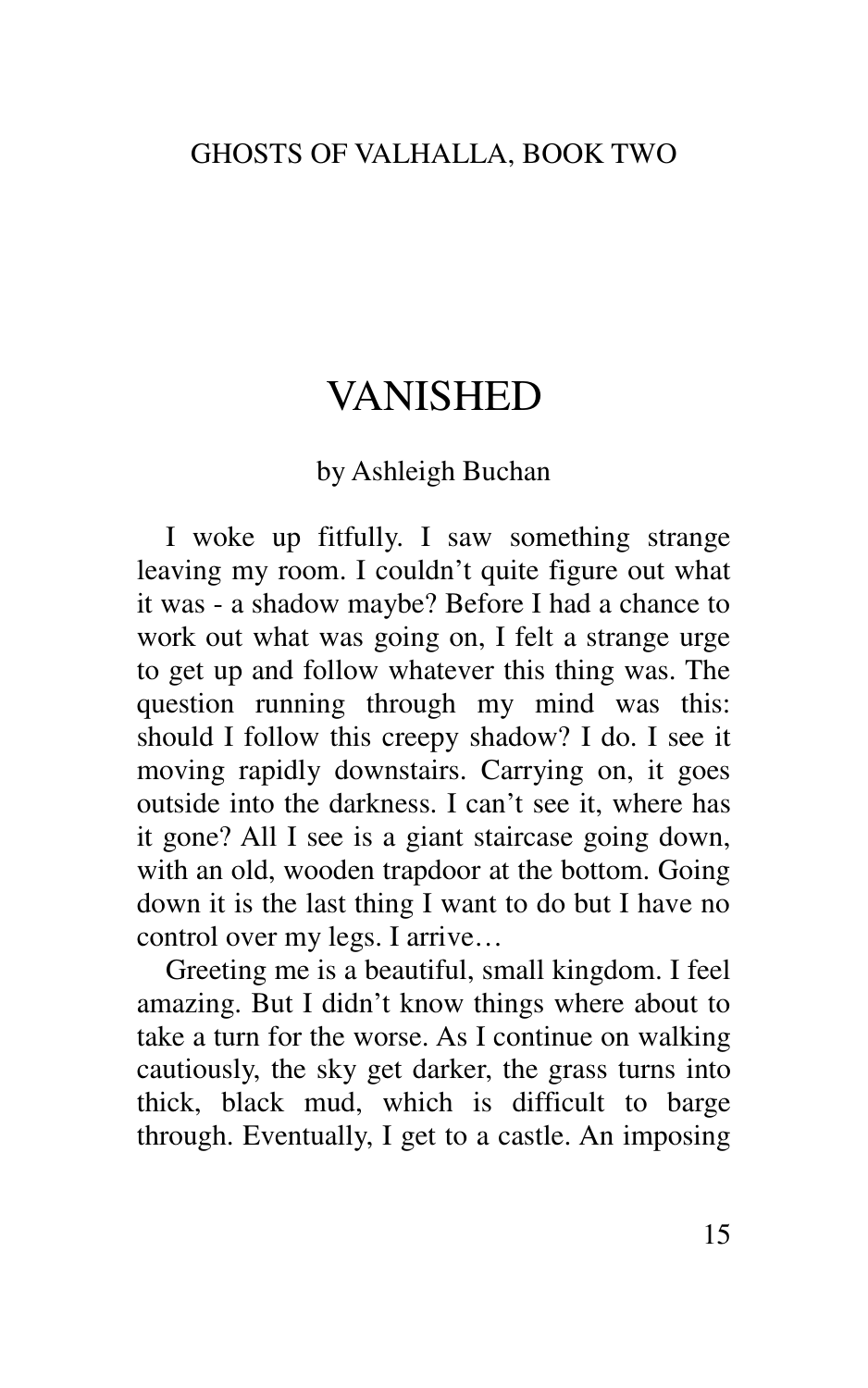haunting castle. There's no one there, but outside guarding it are row upon row of suits of gleaming, silver armour; they look weird. One of them twitches. Am I seeing things? Slowly, one by one, they begin to come alive, but no one is inside them. The question running through my mind is this: how are they moving? I rush to hide, I don't think I was quick enough - I think they saw me. Clanking suits of armour everywhere - I must stay safe. My only choice is to dart inside the castle. I go in to the haunting castle. I thought it was midnight it was so dark. I don't see anyone. I am on high alert.

As I creep quietly, I see a dark, mysterious throne. No one is sat on it. I head up to the strange, creepy throne. I come to a dilemma - should I sit on it or shouldn't I? I do. I feel something weird going up my spine. A man, who looks rich, appears. He looks at me angrily. He commanded, "Guards, seize her!" I run as fast as lightning, they can't catch me. Looking around I can't see them. I think I lost them. I see the old, wooden trapdoor again. Thankfully it sucks me in like a tornado. I wake up in my bed. I look outside, there is no sign of the castle.

WAS IT ALL JUST A DREAM?…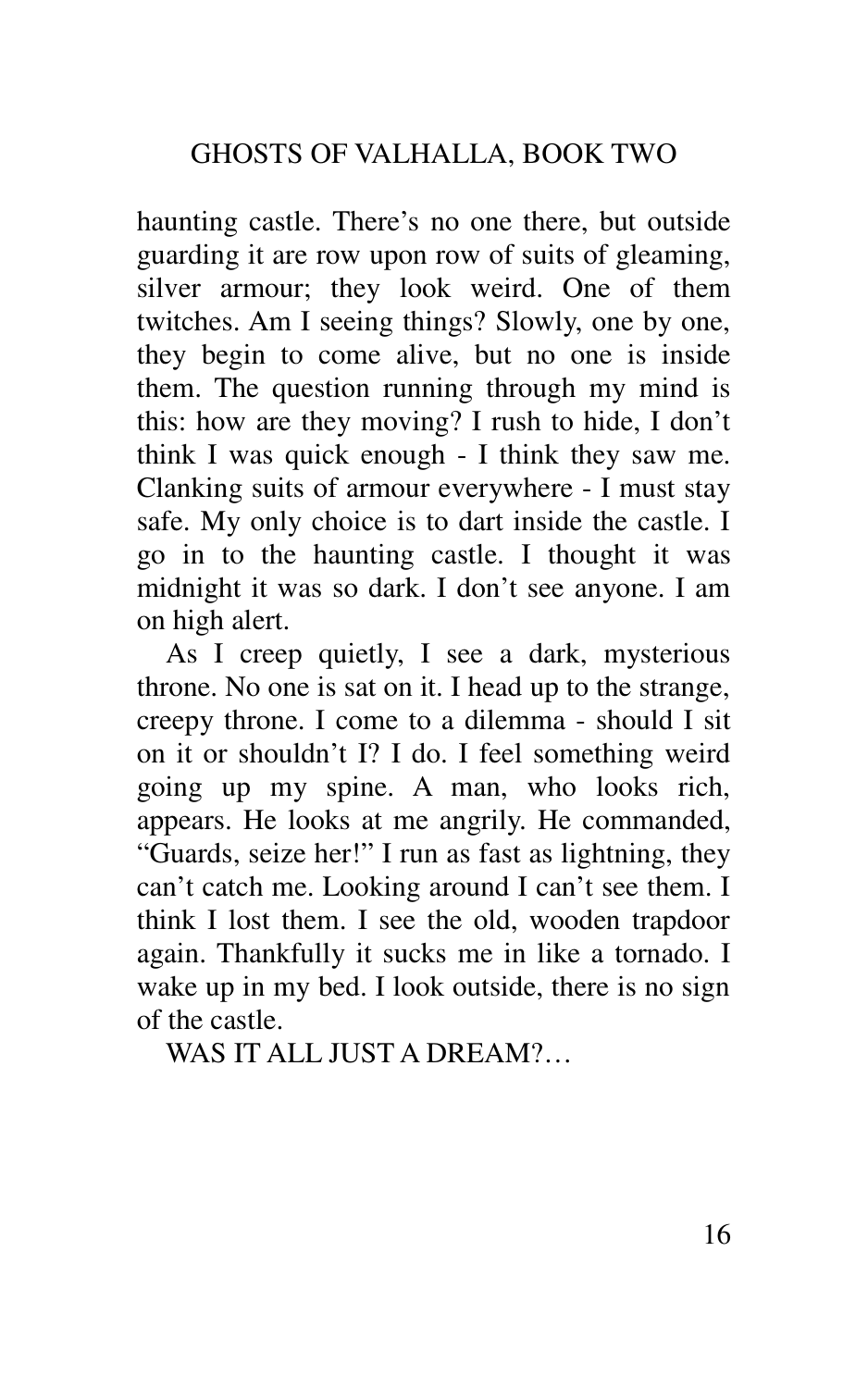# THE UNDERWORLD!!!

### *by Billy Graves*

Midnight, it was all quiet, everyone was fast asleep. Peacefulness glided through the air. CREAK! Something terrible broke the silence. Other noises then filled the dark, misty room. The noises where: the dark hoot of an owl; the screaming of lightning; and the croaky voice that seemed to get louder by the minute.

I woke up the rest of the group worried about what troubles may lay ahead.

"What's up Billy?" Chubb whispered.

I stammered in response, "We are not alone".

As I went to switch on the old, rotten light fitting at the side of the wall I tripped over a small hook in the floor and went flying. As I was falling I seemed to crash through the floor and ended up in somewhere creepy.

"Are you okay?" shouted Chubb.

"Yes," I replied groggily.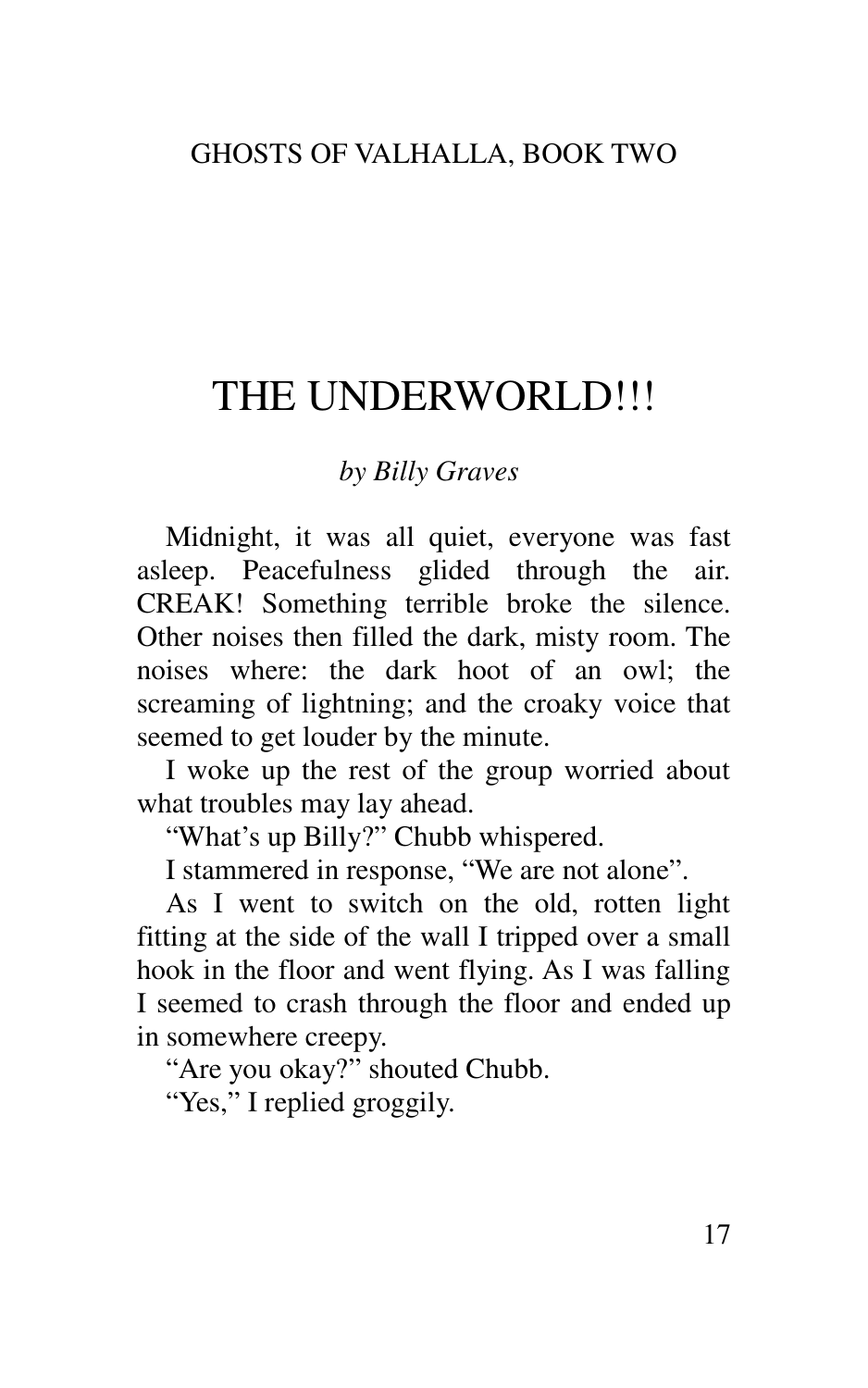Chubb followed me down the chasm, but once he touched the ground the hole above us filled. We decided that the best thing to do was head forwards. Later we smelt something delicious.

"Sausages," we both yelled in unison and then cheered. But once we came to where the sausages lay we saw something extraordinary.

Vikings!

The next thing I knew I was in Valhalla.

"Halt," the Viking king - Aiden - shouted, "Who goes there?"

I stood still to the spot. The king thought for a while. We started to make a run for it whilst the Vikings ran after me. We hid behind a weirdly shaped rock and waited for the Vikings to pass. Because Chubb was so large, he moved the heavy rock and revealed a tunnel which we proceeded to fall down. We ended up falling onto a stone slab that floated away at great speed. The weird thing was the slab seemed to go up a hill. At the top I saw Aiden and the slab pushed the grotesque monster off of the cliff.

He was dead.

Once the Vikings returned they thought that we were their new kings and offered to do anything for us.

"Let us go back to the mortal world" we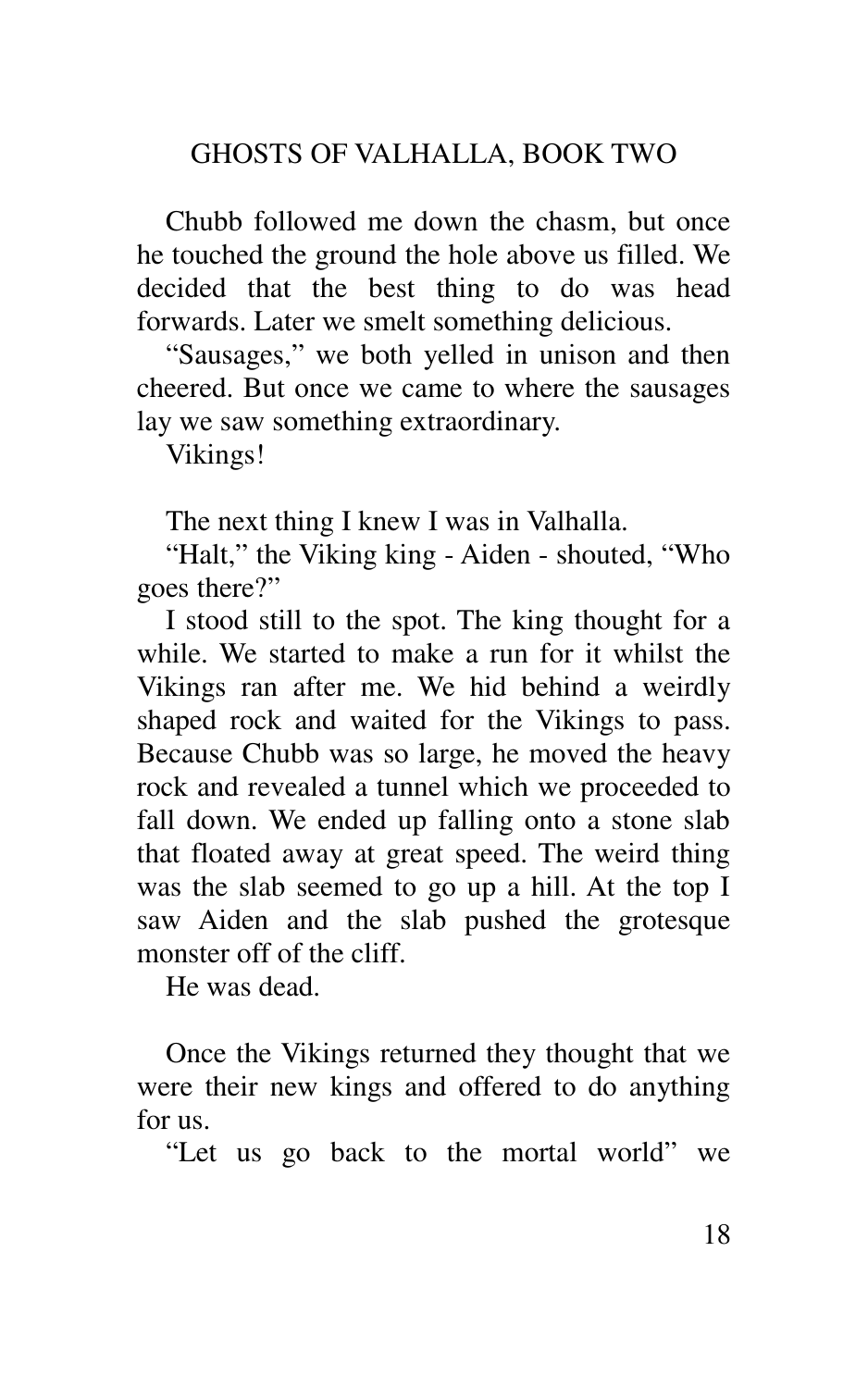commanded. And with that we were gone. We were home.

The questions on my mind were these: were the Vikings actually real and had they ever existed?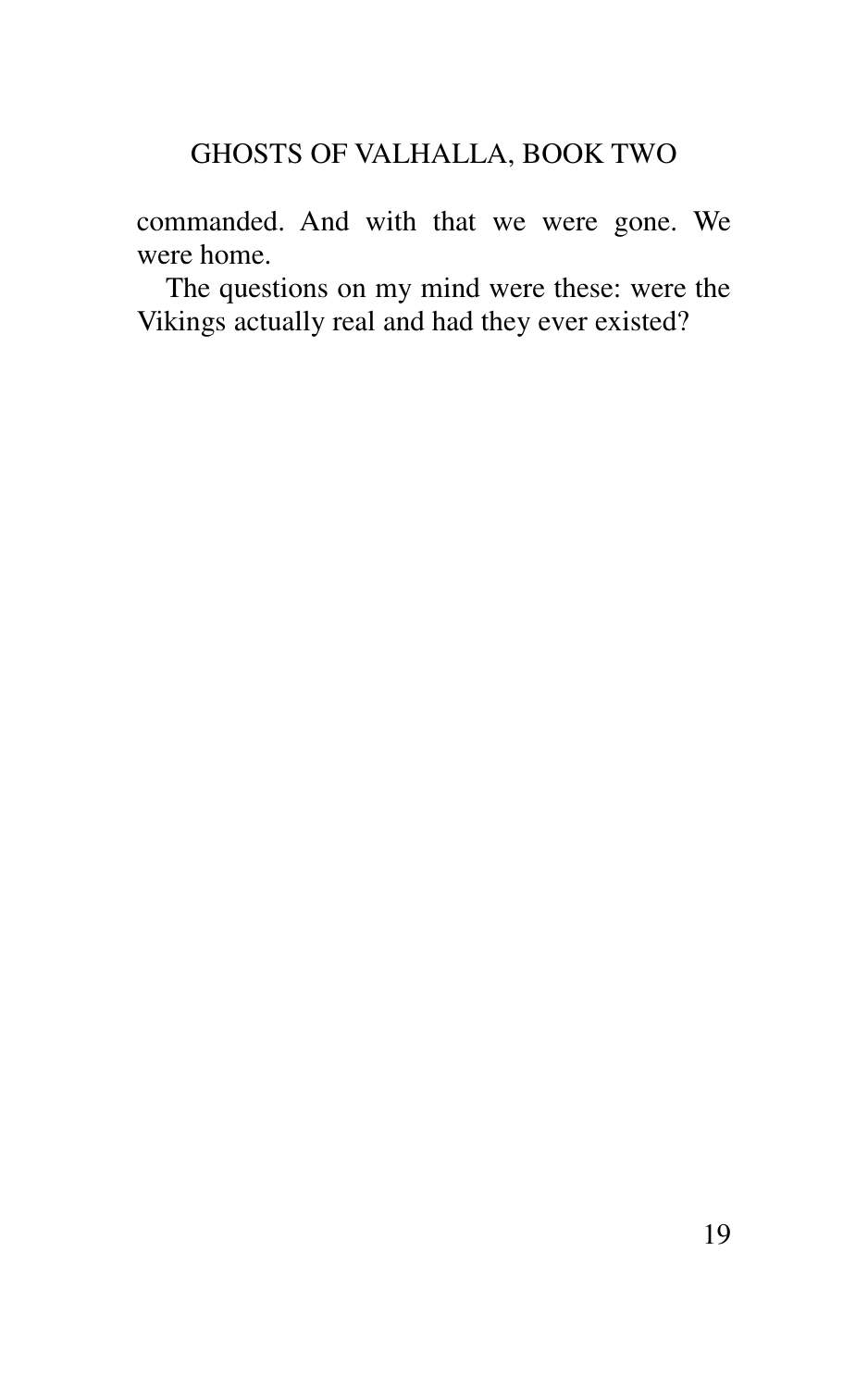# THE TRIP OF DOOM!

### by Callum Coles

I could hear the trees scraping the window - like cats claws on a chalkboard. It was pitch black – all you could hear was the terrifying thunder: a WWII battlefield. I saw a misshapen shadow floating in the air. I thought I was seeing things but my feet started to move without me knowing. The question in my mind was: what is causing this? My friend Billy cautiously followed me outside. "What are you doing out here?" whispered Billy. I explained everything to him but he thought I was lying.

We went to explore the frightening, dark graveyard. Within a blink of an eye it all came to life. There were Vikings surrounded by crooked, long houses and animals being fattened so they can be eaten by the tribe. They stared at us. They were definitely wondering who we were.

They chased us thinking we were going to raid their village. So we ran. Ran until we were at the edge of a river. We were trapped and there was no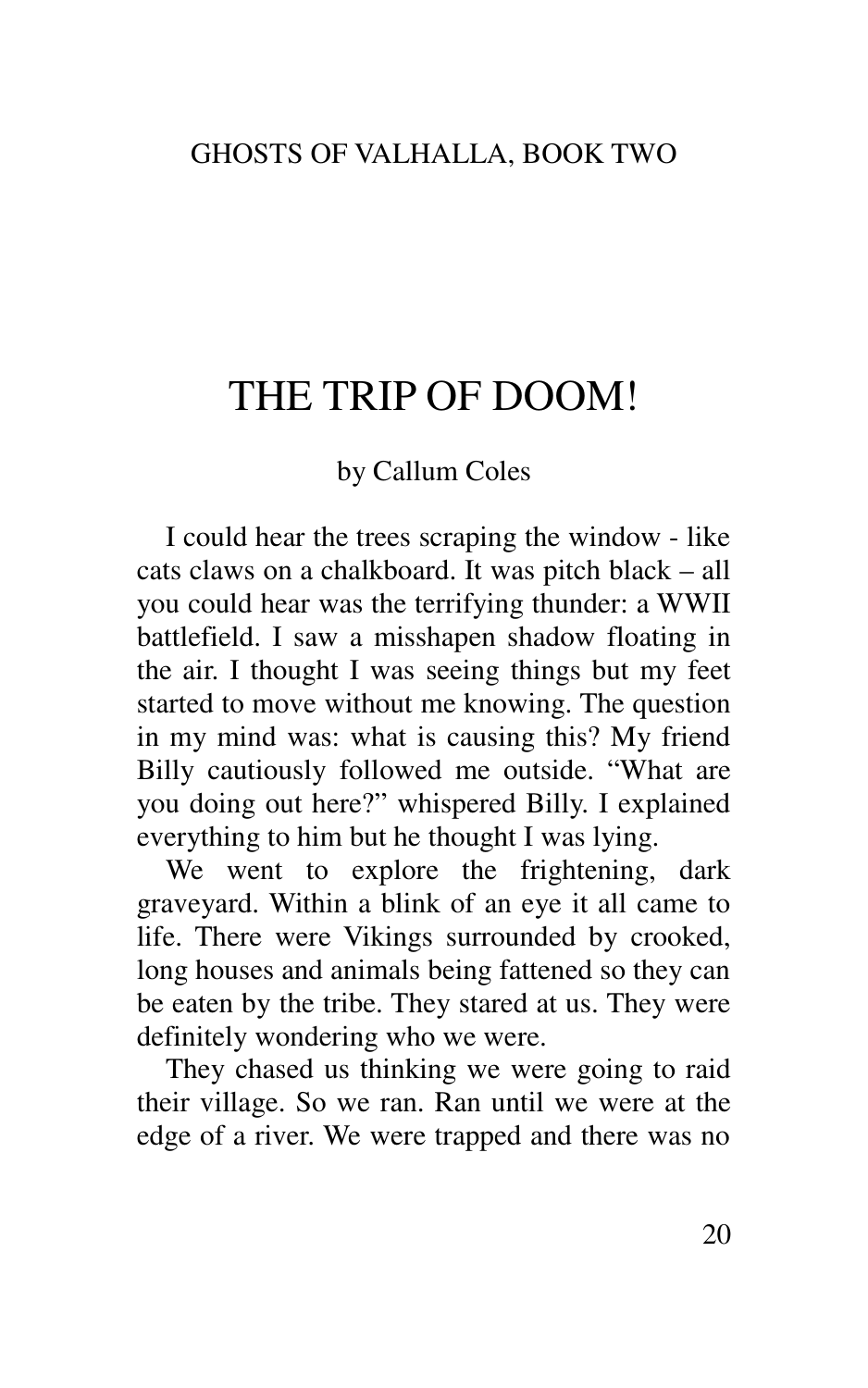point in swimming because they could swim faster than us. Billy and I tried talking them out of killing us. They weren't having any of it.

Suddenly I woke up. I had no idea what happened, I thought it was just a nightmare. But was it?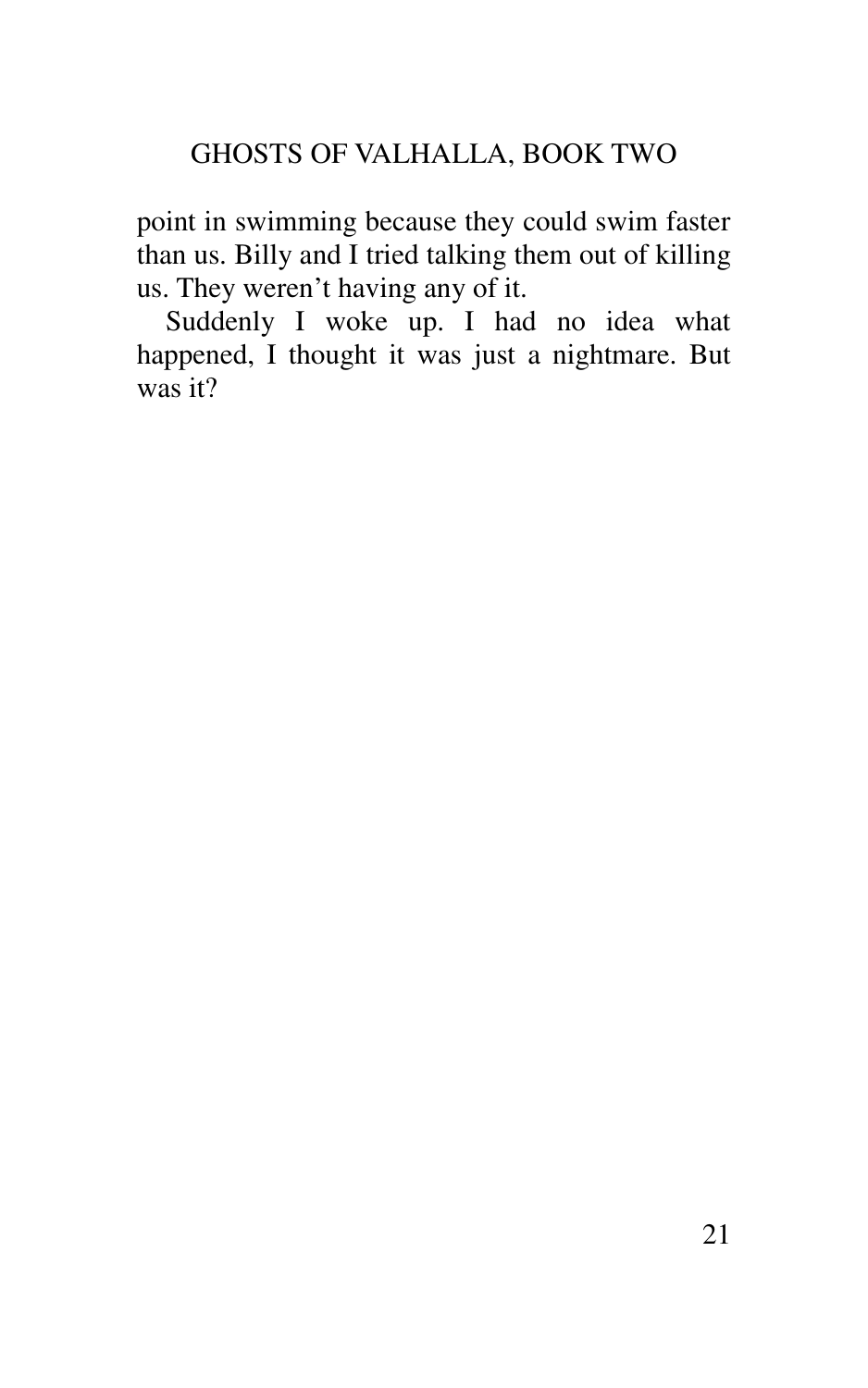# THE VIKING APOCALYPSE

### by Callum Rhodes

The creaking of the window as it was tickled by the old, corrupted tree. Groggily, I cautiously opened my eyes and sat up like a dead man. What was that? I wondered. As I glared at the window the reflection told me that there was a misshapen figure behind me so I glanced and a voice whispered, "DON'T GO TO SLEEP." The question running through my mind was this: should I go to sleep or should I go follow this frightening voice?

Suddenly, the misshapen figure vanished into thin air and when he left I collapsed to the floor like a building being demolished.

Eventually, I woke up and immediately woke up Taylor. I told him everything and he nearly shed a tear. Petrified, yet brave we went to explore this haunted voice. As we tiptoed out of the silent room there was a shadow at the top of the staircase.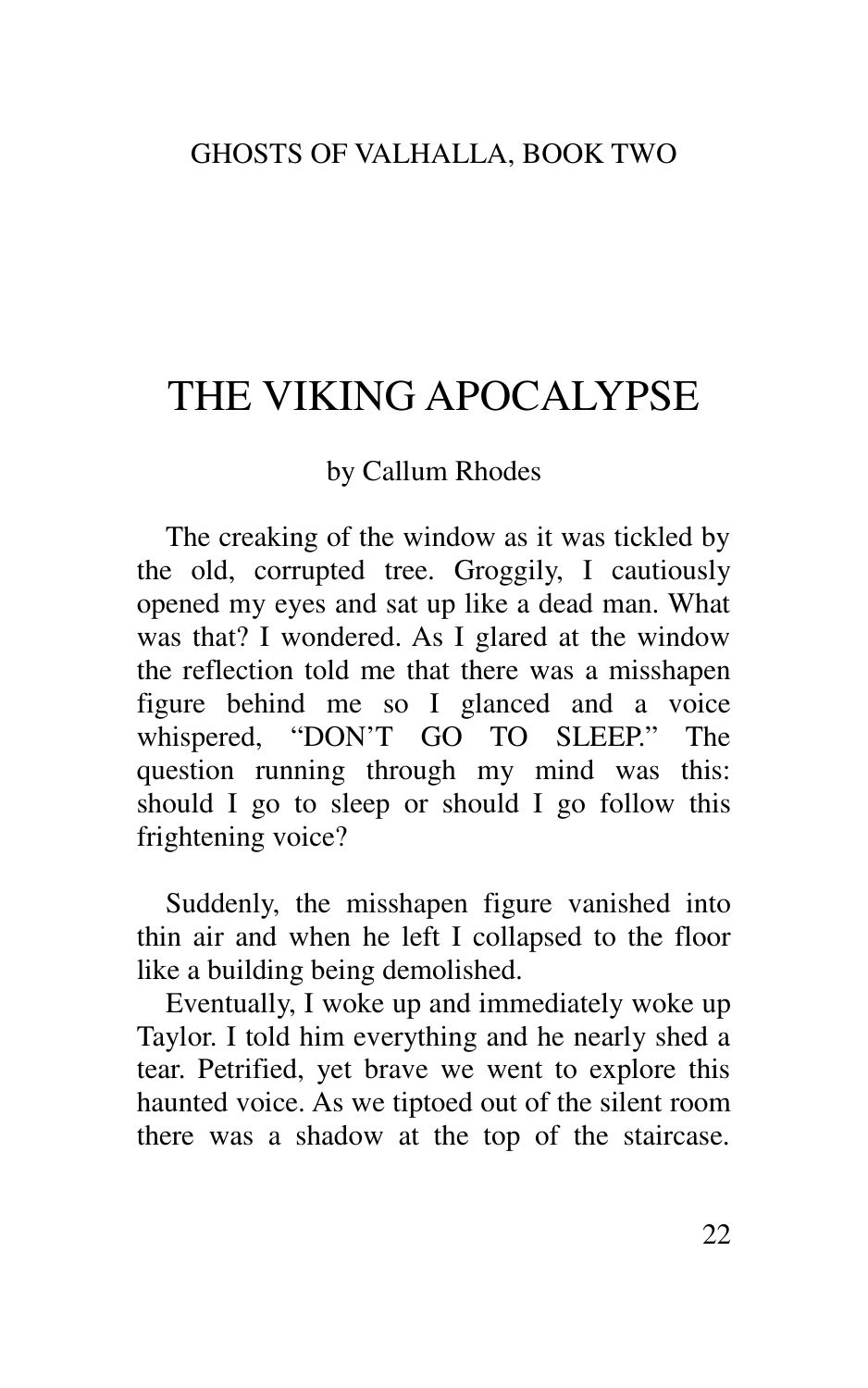SLAM! The door shut behind us and we began to panic. Petrified, we went to check it out.

Trudging quietly and slowly we made it to the top of the stairs. We gingerly peeked our heads around the corner and along the misty corridor there was a horrifying, phantom Viking. We gulped and looked away and then we looked back and the Viking had vanished into thin air. Slowly, we walked towards the brown, crooked door and then in the blink of an eye there was another creek behind us so we looked and there was the Viking.

He roughly took us by the neck and put us to sleep. Sleep: instant and deep.

The question racing through my mind like a bullet was this: where was he going to take us?

Confused, we woke up hanging above a burning fire pit and it looked like we were goners. Luckily Taylor had a knife. He cut us down and we ran for our lives. Unexpectedly, they threw a load of spears and we dodged them all. Taylor, who is really fast, spotted a broken Viking long boat. We quickly sprinted towards it and jumped on board. Suddenly we appeared back at Whitby.

The question racing through my mind was this: "was it all just a dream or was this crazy adventure real?"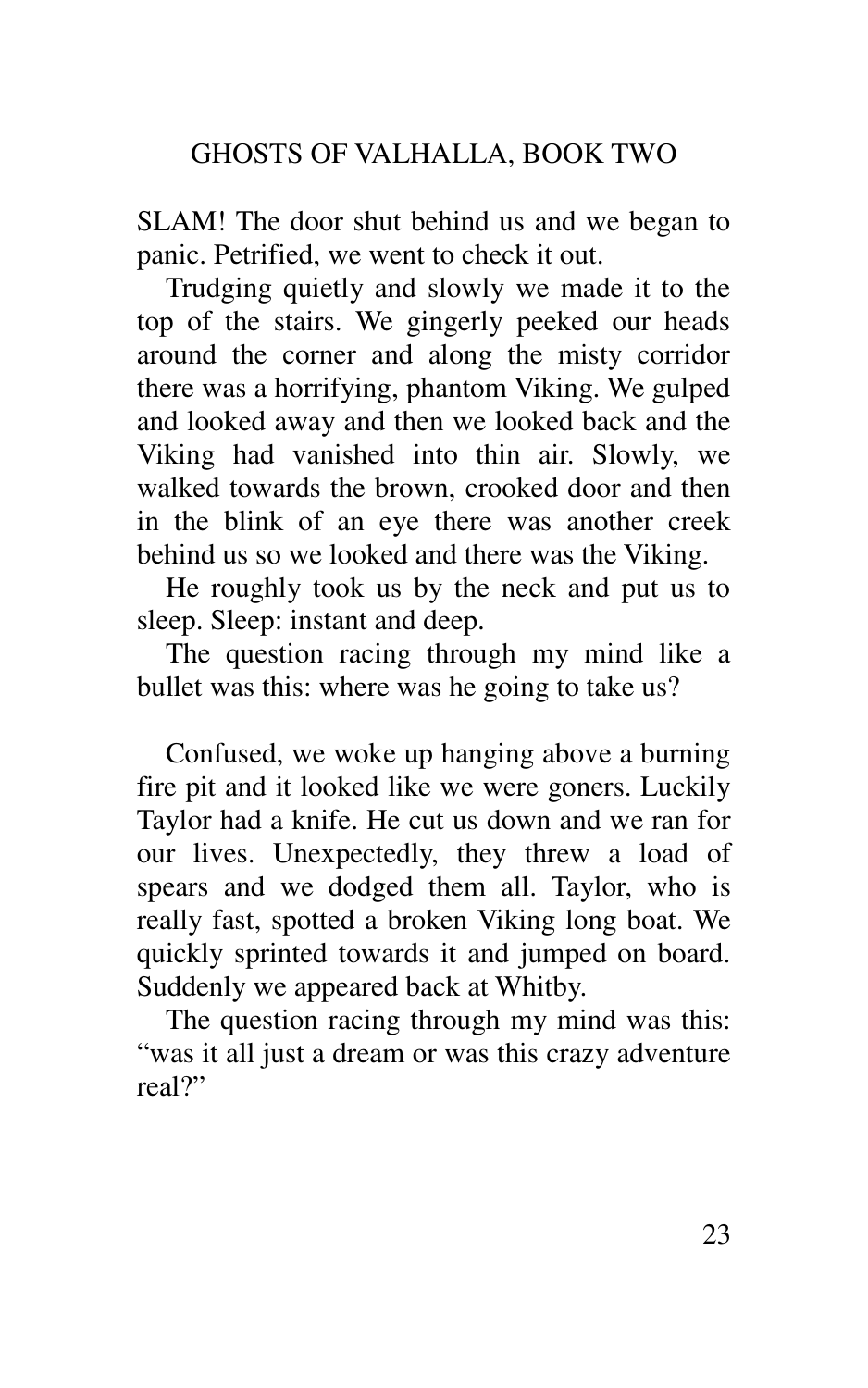# VIKING GHOST

#### by Charlie Axon

The tree branches clawed at the window - lions clawing at their prey. Groggily, I opened my eyes and sat bolt upright. I stared out of the window whilst the devil like owl watched me. It peered into my soul. From the reflection in the window I saw a misshapen figure behind me. Shock froze me on the spot. I tried to turn but my body shut down. I screamed for help but my breath was taken from me. The apparition instructed, "Leave now!"

As soon as the spectre left I collapsed to the floor - completely drained. In this instance some people would run away petrified; others, like me, on the other hand would want to stay (intrigued by the situation). The questions racing through my mind were these: why was the phantom here and where did it come from?

Gingerly, I opened the door and tip-toed down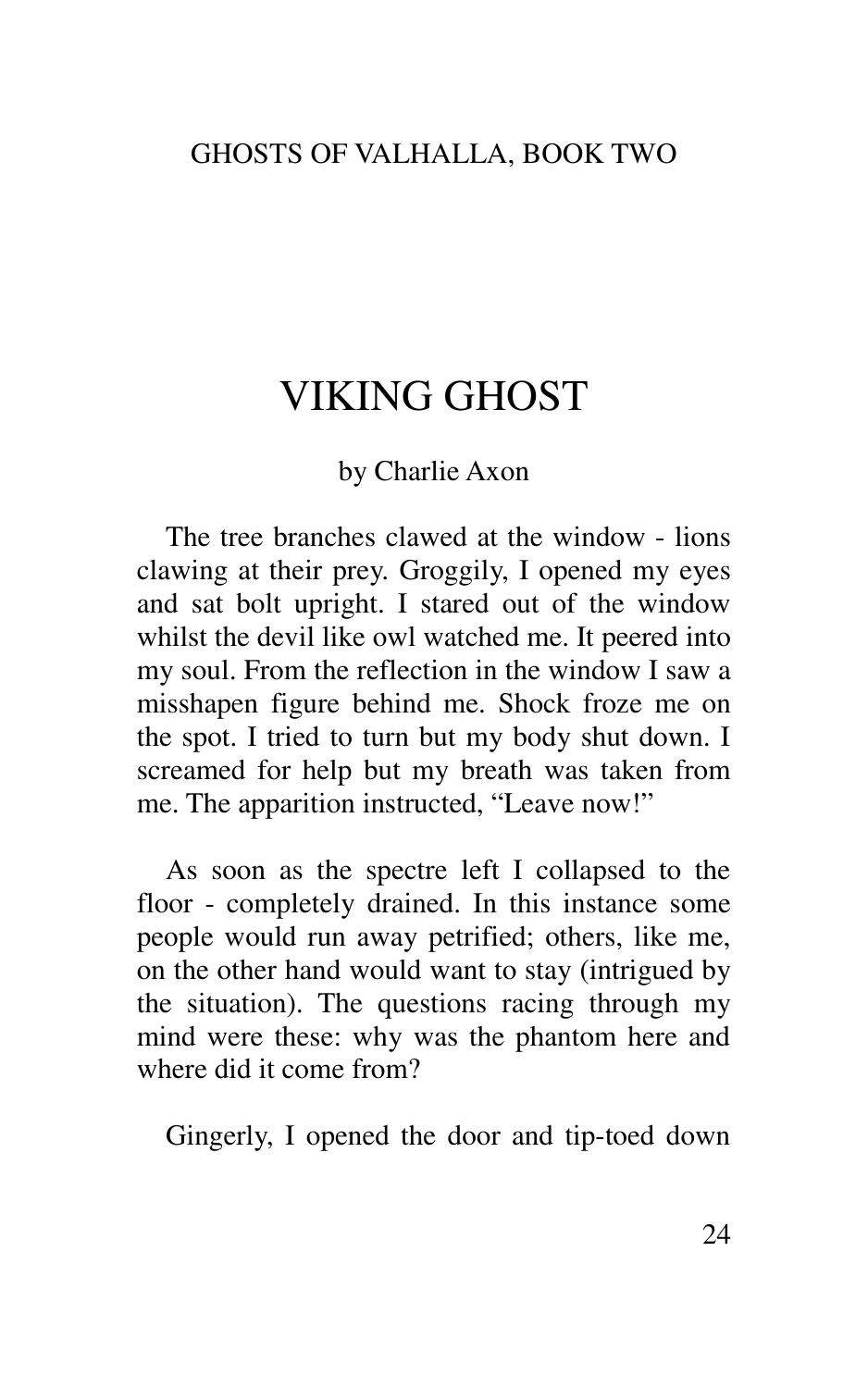the stairs. I saw it. It flew around the corner. The second I turned. It grabbed me. It pushed me down into the cellar. "What is this place?" I stuttered to myself. Darkness surrounded me and again I heard the ghostly hoot of an owl. I ran, getting closer and closer to the sound. There it was. The mystical brown, owl that stood upon the corrupted barren tree.

Where am I? This Kingdom is so glorious more fantastic and beautiful than has ever been witnessed. Then the majestic bridge collapsed in front of my eyes. Where can I go now? Ponderously, I made my way down the jagged rocks to the shore. The second I immersed myself in the water the tide threw me away.

I was teleported back onto a cool stone floor. Glimpses of light shot between the cracks of the wooden hatch. I opened the hatch. It brought me back to the hotel. Slowly, I crawled up the staircase and back to my bedroom. I stayed in bed waiting for the inevitable to happen...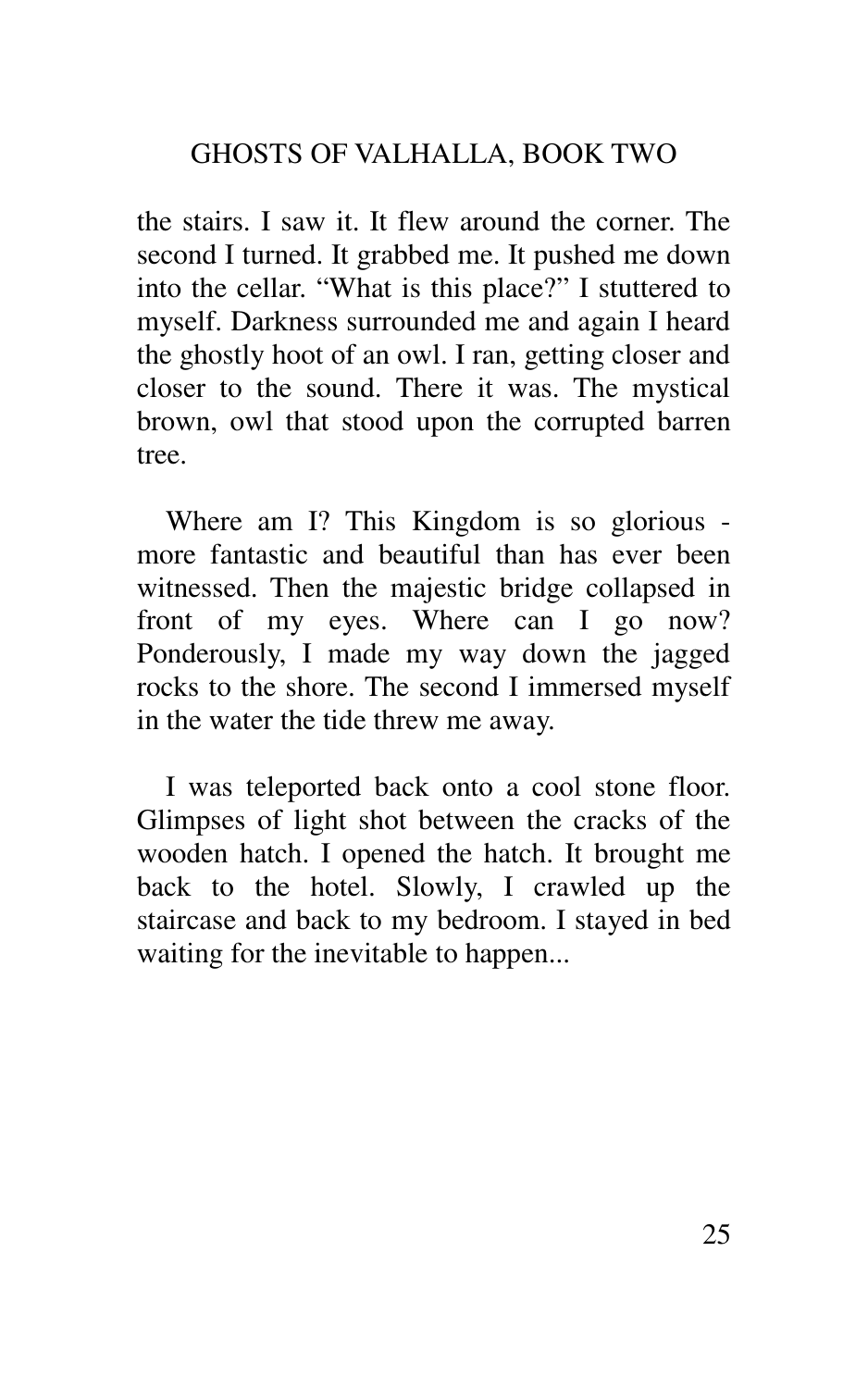## THE NIGHTMARE

by Connor McDonagh

#### CHAPTER ONE

I woke up as I heard the demonic tears of a dripping tap and the faint hoot of a barn owl therefore I decided to peek out of the ancient door. I saw a misshapen shadow but nobody's there. I decided to investigate.

"You can't escape…" the mysterious voice said.

I feel a spine-tingling shiver run down my back as I turned to look behind me. I got a glimpse of the same shadow and it pushed me forcibly down a trap door into a deep, dark pit.

I woke up to see a weird dungeon in the partial light. I entered and there was an axe and on it there was a note saying use me. Questions raced through my mind: the axe had been put there by whom and why did it have instructions?

Suddenly, I heard a lethal noise as a skeleton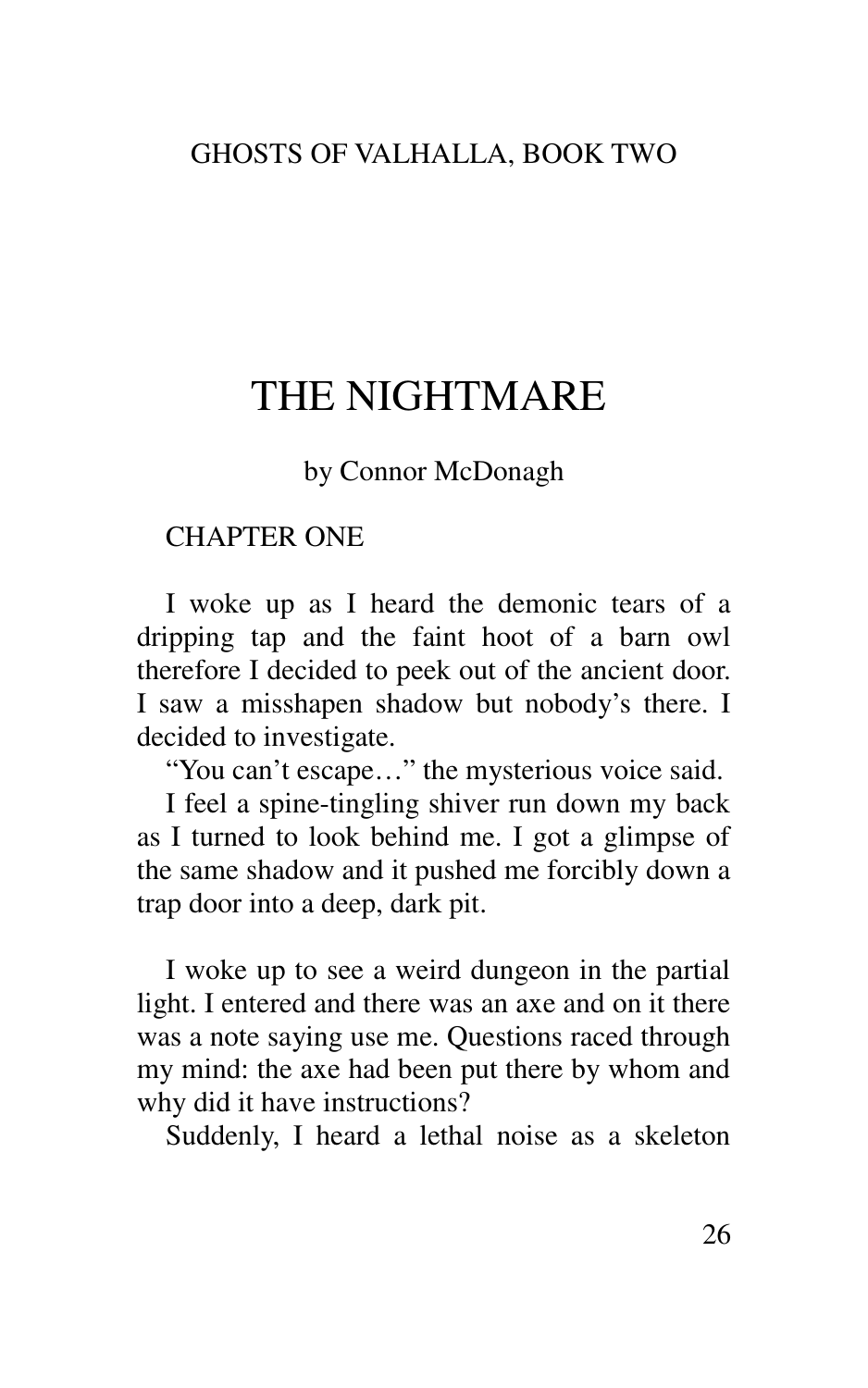rose from the ground. I guessed I needed to fight – in order to survive. I picked up the heavy, silver axe and I sprinted towards the Viking skeleton and in one swift blow I chopped off its skull. Three more rose from the ground: restless spirits rising from the underworld.

"Join us…" they instructed. I charged (left and right) to try to pick them off one at a time. I sliced the arms off the one on the left and the legs off the one in the centre. I dashed to the one on the right and hit its sword with my axe. It tried to disarm me but I managed to disarm it. I pierced the back of its spine and it collapsed.

I slay the last two and five rise this time.

### CHAPTER TWO

"Blast," I exclaimed, enraged, "when is this ever going to stop?"

I darted to the next skeletal warrior filled with determination and I sliced him down. I sprung to the next and chipped into its skull. I put my axe in a horizontal position and run through the remaining three. My next opponent is different. It's ten times bigger and it looked way tougher. It punched at me like a meteor sawing through the air. Luckily I managed to dodge it just in time. It made the ground shake like an earthquake. I tried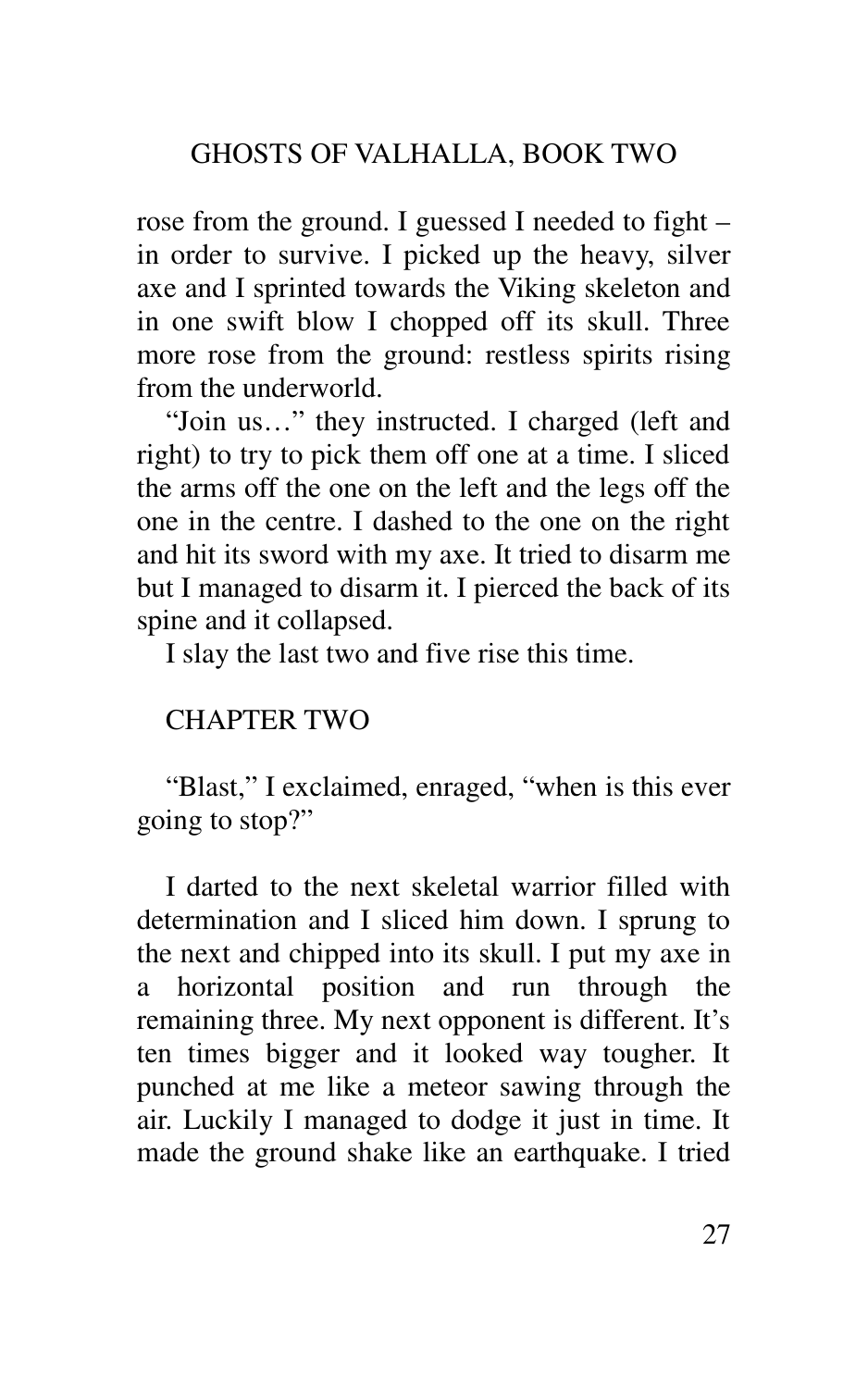to pierce its bones with my axe but it didn't work. I saw a bow with arrows and I raced to pick them up. I picked up the bow and I shot its left shoulder. No effect. I run up its left hand and sprinted up its arm. I gripped onto the arrow and I thrust it into its skull.

It disappeared into thin air and I returned back to my normal life in my normal world.

Well... that's what I thought. The questions on my mind were: what just happened and could it ever happen again? Knowing this I tried but I just couldn't get to sleep. Why was I the victim?

Nothing is as it seems…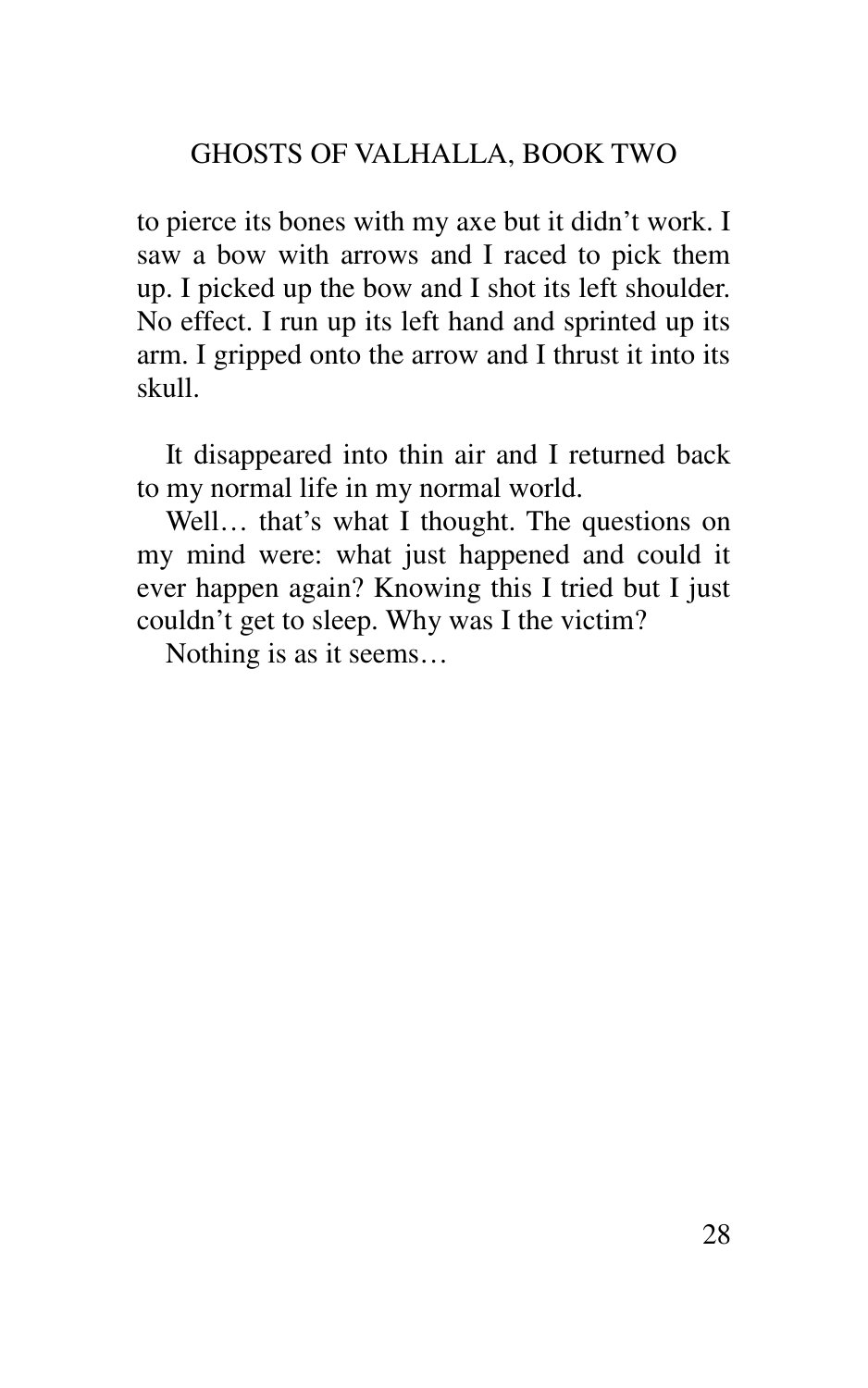## VHBG IN YORK (Viking Horror Burial Ground)

### by Ellie Smith

Wednesday 14th March, my class arrived at the holiday cottage (which looked haunted) for our annual trip. I had a really bad feeling about this. After an exhausting day everyone went to their rooms. Time passed - it was 11:30pm. No one in my ghostly room could sleep. Ashleigh and I sneaked out into the corridor. Suddenly Ethan and Aiden came out of room 14. I looked outside it was pitch-black. Despite this we decided it was time for an adventure and proceeded to creep outside.

It turned 12:00. Lightning struck twelve times. We were curious. Curious because there were people creeping around, but they didn't look like humans. Could they be ghosts? Further questions were racing through my head: how did this happen, where did they come from and where am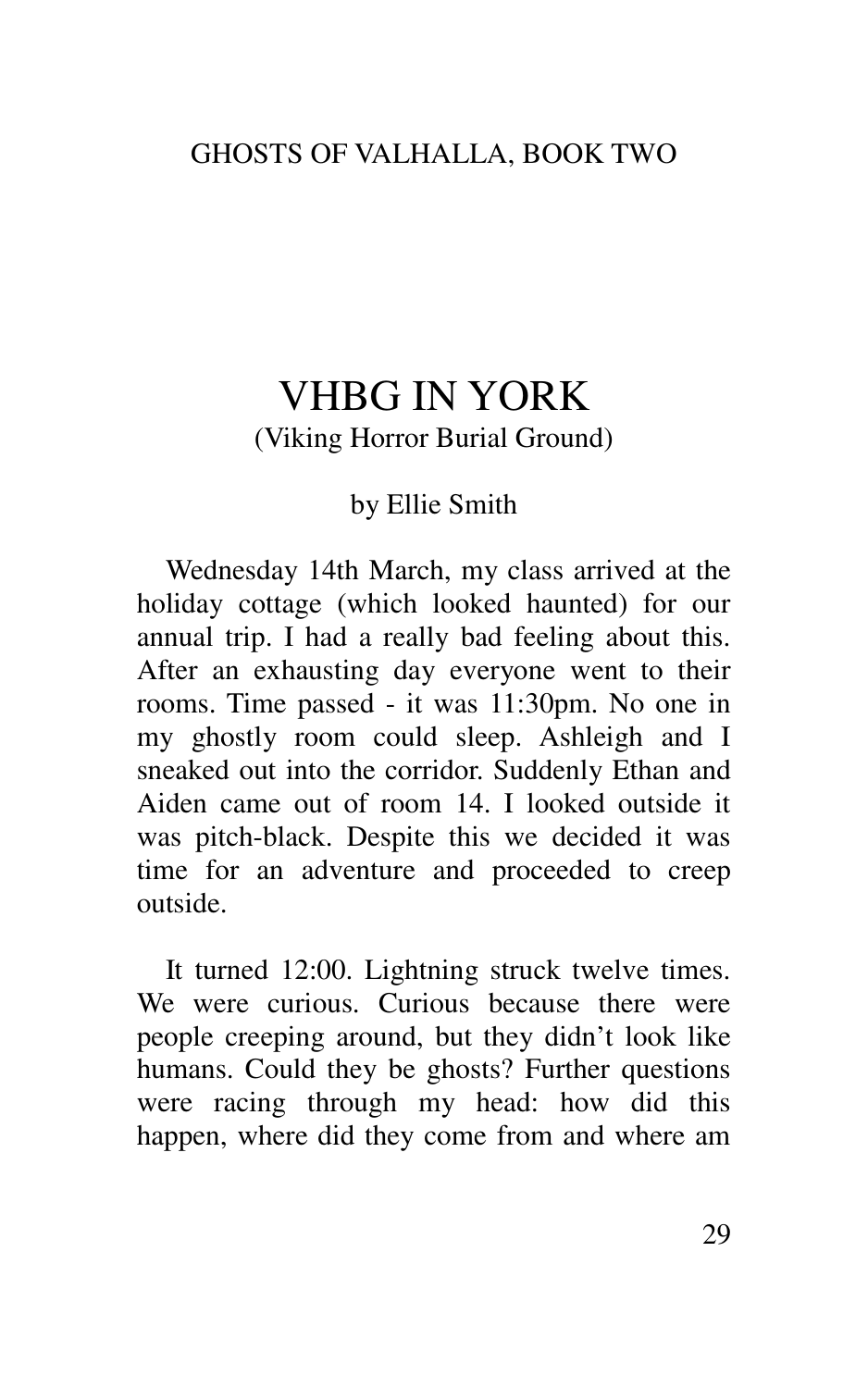I? The people were dressed in: coarse, woollen tunics; green, rough scarves; and all had leather boots. We all wanted to leave. I whispered to Ashleigh "Where are we?"

Many people were looking at us as we walked.

"Why are they looking at us?" mumbled Aiden.

"Our clothes maybe?" stated Ethan.

"Where do you think we are?" asked Aiden,

"Are these ghosts and could we be in a graveyard?" I enquired.

We went to a compact, market for food and then found a safe place to rest for the night. Time passed and then in the middle of the night Ashleigh and I woke up. We wondered where Ethan and Aiden were. We checked outside to find Aiden and Ethan marching with an army. Ashleigh and I ran. Ran like lightning. We then became lost in this desolate place. Quickly, someone grabbed us and threw us into a rotten, dingy dungeon. We were there for what seemed like an eternity. Ashleigh said sadly, "Nobody is coming, are they?"

Almost immediately. Bang, Aiden and Ethan were there and we were freed.

We then marched for days over moorland and through forests.

Finally we arrived at the cottage. The teachers and our parents were there and they were furious with us. It was Friday 11:00 am. Many questions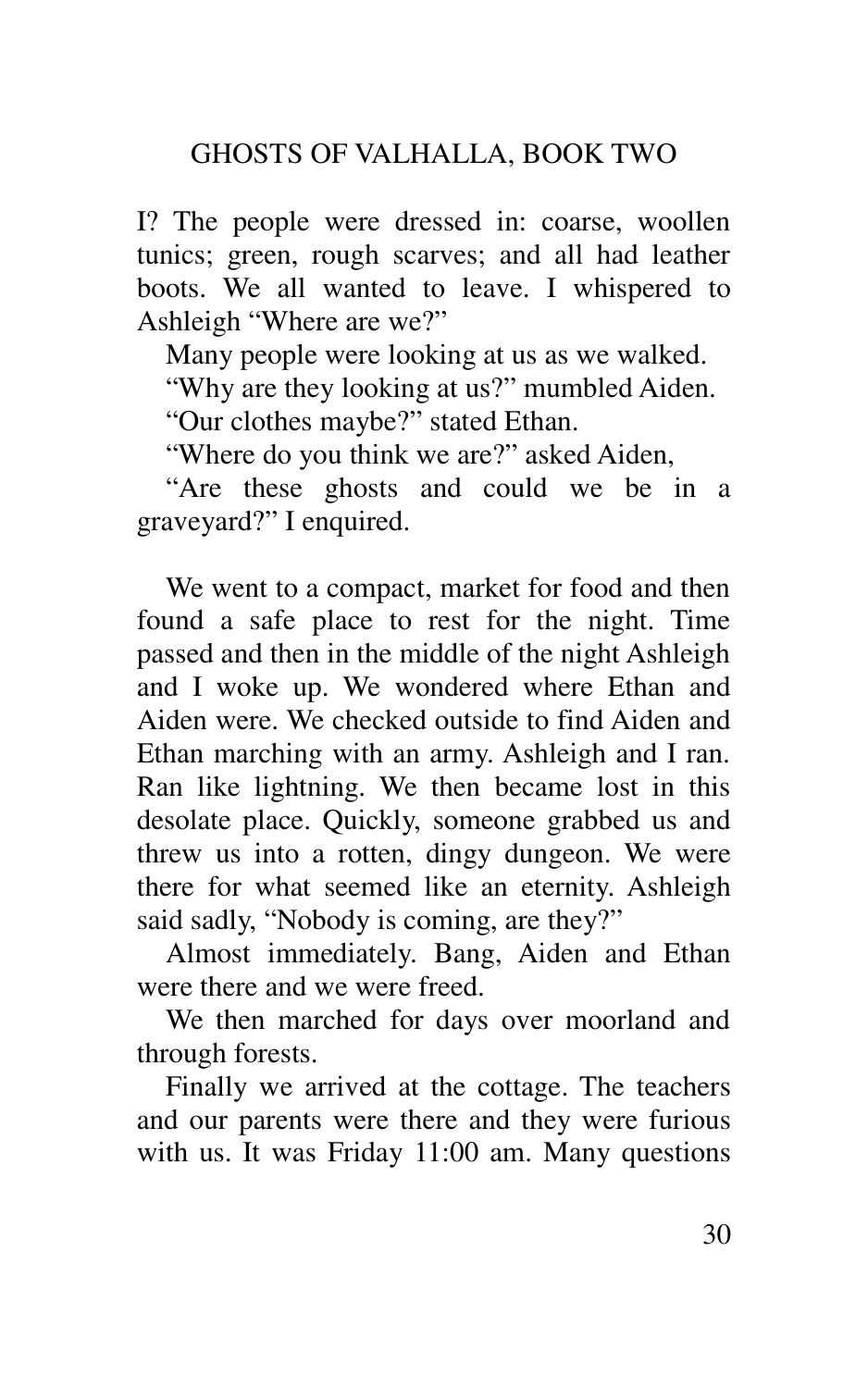swirled in my head. How long have we been away for? Did it really happen and has this been a dream, or not?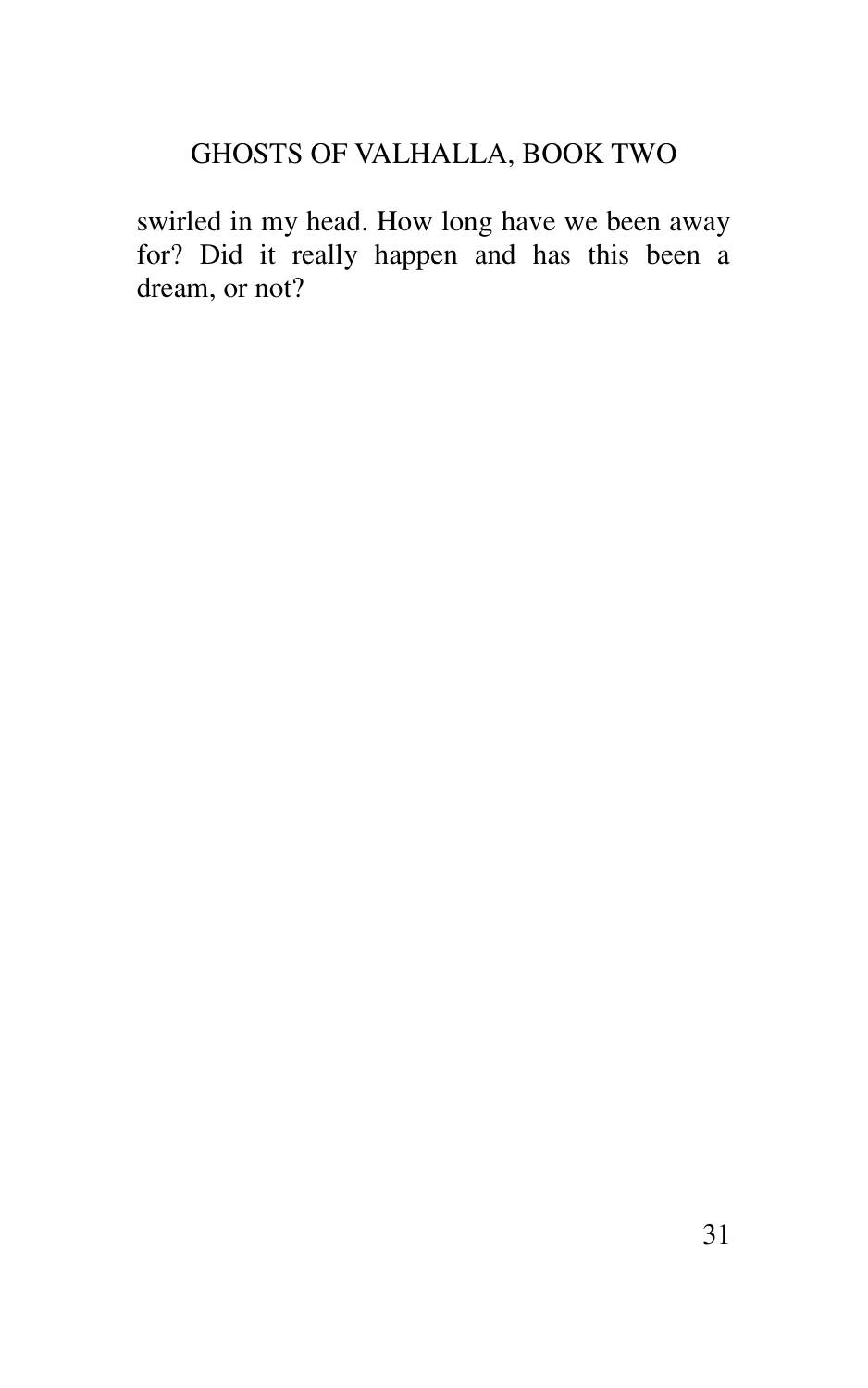# VIKING GHOST STORY!

### By Emily Partridge

Nine thirty in the morning. All of us got our suitcases and made our way to the shiny, blue bus. It took two hours until we were finally at the outdoor training centre. We sat down on a wooden bench and started to eat our sandwiches that had been packed by our parents. Afterwards we played in the children's play area which had swings, slides, climbing frames and a roundabout. We played for hours followed by sports field games on the fallow field.

Mrs Mathieson, who can be very strict, then showed us to our rooms. When we was told who we were sharing a room with, I found out that I was in a room with Gracie H, Maria, Josie, Maleakah, Ellie, Molly and Gracie T. After we had unpacked we headed downstairs and waited for our suppers to be served to us. Finally, after an exhausting day at ten thirty we went to bed.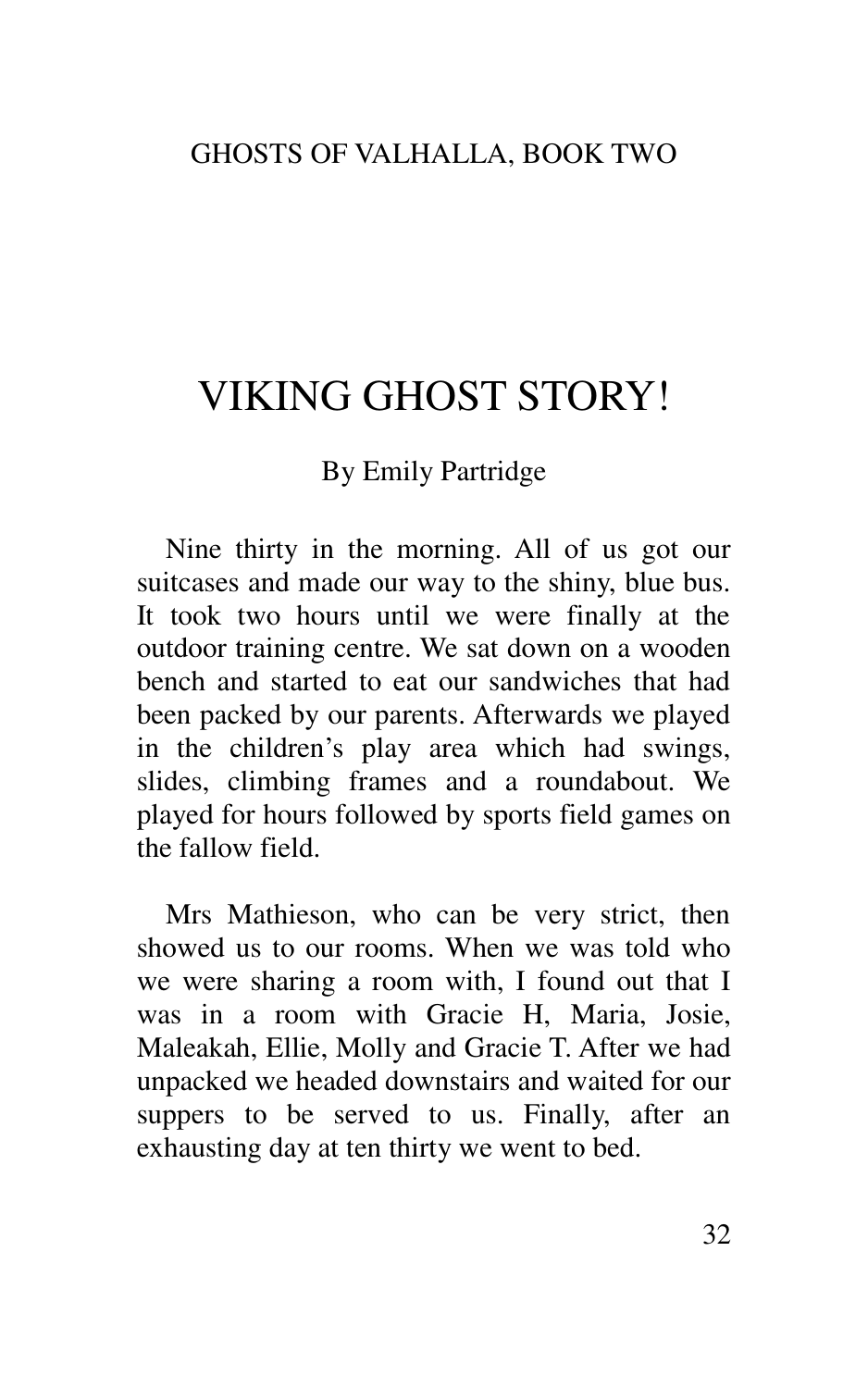About three hours later we all sneaked downstairs because we could smell smoke. The questions on my mind were these: where could the smoke be coming from and could it be coming from an ancient fire pit?

We tip-toed towards some old, grey gravestones. We accidentally stepped on them. "Oh no," shouted Gracie H, "why are there spirits near you Emily?" I was confused about everything. Ruins appeared all around. The questions on my mind were these: why were all the girls running away from me and could I be the problem? I heard a quiet moaning in my ear and turned to see the giant Viking spectre right beside me.

The next thing I knew I was coming around in the medical unit surrounded by doctors and nurses. Surely it had all been a dream.

Then why do I have a Viking treasure clasped in the palm of my hand?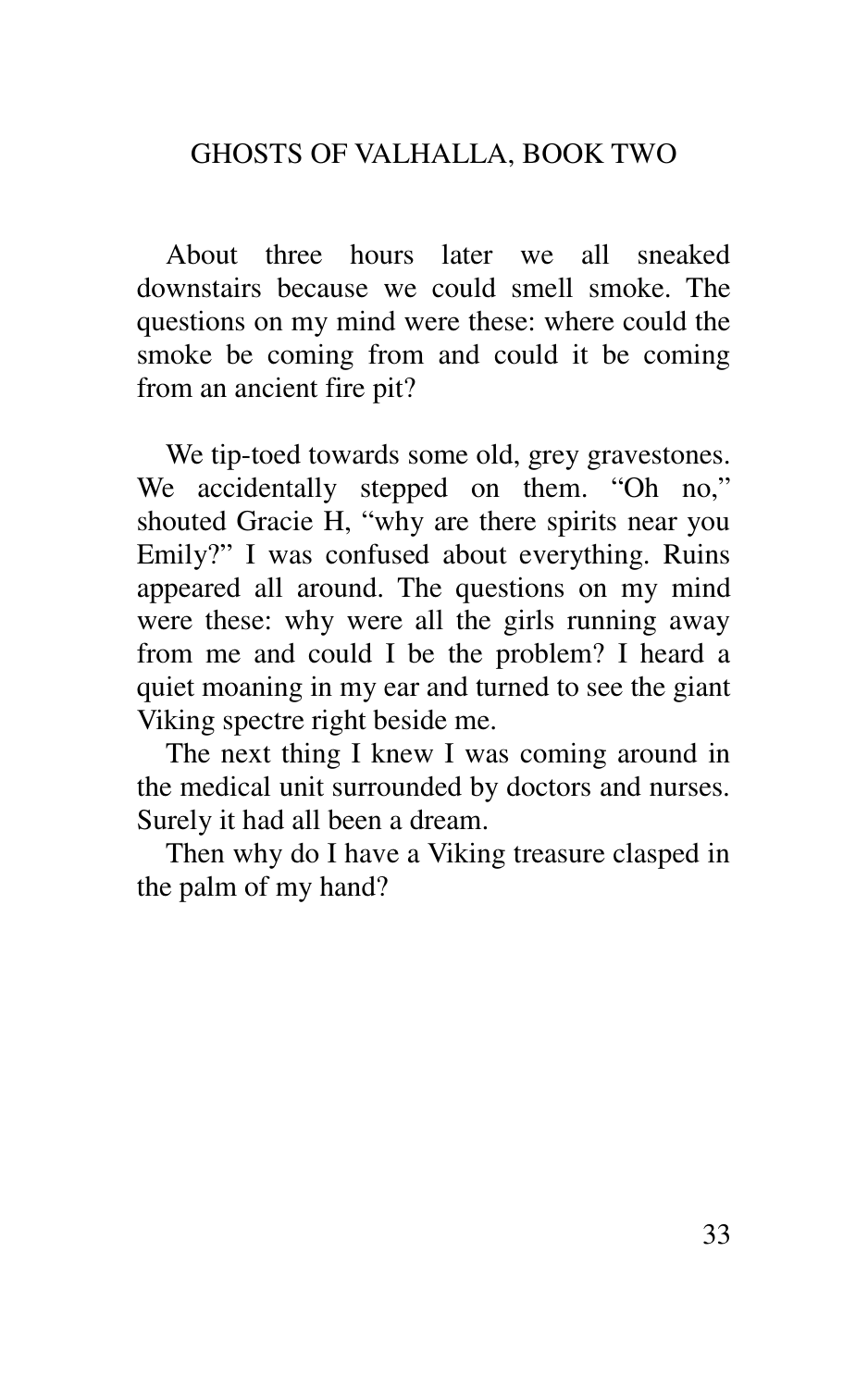# NIGHT OF THE LIVING **VIKINGS**

by Ethan Holmes

30 minutes to midnight.

I couldn't rest. My mind was racing with strange thoughts. All I could hear was: the crying of crows; the rustling of the leaves; and the wind blowing through the old, mossy trees, which were outside my tent. The wind began to blow harder. My orange covering began to hover. I ran out of my tent and headed towards my parents shelter. Whilst running, I observed dark oak woods with branches which were witches hands.

Lightning struck. The confusing thing was that it wasn't raining, it was still, still as a corpse. As I scurried towards my parent's tent I tripped – landing heavily on the damp, boggy ground. What could I have tripped over? What could it be?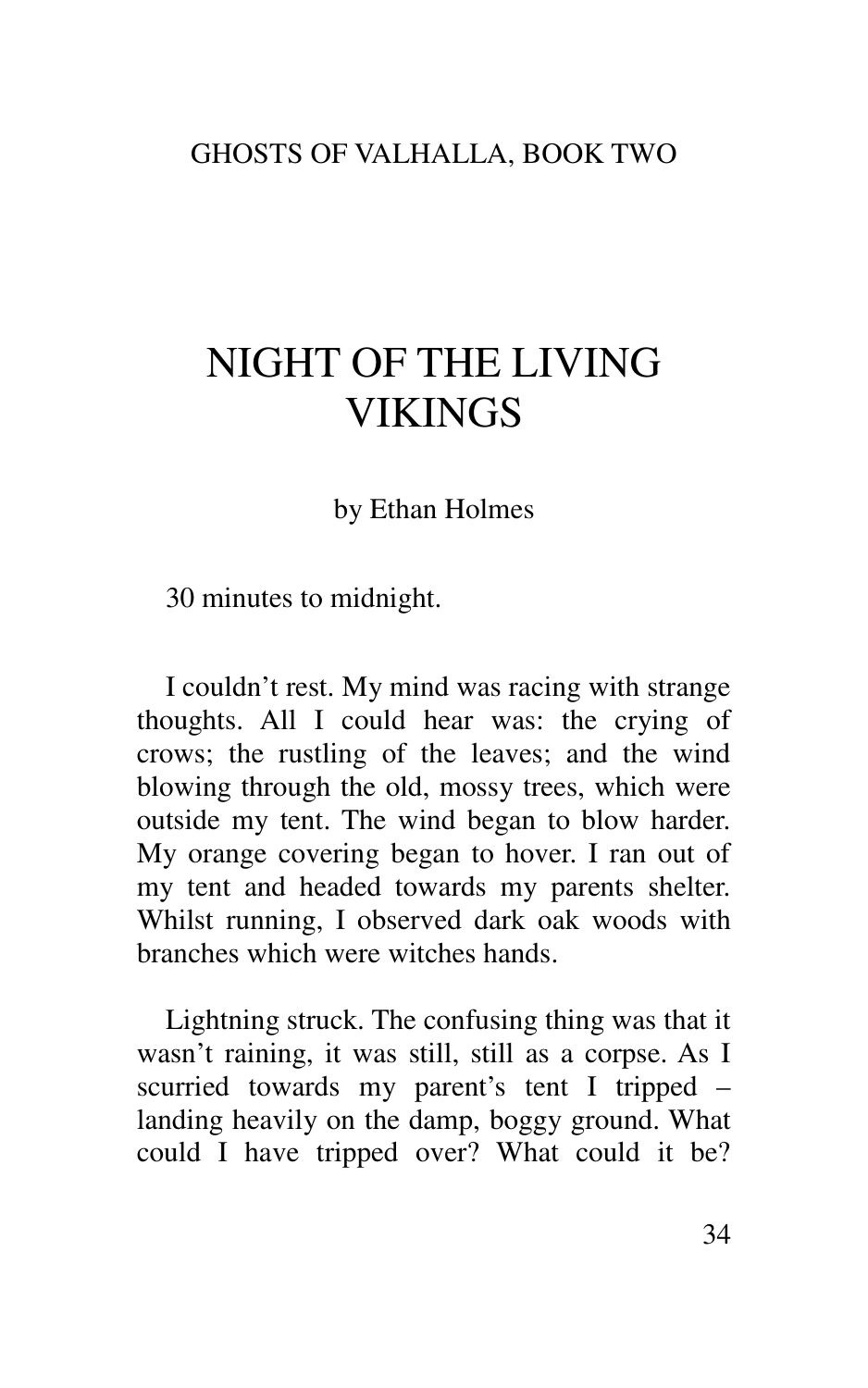Slowly, very slowly, I lifted my head and heard a voice mumbling. There was a small campfire with ugly looking men sat around wearing: long leather boots; rough woollen tunics; animal skin cloaks; and iron helmets. I crept closer – one turned and looked at me. A dark, sinister crow swiftly flew at me. The ground began to shake and opened wide. I fell down the pit. It felt like an eternity before I hit the ground. The last thing I heard before I fell was the cackling of the men.

I gradually and hesitantly pulled myself up. "What happened?" I muttered to myself. I found myself in a long, dingy building. The wonderful smell of pork, which was being roasted over a large, flickering fire graced my nostrils. I was drawn towards the delicious aroma. Someone grabbed me viciously. "Are you after my food?" he growled. Somehow and with energy I did not know I possessed I managed to break free and ran for my life.

I ran into the darkness and emerged in my tent.

The question running through my mind was: what just happened?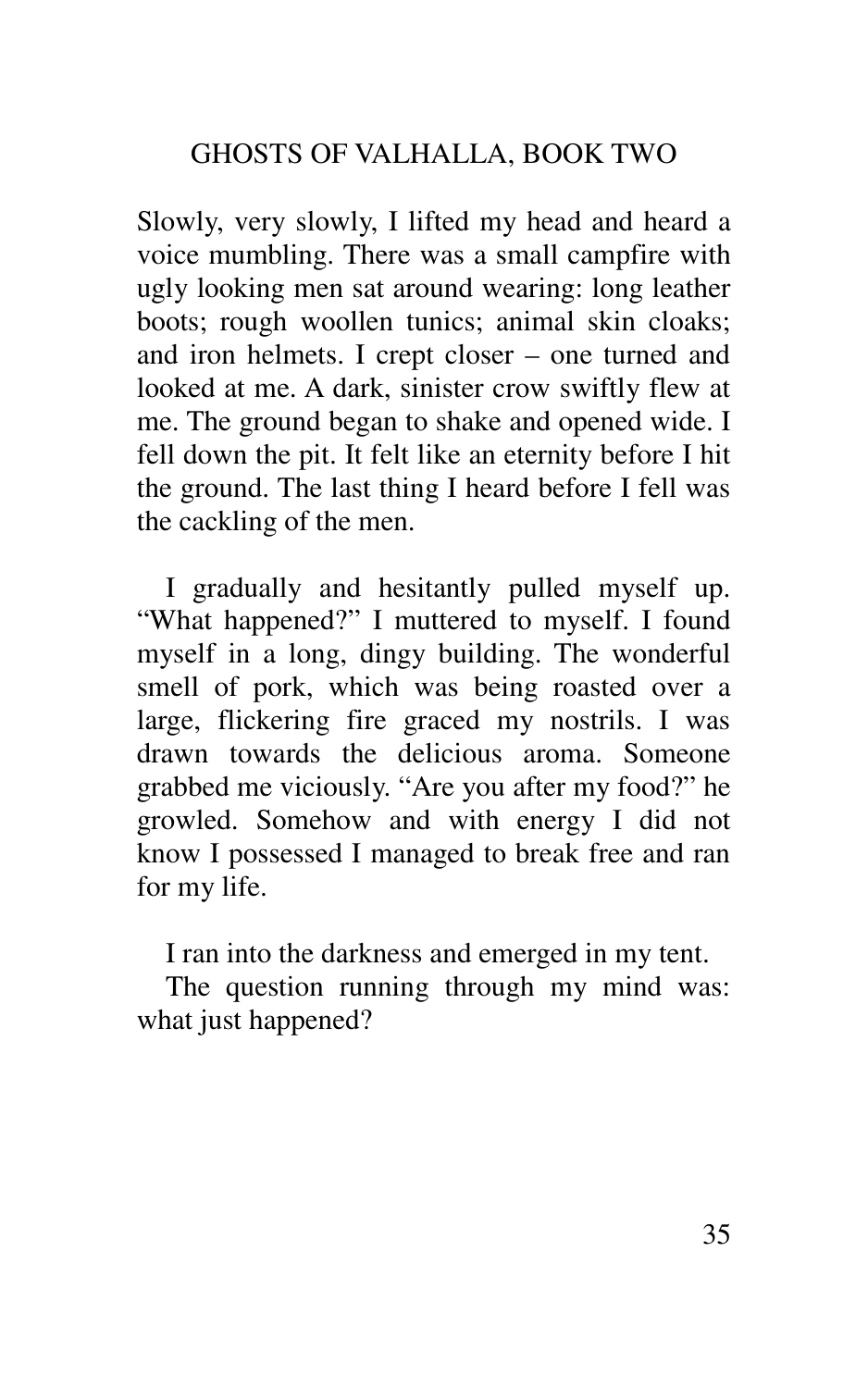# TWELVE MIDNIGHT MAGIC

#### by Georgie Parsons

Twelve midnight. I was sat staring into space as the knocking of the water pipes (like the playing of a piano) keep me from sleeping. The tears of the clouds sound like sharp, heavy claws scrapping down the misty windows. I slowly crept towards the foggy window - to take a breath of fresh air. The fallow fields looked dark and lonely – staring back at me. I hear: the trees clawing against my room wall; the girls giggling next door; and lightning that was striking incessantly.

Petrified, I turned around to see a shady figure standing there. SILENT. I hear her talking in my mind, "Cooommme wiiitth meee!" The questions running through my mind are these: should I go with her and find out what's going on? Also where did she come from? Did she come from one of the other rooms in the hotel? I followed her. She led me to those fallow fields that were staring at me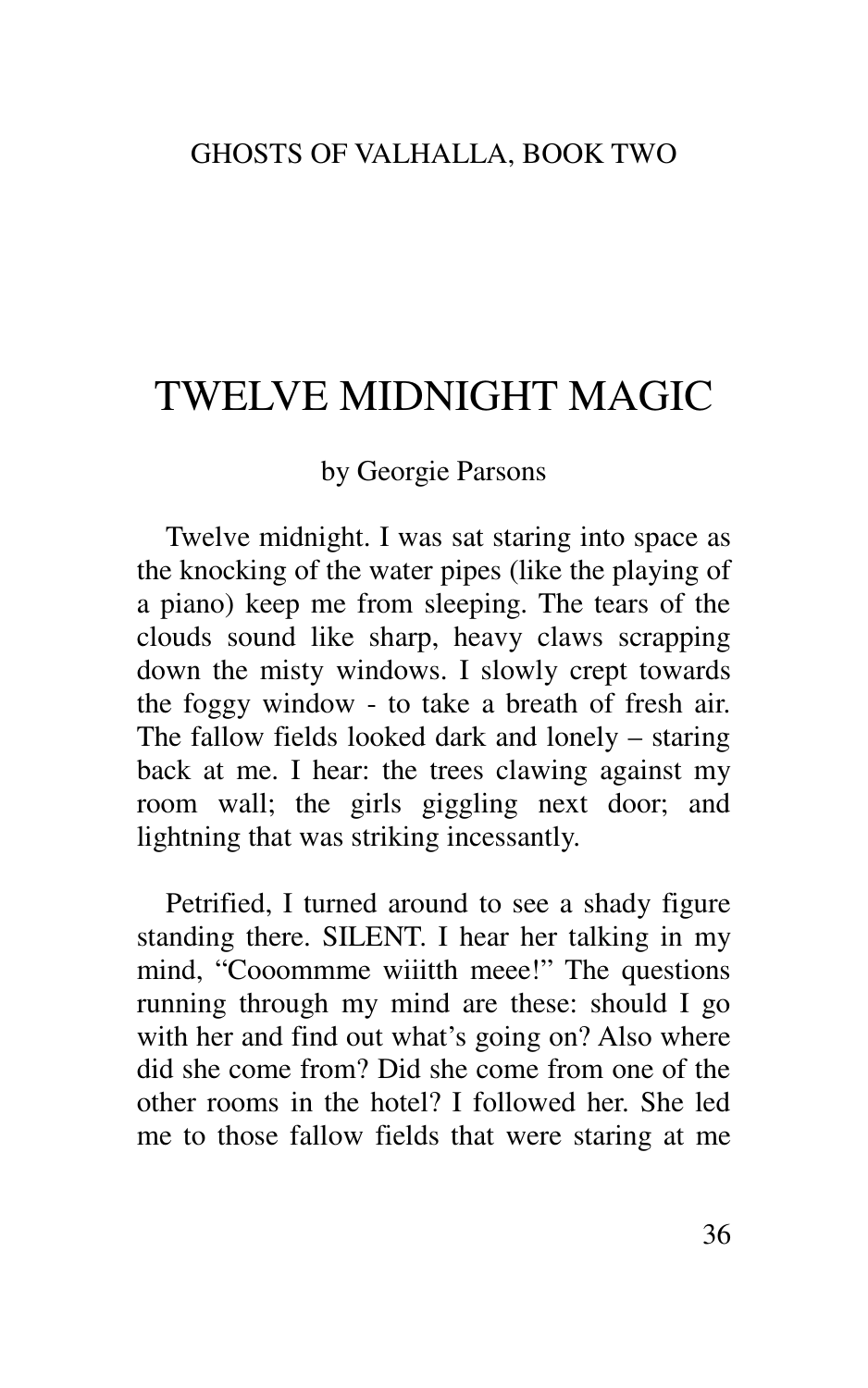smack in the face.

The thing that she led me to looked so familiar. It somehow reminded me of the Viking burial grounds we had built at school for our topic (English). The rocks were in the shape of a Viking longboat. I stood stock still (like a statue) in between the hard, sharp rocks. Then I was teleported to this magical, mystical place called Valhalla. This a beautiful place for the Viking after-life. Women sewing and kneading. Men training and mending. Some of the poor were working as slaves.

WILL I EVER RETURN TO MY BELOVED FAMILY?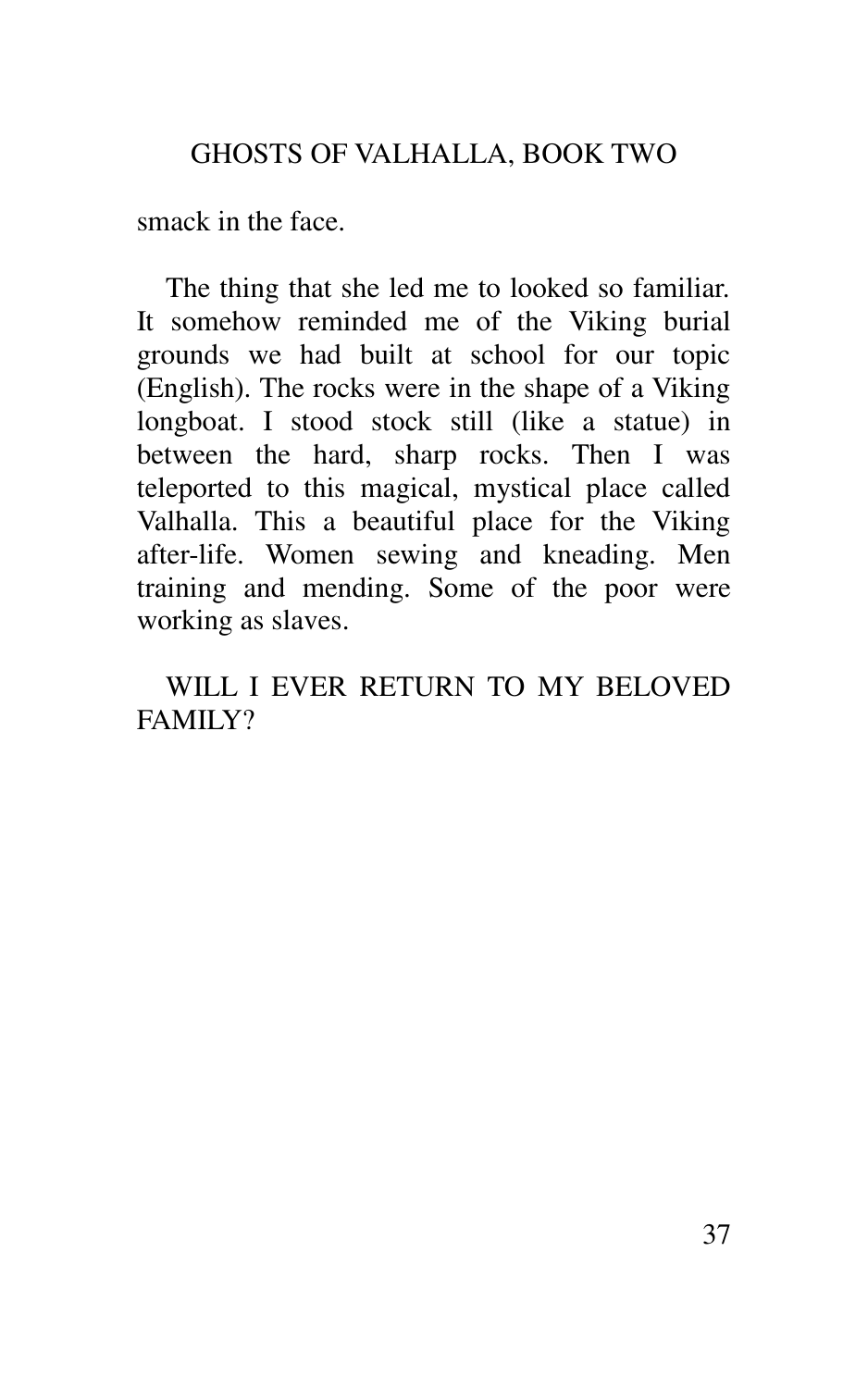# VIKINGS COME ALIVE

### by Gracie Thompson

Suddenly, it was midnight. I woke up, sweat dripping down my back, sending spine-tingling shocks through my body. Everybody else was asleep. I decided to take the risk of going to wake them up. They were as cold: cold as ice. It was as though they were frozen. Randomly, a peculiar rock hit my dusty, old window. I cautiously peered out. I was greeted by a dark ghostly shadow.

It seemed to be beckoning me, wanting me to go with it. I was faced with a dilemma. Inside I felt as though I needed to go, outside, my fingers were shaking as if my body did not want me to go. But I had to go with my instincts. So, despite my trembling fingers I opened the decrepit, rotted window frame and climbed down the twisted, red vines. I followed the ghastly shadow towards the foreboding, ancient burial ground.

The wind wrapped around me like a cloak as if it was trying to protect me from something.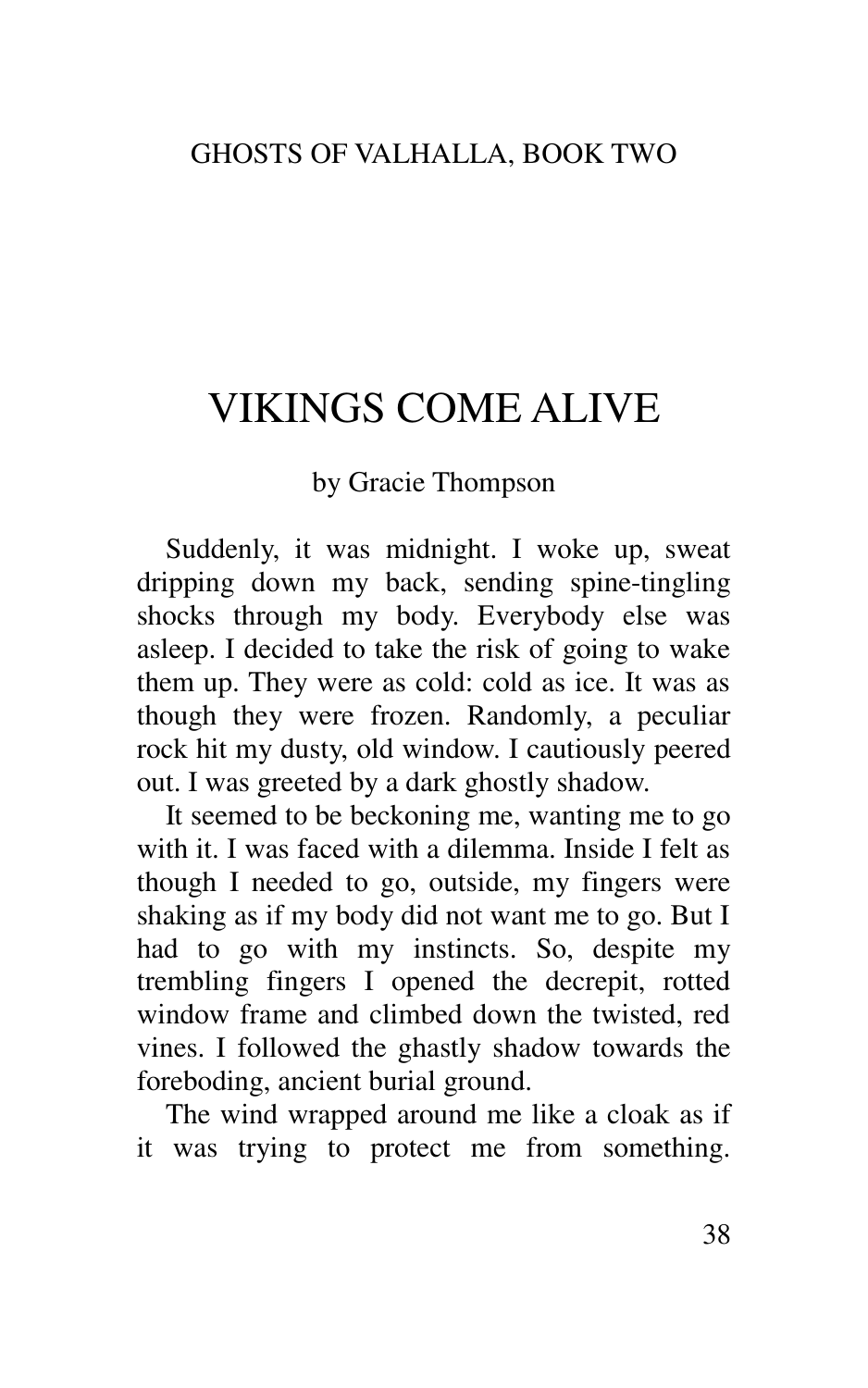CRASH! Suddenly, a cracked, wooden trap door appeared. The question flowing through my mind was: shall I check it out? Yes! Rapidly running towards it, I thought shall I go in? – I had no choice, before I could make up my mind, it pulled me in like a tornado.

Around an hour later, I woke up in a decrepit house, an odd one as well. I wondered where I was. There was a dog (which was huge) laid next to me. I glanced outside to see a deserted old town with the burial ground at the far end, it looked so haunting. So, I called it an adventure. I checked I still had my red backpack, placed it on my back and said to myself quietly "Let's go!" I cautiously walked through the strangely, unpopulated town towards the burial ground, but it seemed to be getting further away. I had been walking for ages so I decided to take a break in a creepy restaurant, which turned out to be a haunted one. The brown, broken door opened as squeaky as a mouse. I wondered who had opened the brown, wrecked door. Who knows? I decided to take a look in the mysterious building …It was abandoned. Wait, I think the whole town is abandoned.

Further around the building there was a lever. I pulled it. I fell as fast as a bolt of lightning. OMG! I was finally at the mysterious burial ground. Everything came to life, reeking mud was flying everywhere. The Vikings were hurriedly crawling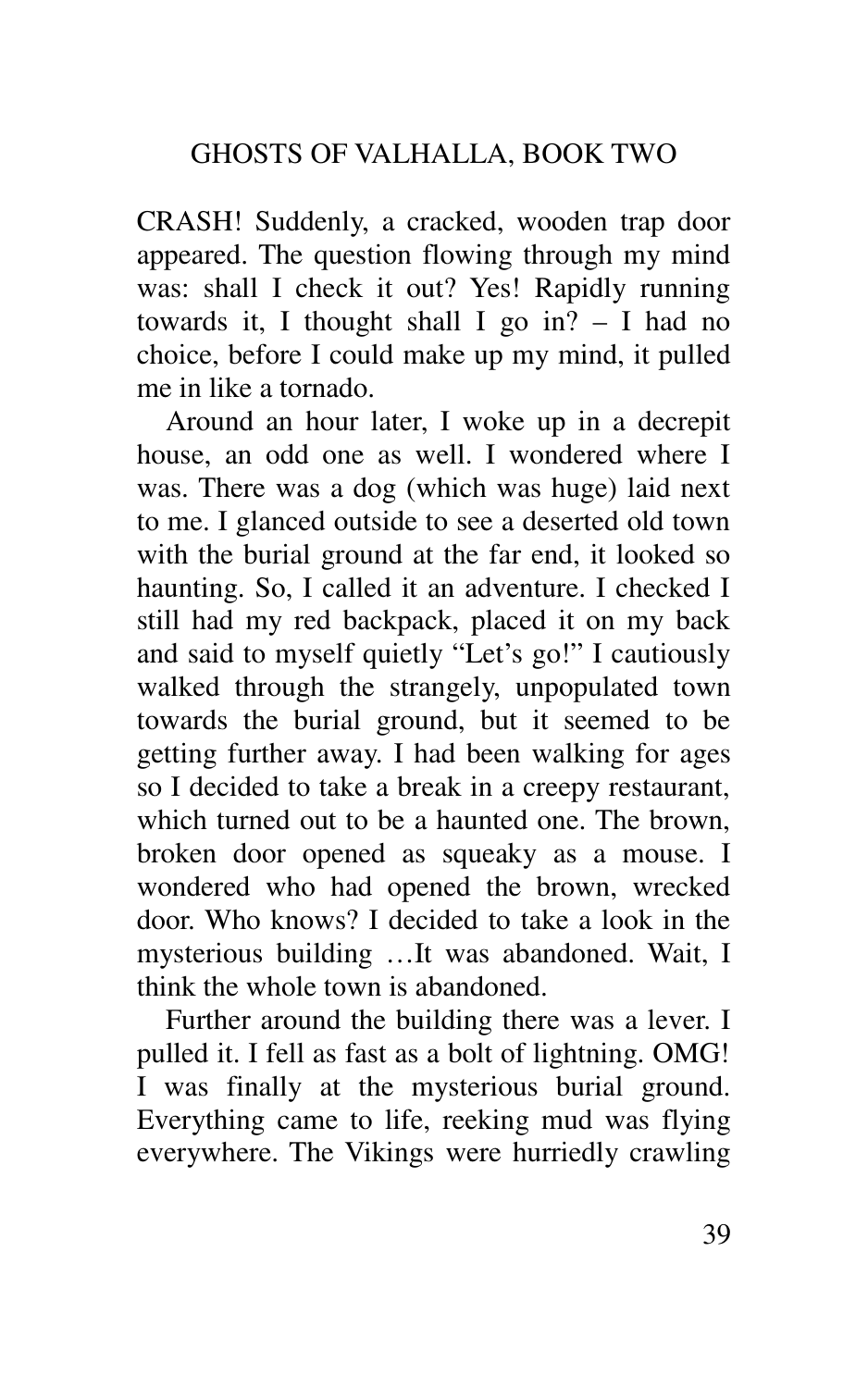and climbing out of the giant burial mound like there was no tomorrow. Without warning, one of the Vikings grabbed me tightly on my shoulder. "Who are you? Why are you here?" I screamed at him. "I am Jarl, a vicious Viking and this is MY town! You shouldn't be here. GO!" Rapidly thinking about what to do, I closed my eyes and wished I could go back to the decrepit, creepy house. I screamed. Whirlwinds whisk wildly around me.

Suddenly, I'm back. Back to the familiar surroundings of the dormitory. I check the others. They are no longer frozen (if they ever where) although they do all have a small puddle of water under their beds …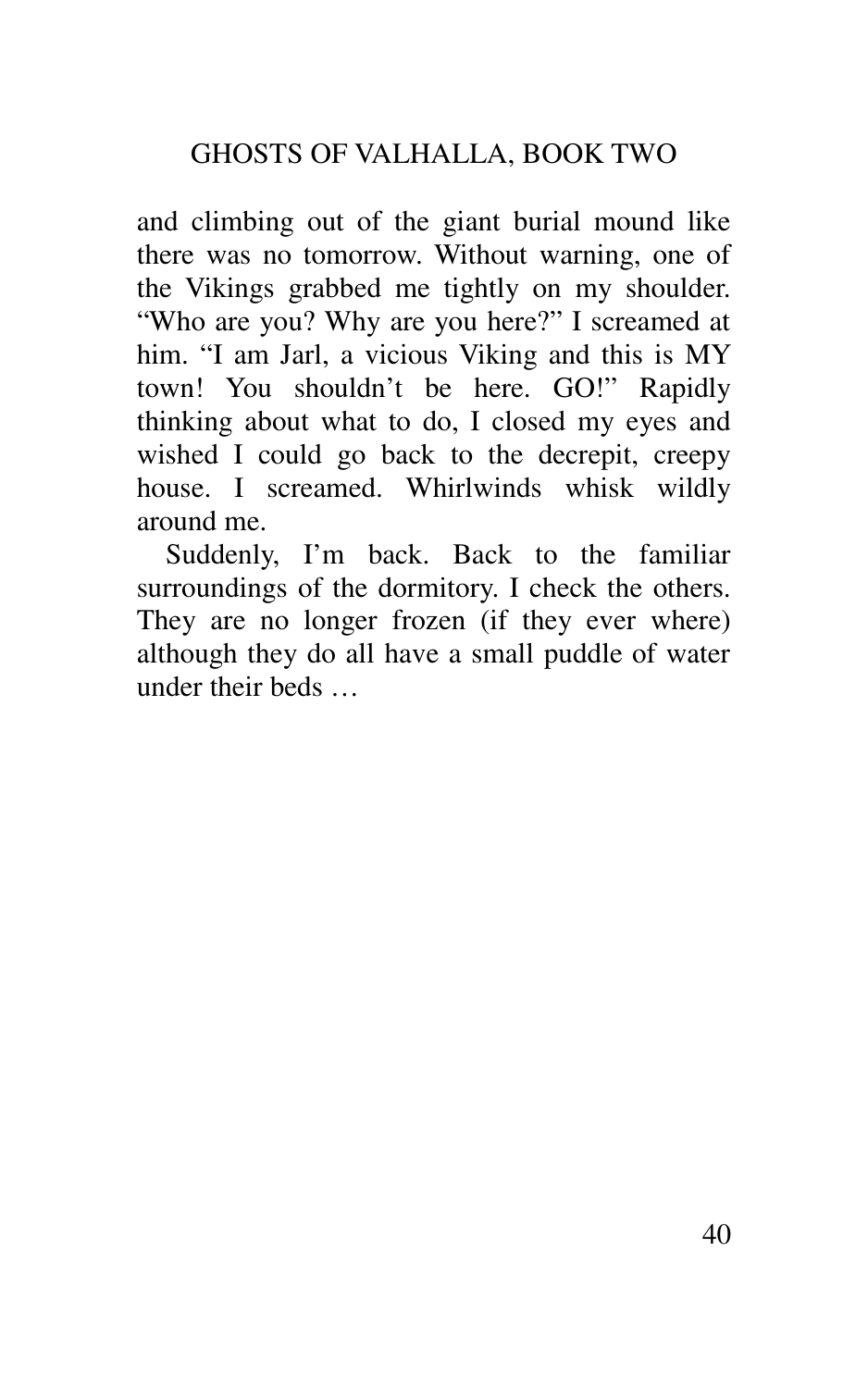### THE DREAM

#### by Hawah Noor

I awoke from my slumber because I heard the trees calling my name as they lurched back and forth in the momentous storm. Then I took a glimpse at the clock, whose numbers were brightly illuminated in the otherwise pitch black room. It was 3.00am. The creaky, metal bed was standing in the middle of the gloomy, forlorn room. All the hairs on the back of my neck had stood up. The bed had creaked. Then I heard…

"Hawah, Hawah wake up!" whispered Gracie T, "I heard Mr Henry snoring and I thought it was a monster."

Almost instantaneously we saw an overpowering light shining from outside.

Maddy, who we presumed had been asleep, mumbled, "Am I dead? I see a light."

Some people in our group are awake; others are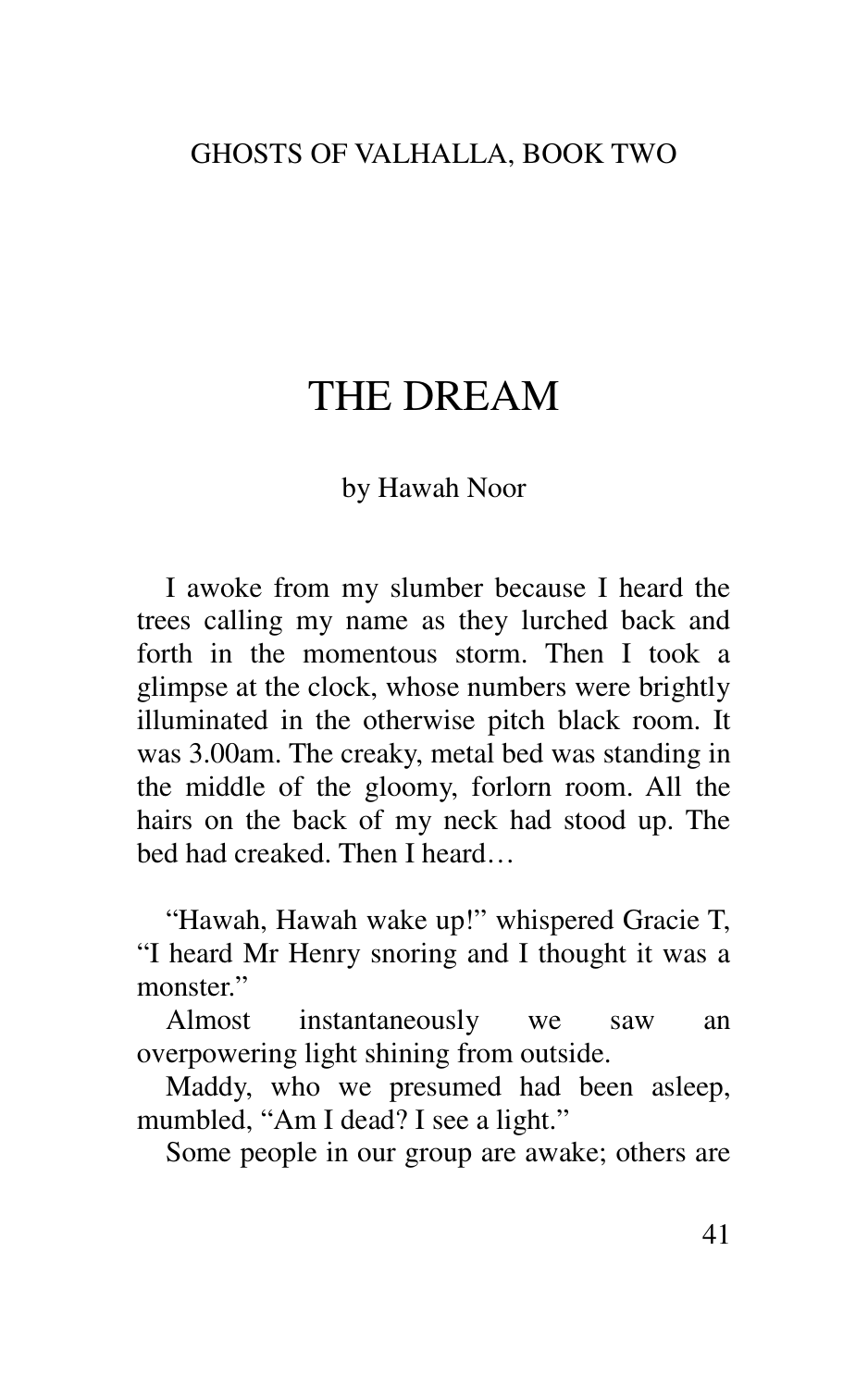sleeping. Could they be dead? Just then I heard deafening footsteps. The questions racing through my mind were these: was it a lethal creature, are there other monsters and have they come to kill  $\text{us}2$ 

We all hid for what seemed like an eternity – there it was… it was a "Malaekah!" we all shouted at the top of our lungs and gave her a colossal hug. Then we heard the crunching of dead, old leaves nearby. Despite being nervous we made the decision to go outside – into the unknown. Trembling (with fear), Maddie mumbled, "Let's go back inside." Just then Gracie T leant on a stone (which is in the middle of the field) and the ground started to shake.

"Gracie!" we all shouted in unison.

"Oops," she exclaimed. Unexpectedly, ghostly ghouls and sinister skeletons started appearing from the ground. Petrified, terrified, frightened these were all the emotions I was feeling.

Just then I heard, "Hawah, Hawah wake up you are going to be late for your trip." As my mum was calling I realised this was all a dream.

 $O<sub>r</sub>$  was it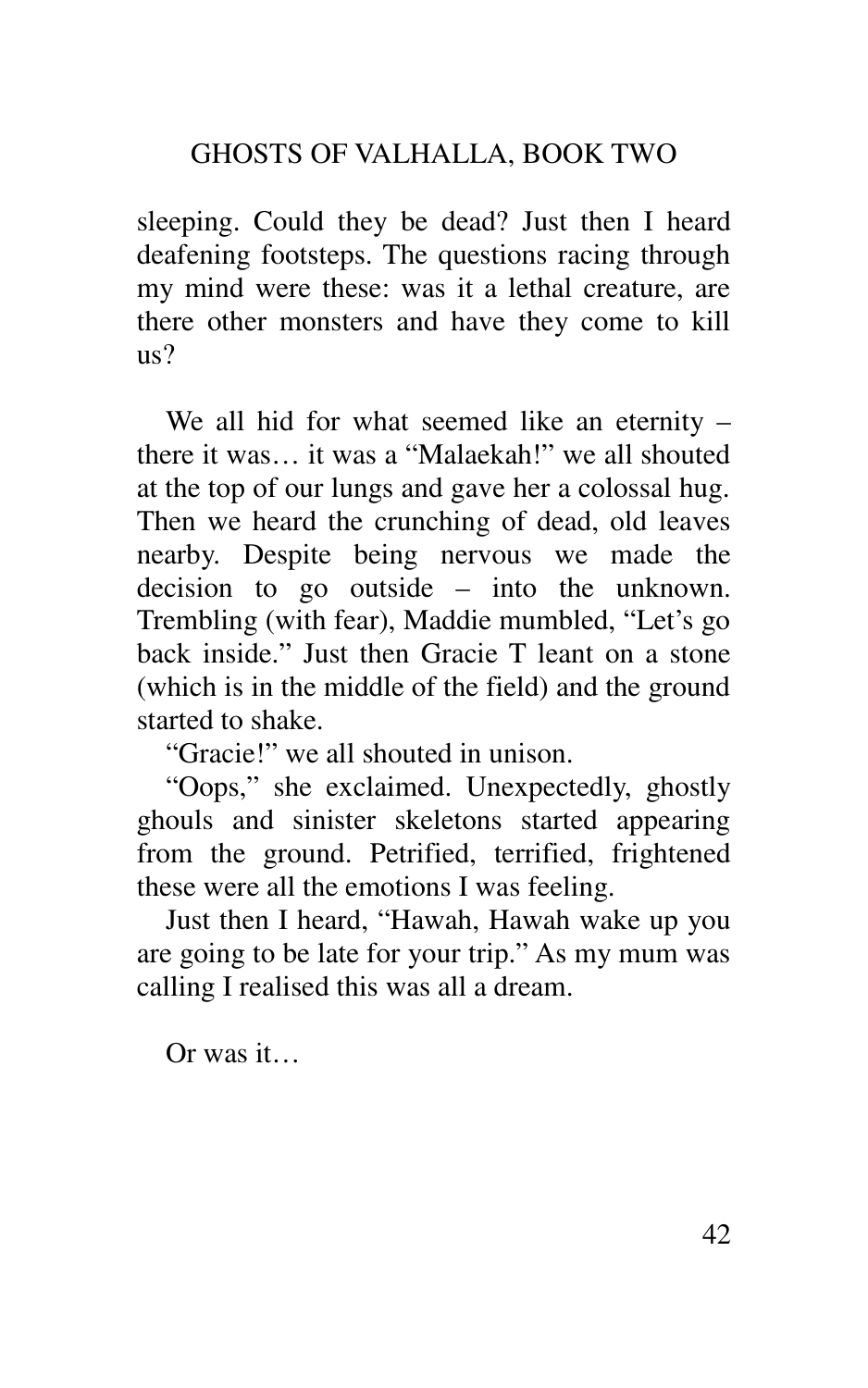# DISAPPEARANCE-REAPPEARANCE

by Hayden Isherwood

Imagine a room that was completely claustrophobic, where the wind shrieked so loud it could break glass and the darkness flooded the room like a tsunami. That's where I was. My classmates and I were huddled up shivering whilst our teachers snored. It was too cold to sleep for us youngsters. "It's an iceberg in here!" chattered Ethan.

"We need a fire!" complained Charlie. I stared out of the partially steamed up window. The place where we were was just abnormal. In the distance, there was a roaring flame that was a forest fire. My classmates came up to me. "Let's go!" I whispered.

We crept out like ninjas from 'Mission Impossible'. Some people would stay in bed (being cowards); others – like us - would say 'Challenge Accepted.' We carried on deftly whilst our eyes were swivelling cautiously. The neverending path called our names. The question that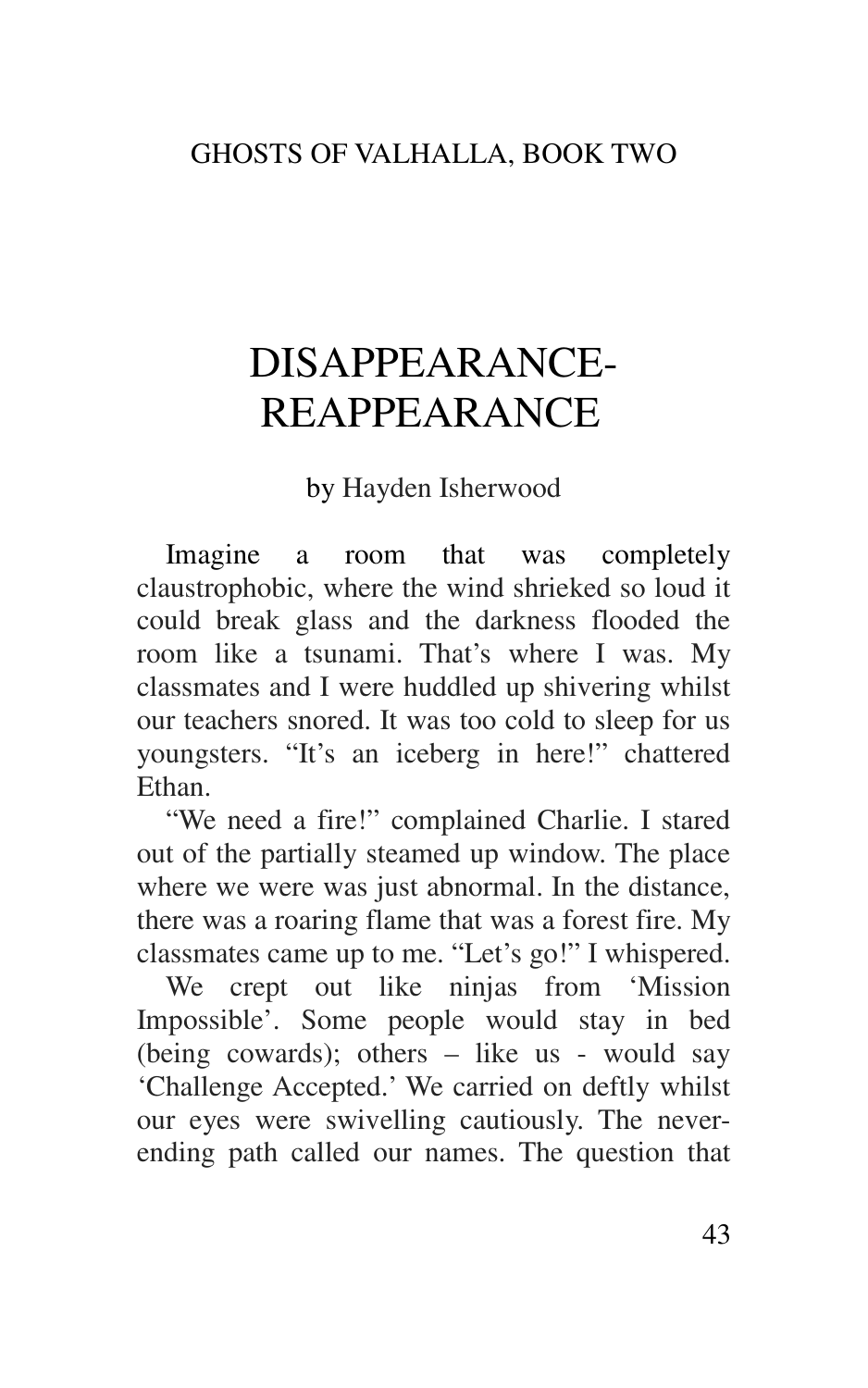was spiralling through my mind was this: was the flame moving? The extravagant fire was in an ominous area now. It instantaneously vanished! There were around fifty dented, ancient rocks surrounding us. Instinctively, for some strange reason I knew we were at a Viking Burial. "Guys we need to go. "Now!" I shouted.

Too late. A ghoulish Viking village emerged from thin air. "What the heck?" questioned Oscar. Our feet were stuck to the floor like we had superglue on our shoes. We couldn't move. Spectres of Vikings appeared and started walking and talking. We were petrified. "Belinda can you pass me the wood?" asked one of the Vikings.

"Oh no it couldn't happen!" whispered Taylor, "Oh it has, guys, Belinda's name was carved on the stone." Eerie feelings swarmed us. Deathly screams were haunting us.

As fast as a click of a light switch, the village was intruded by wild horses neighing, inducing fear. Almost immediately the stallions became stuck in position - unmoving. A Viking went closer to them. They were stone.

The villagers screamed in panic. The horses had blood tears rolling from their eyes. Their souls started evaporating and started twirling in the air. During the panic, a beast came: indescribable. The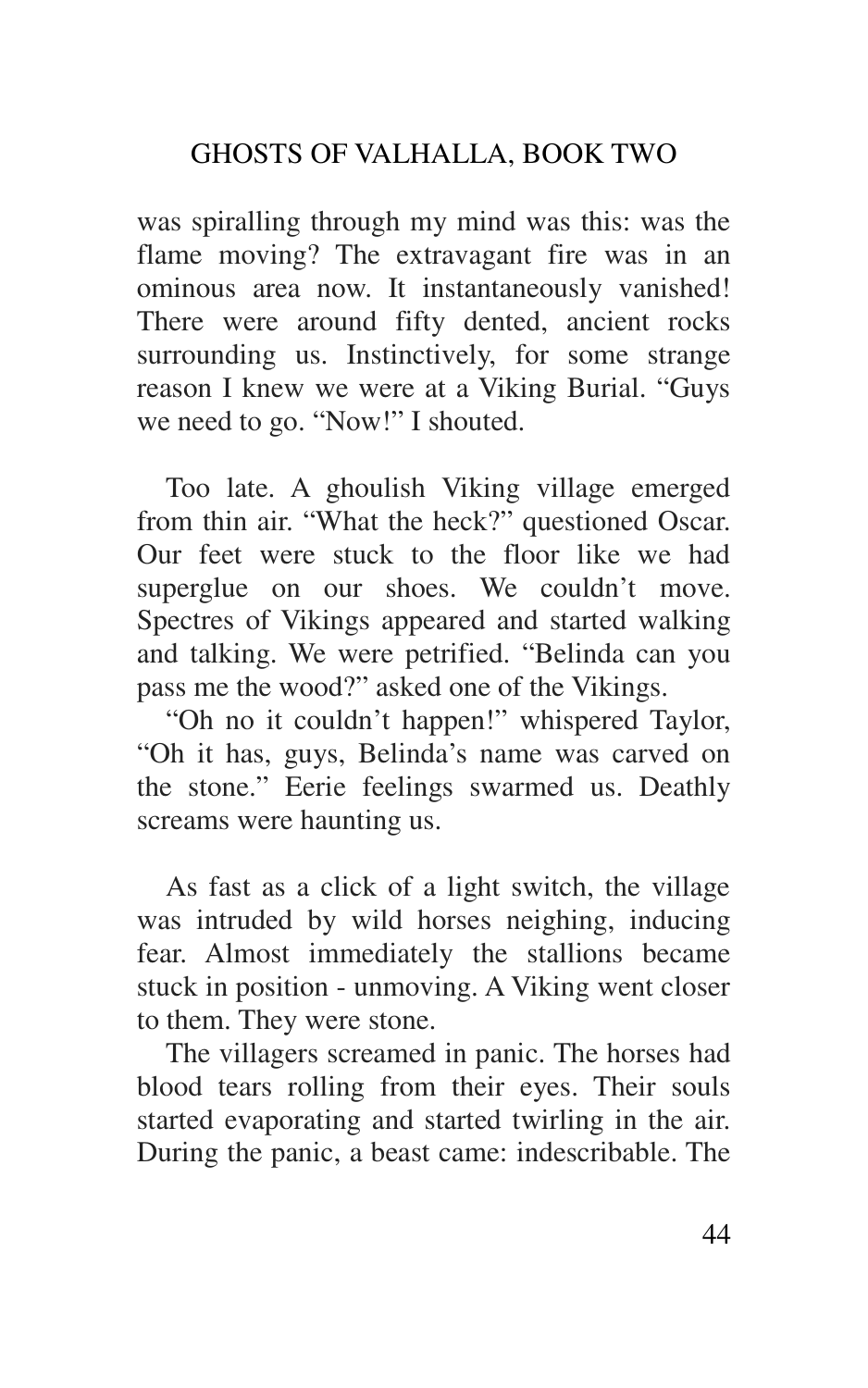beast transformed the other Vikings to stone too. My unconscious took over my mind. Tortured children swirled in my head. Then a scorching skull with eyes so black.

"I am Barkasto: The God of all Vikings and Anglo Saxons." said the beast viciously,

"This land has disappointed me and now I will obliterate it!"

"I have something to admit," sighed Taylor, "I saw our names on some of the stones too."

Utter silence.

"This is a vision of how you turned to stone!" Barkasto laughed hysterically. "You fell into my trap - all because you were cold!"

It was too late… Darkness flooded the place like a tsunami, the wind shrieked so loud it could break glass and the area became completely claustrophobic.

Now I am not here.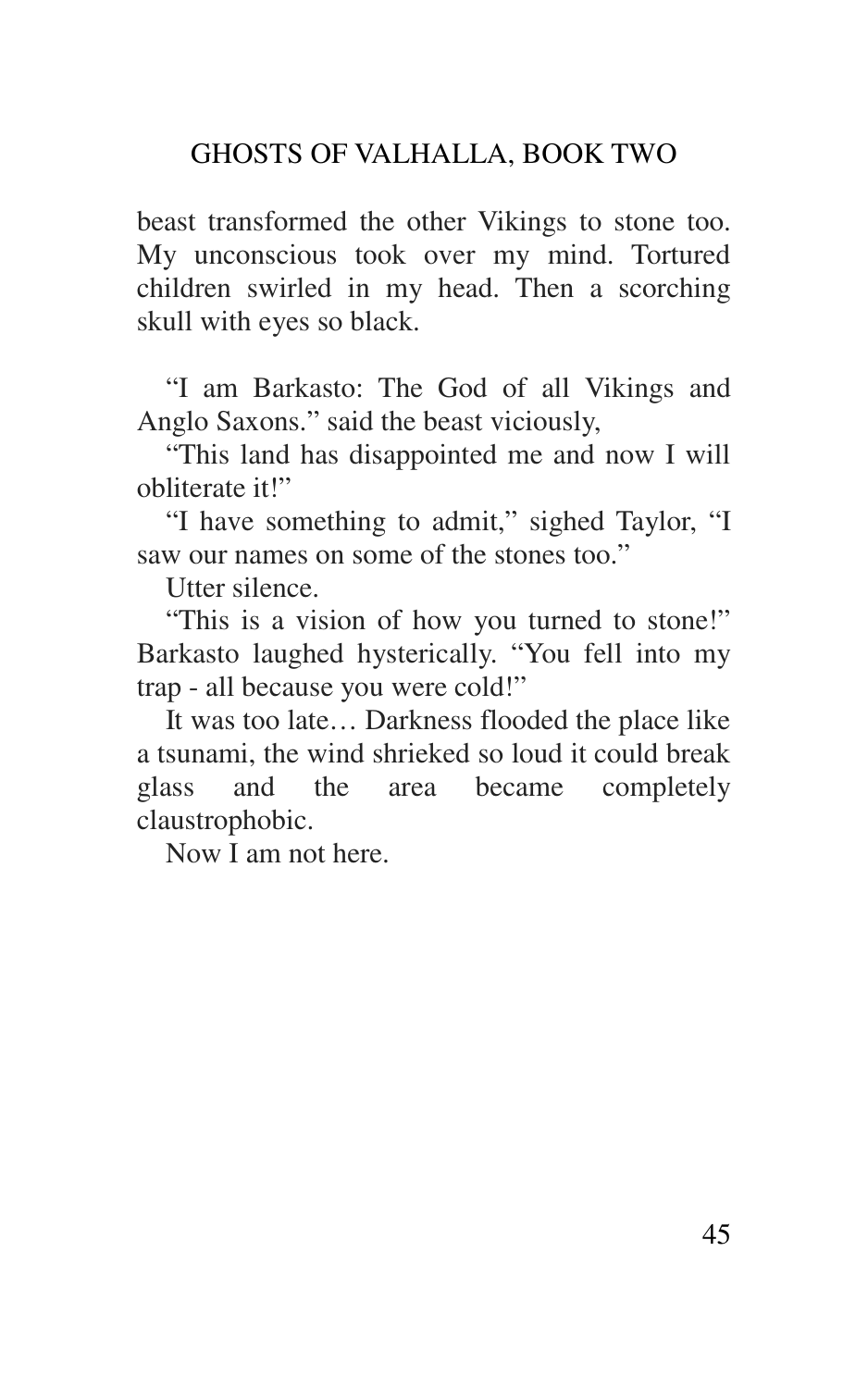## VIKING TORTURE

#### by Lilah Merrell

Midnight, everyone is asleep except for me. While I was lying awake a sudden noise struck my ear like lightning - it was footsteps.

Suddenly, it was gone. Immediately, a strange bright light flickered on and off like a torch outside my window. More scared than ever before I got up and tried to wake Georgie up. She was dead to the world. The question running through my mind was this: should I go alone or should I just stay here? Quickly Georgie woke up - as grumpy as ever. While we tiptoed out of our tent not trying to wake up Hawah or Maddie, the light came again (even stranger and bright this time).

Running to the light – despite not knowing why - we found ourselves in the Viking burial ground.

The light came from a huge bonfire that was surrounded by the spirits of long dead Viking warriors. The earth opened up and we fell into an enormous pothole, which was nearly filled with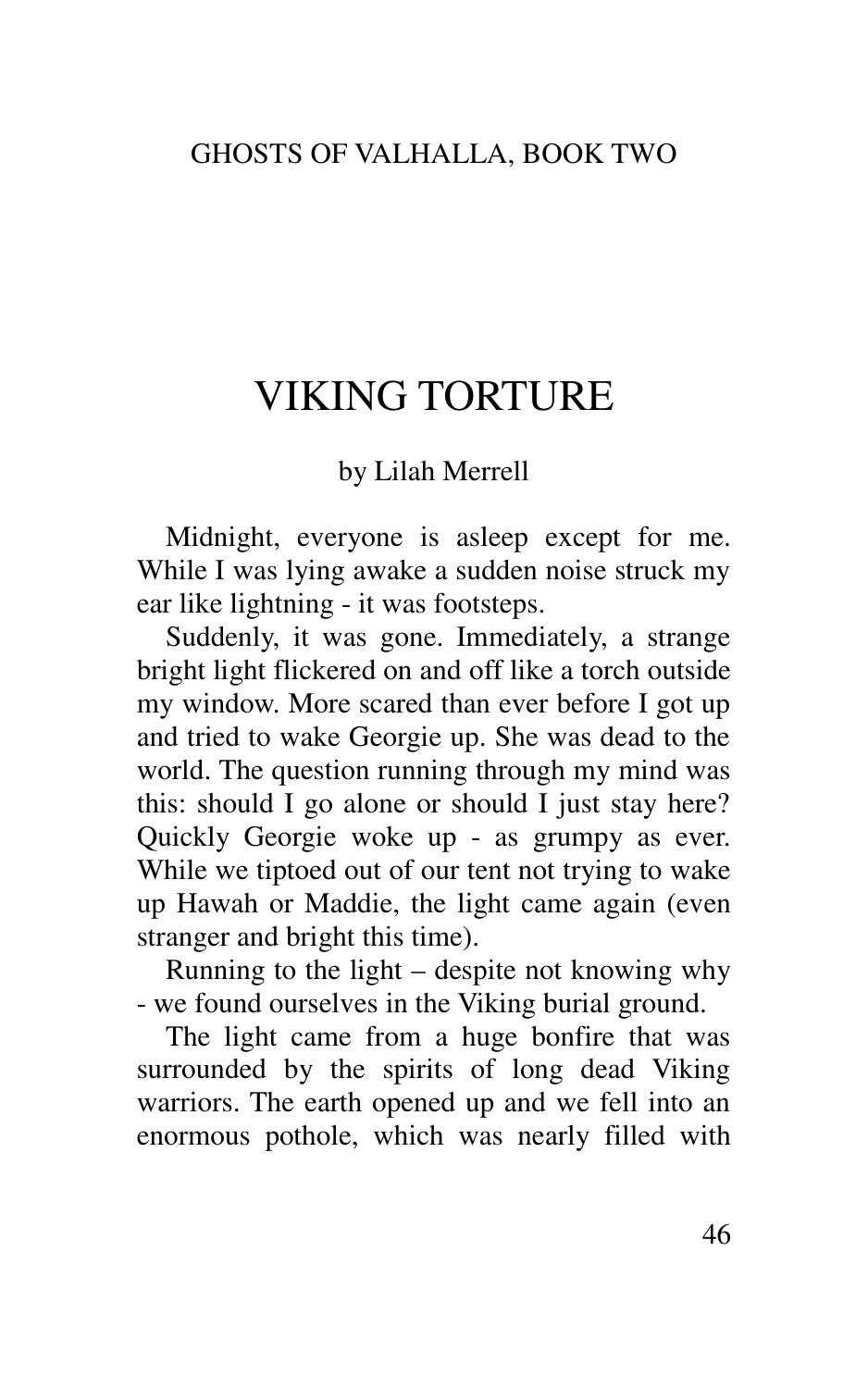water. The ghosts followed grabbing at our clothes. We swam for our lives to the cave entrance. We scrambled from the water into the cave and safety.

We were back in to our tent in our sleeping bags and Maddie and Hawah were still sleeping. The question on my mind was this: was it a dream?

Then I realised my hair was soaking wet…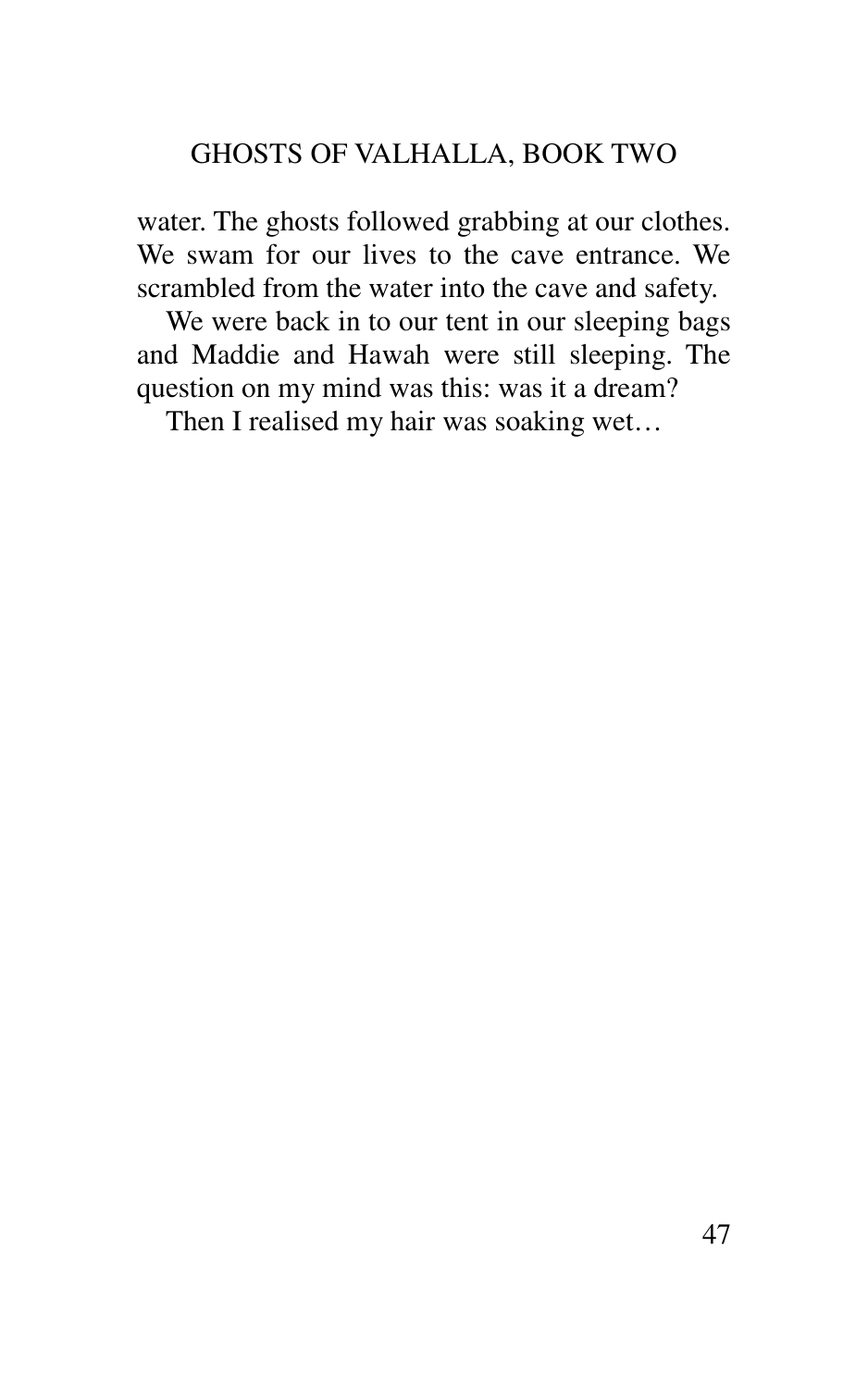## 13TH - HORROR!

#### by Madison Coyle

I was woken up on the pitch-black, snore-filled bus by the spine-tingling presence of a supernatural being. I groggily glanced at my watch…12pm. Witching hour. There was no way I would investigate the strange, creepy manifestation, that was outside, alone. The question on my mind was this: could my kind, normally helpful friend Hawah, possibly help? Of course she could - she loves adventures.

"Huh... Mads, what's that strange building over there?" Hawah whispered to me, quietly. At the end of the dark, stone-filled burial ground was what seemed to be an unmistakably long house. Could it be a Vikings? Some children would have ran back into the bus; others (such as Hawah and I) would investigate it like detectives in a movie.

Hawah and I slowly stepped through the ghostly burial ground. Something hit us … hard. We woke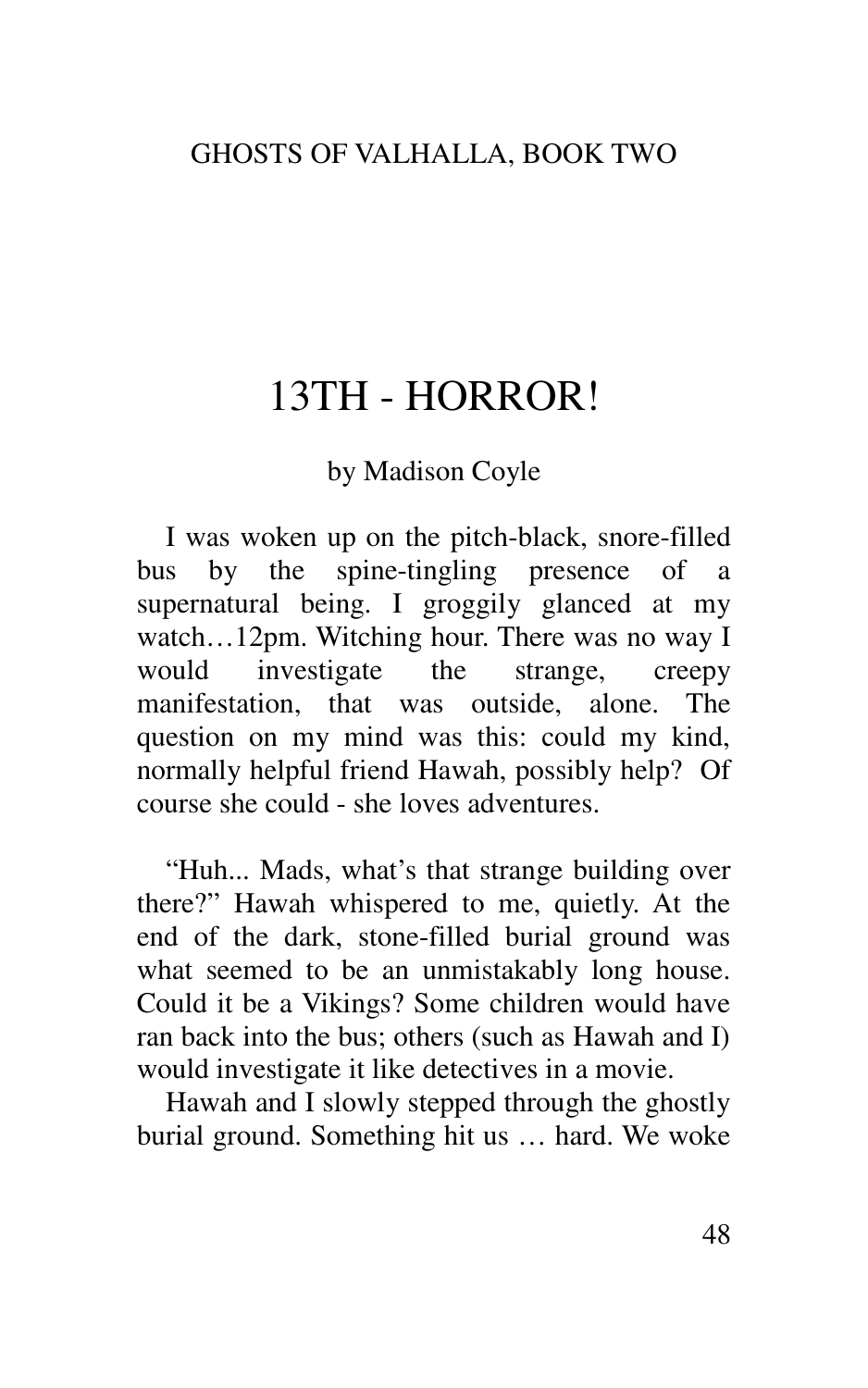up in what seemed to be a jail cell - that had been prepared by the unknown. Like someone knew we were coming. We knew - by the timer on the wall that we had 12 hours to flee the Viking afterlife (Valhalla).

If not, we would remain ghosts forever, in this strange place.

We had to endure: incredible glass mazes; lava jumps; creature infested swamps: and all the time being chased by guards. Finally, we came to a void.

"JUMP!" I screamed.

We fell…

I was woken, startled, by my mum's sweet voice, "Good morning sweet-heart, ready for the big trip?"

The question blazing through my mind was this: could all of this have been a dream?

Surely not.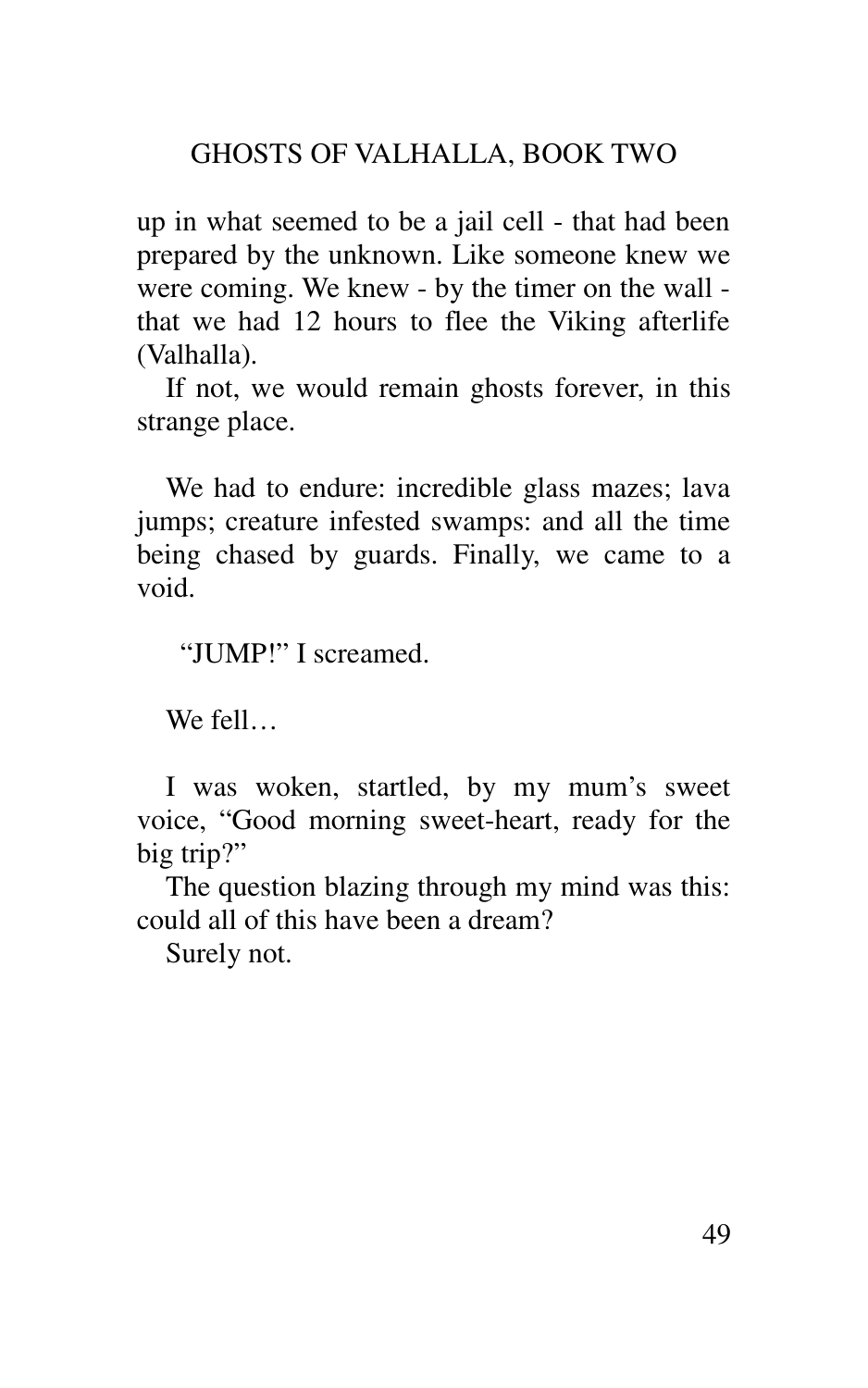# THE VIKING APOCALYPSE!!

#### by Malaekah Adrees

As I was on the bus I felt the spine-tingling presence of a supernatural being. Heavy breathing (from a source unknown) interrupted my slumber. I glanced at my watch…7pm. Slowly, I crept to my friends: fearless Hawah; sporty Gracie T; funny Josie; kind Gracie H; caring Abigail; and crazy Maddy.

"Hey, guys wake up," I bellowed.

"Hello, is it morning yet?" whispered Gracie H.

"Come here guys this is weird." shrieked Abigail.

"Forget her she's probably pulling one of her pranks." declared Gracie T.

"R..ight?" Maddy said frightened. Incredibly, at the back of the bus there was a strange door. A large wooden door. The question on my mind was this: Why was there an ancient, mysterious door on a bus? Trembling nervously, I went back to my seat. I couldn't help thinking about the mysterious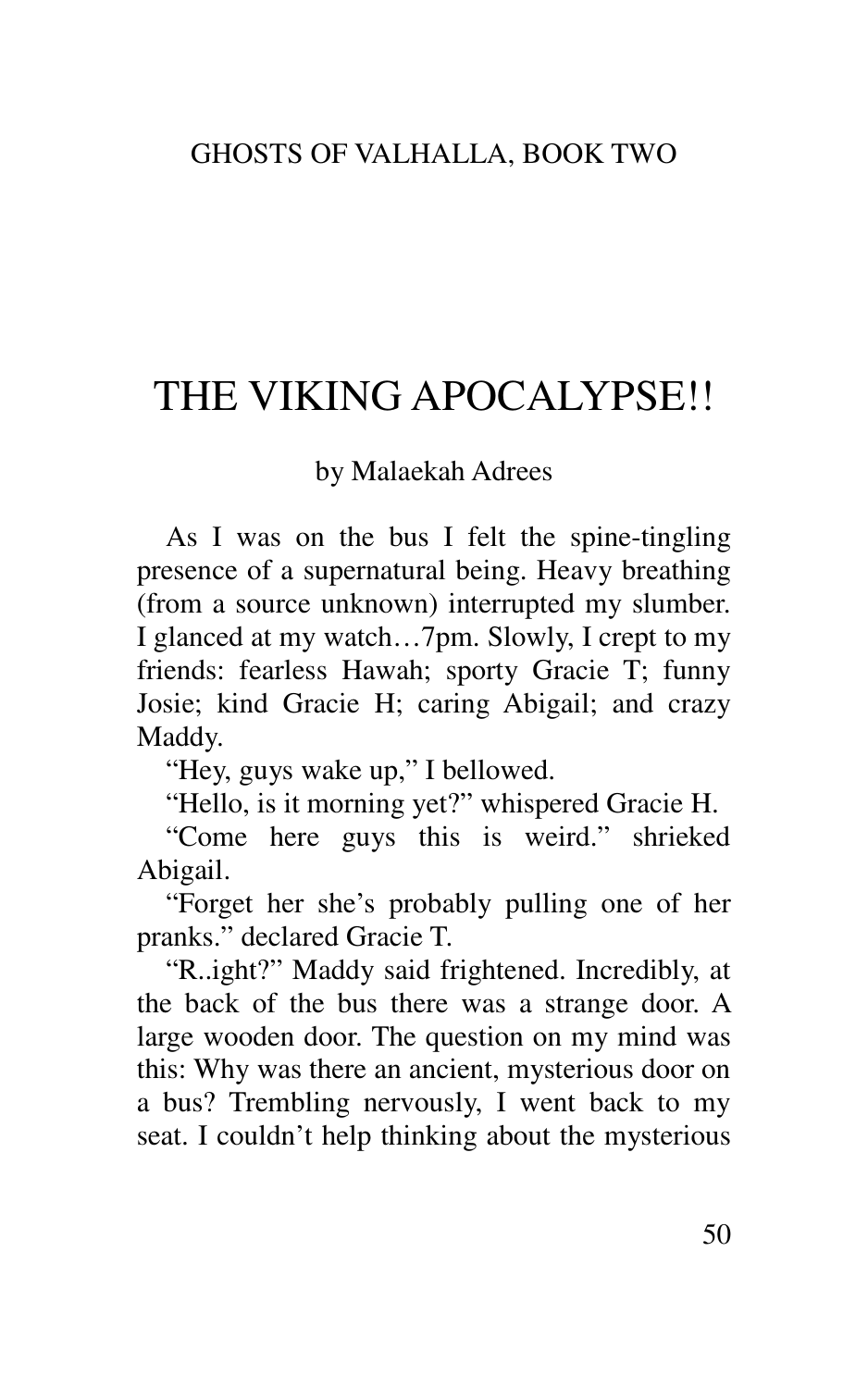door. The huge, yellow bus suddenly stopped. We had arrived? When I stepped down off the bus, my friends and I were packed tightly together. The colossal, terrifying building in front of us was screaming that there were demonic ghosts inside. When we got into the ancient building, we partnered up and were allotted our rooms. Our dorm number was 13…

Soon after, it was our bedtime - 9:00pm. The girls and I got into our beds however later that night after a fitful sleep something awoke me. "Who is that?" I stammered. I crept out of my bed hoping I wouldn't wake anyone else up. "Maddy?" whispered Hawah, "What are you doing?" Maddy was sleepwalking (in a weird trance).

"Come on, I'll get you back to your bed," Hawah declared.

CREEK!! "What was that?" I lifted up the carpet and there it was a secret passage underground. Too many weird things were going on.

There was a number on the 'tunnel' but it was probably nothing. I woke up all the girls quickly. We all got dressed in the dorm and once we were ready we carefully went down the secret dark tunnel.

Where will it lead us? Will we ever return? We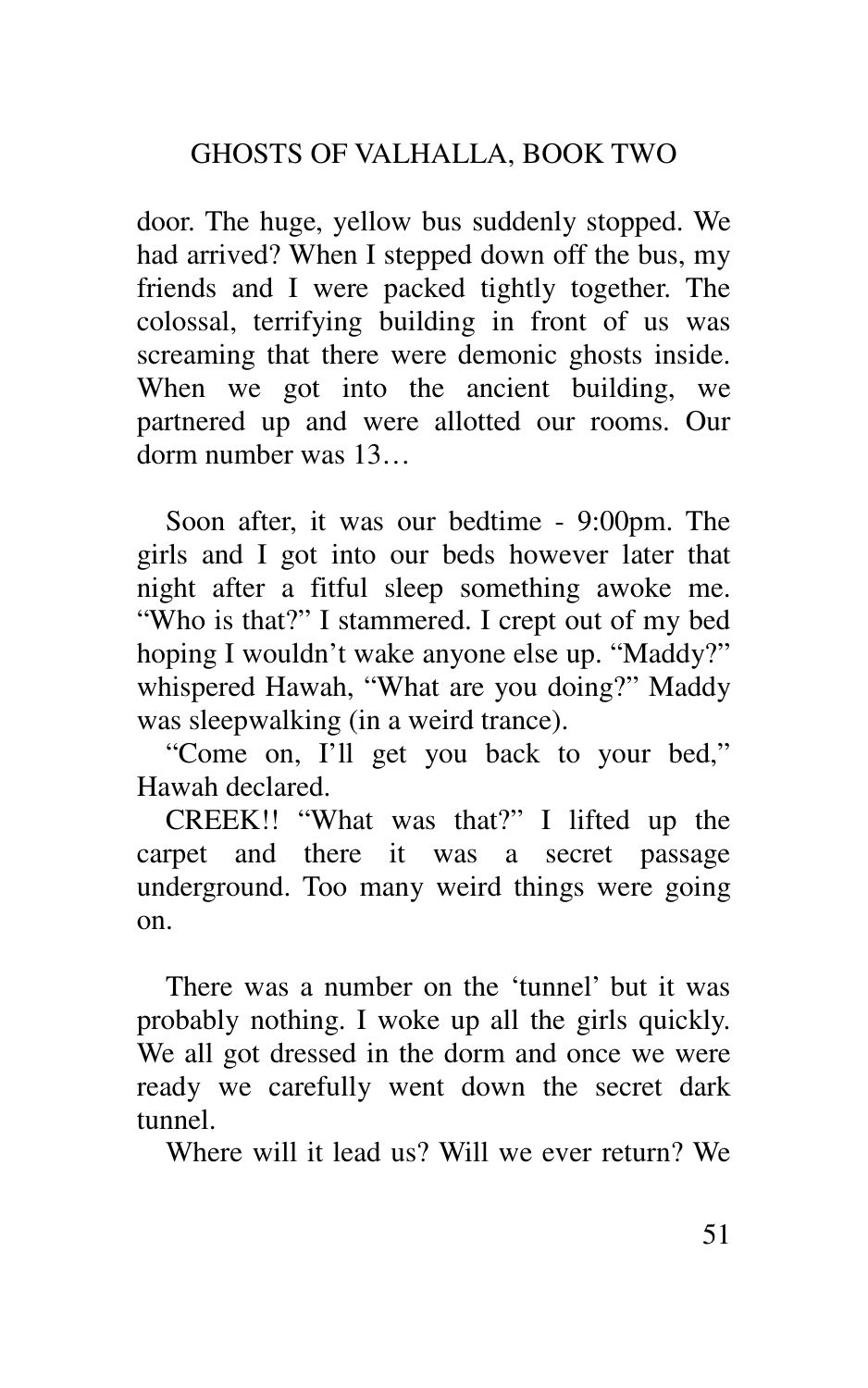had to find out. Suddenly, we came across a staircase - a narrow spiral staircase. It led us to a pathway of stones. We followed the pathway between the huge boulders. Until we were at Valhalla. Valhalla - a terrible place to be - Viking heaven.

A colossal shadow approached us. And gave us a huge fright.

"Who are you?" asked Abigail.

"I'm a Viking and you're in Viking heaven," the shadow calmly stated.

"How do we get out?" stammered Josie.

"You will need to complete this mission." The Viking man had given us a complicated map and some clues. We had to follow the clues and find the missing precious gold.

We looked everywhere for what seemed like an eternity in our quest to find the gold.

If only we hadn't gone on that school trip, if only we had stayed asleep in our dorm, if only that dreadful tunnel hadn't appeared then we wouldn't be here, attempting to solve this desperate conundrum.

"Hey guys, come and look at this," shouted Gracie H. There was a strange statue. We all surrounded the statue. At the back of his left leg there was a number. "A secret passcode?" muttered Abigail. We tried the number and amazingly it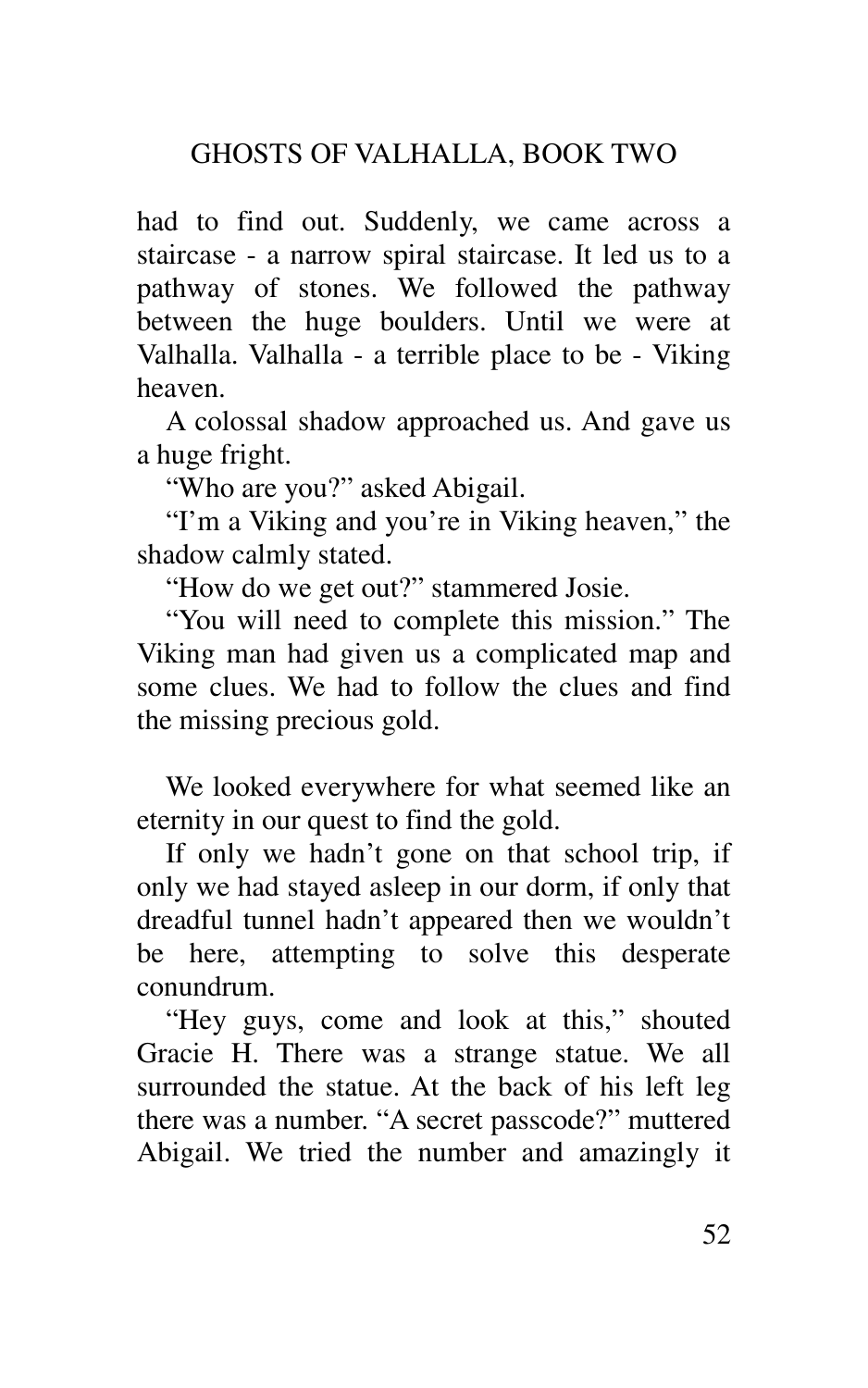worked. "Grab the gold," Maddy shouted. We quickly ran to the Viking shadow and gave him the gold. "Well done, you have completed the mission!"

Finally, we went through a spiral, which was full of water.

We were back at home. My beautiful mother woke me up. "Get up sweetie it's time to go on your trip."

"WHATTT??" I exclaimed.

"Why are you soaking wet?" she enquired. Had it been a dream?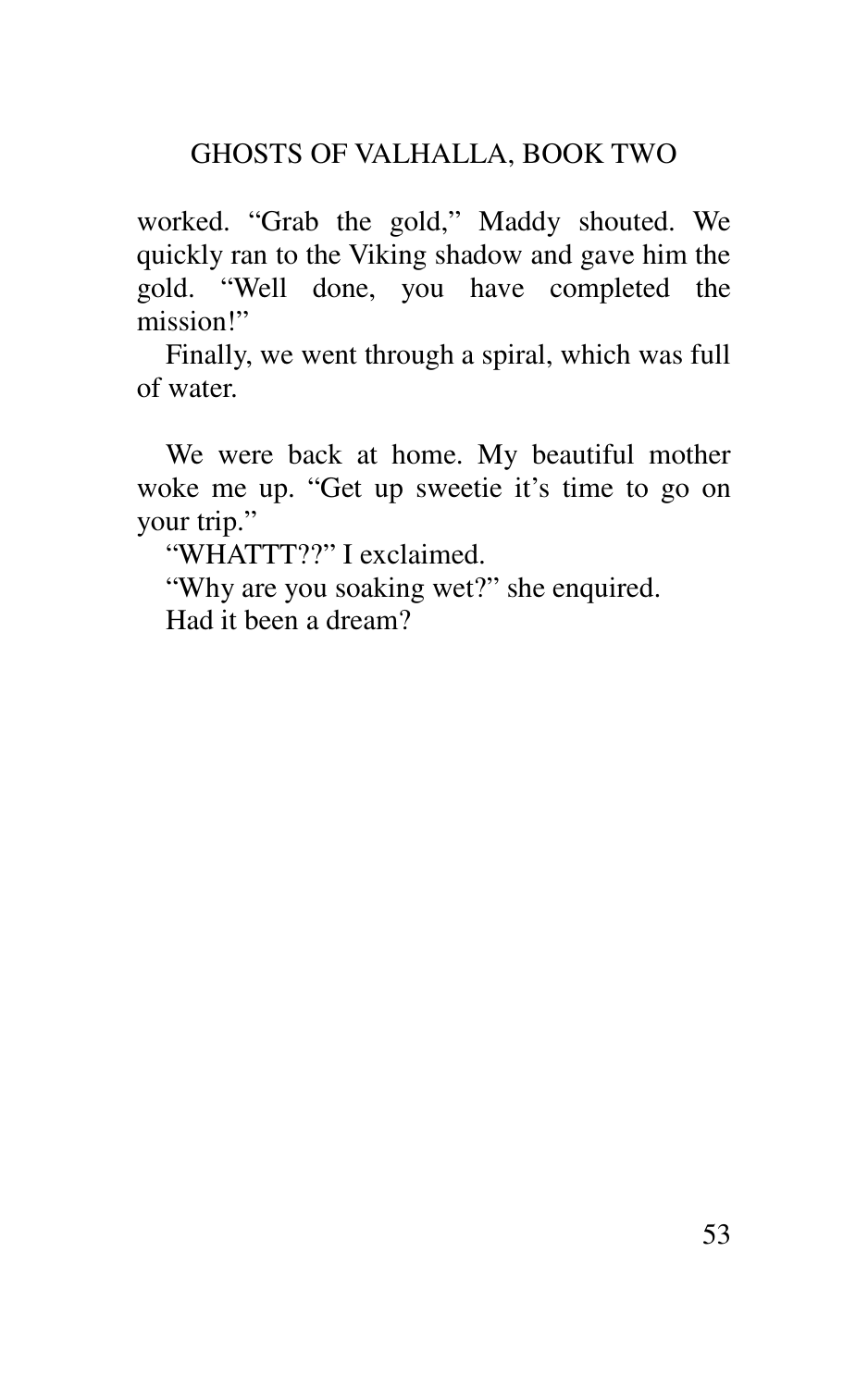# THE MYSTERY OF THE VIKINGS

by Maria Gradzka

The ancient hostel – which was located at the end of a long, meandering lane – was miles from anywhere and completely secluded. The windows stared out across the desolate fields whilst the ivy crawled up the walls like a snake wrapping around its prey – causing it to gasp for breath.

A shrill noise came from outside. Almost instantly Ellie woke. Ellie and I were situated in our tiny, cramped room wondering what to do next whilst our hearts thudded. I saw a mysterious shadow stood behind our curtains. It moved. "Ellie did you see that!" I bellowed. She hadn't however we followed it. Where would it lead us to?

It lead us to a gigantic burial ground where there were lots of strange looking people doing a range of activities including: cooking a newly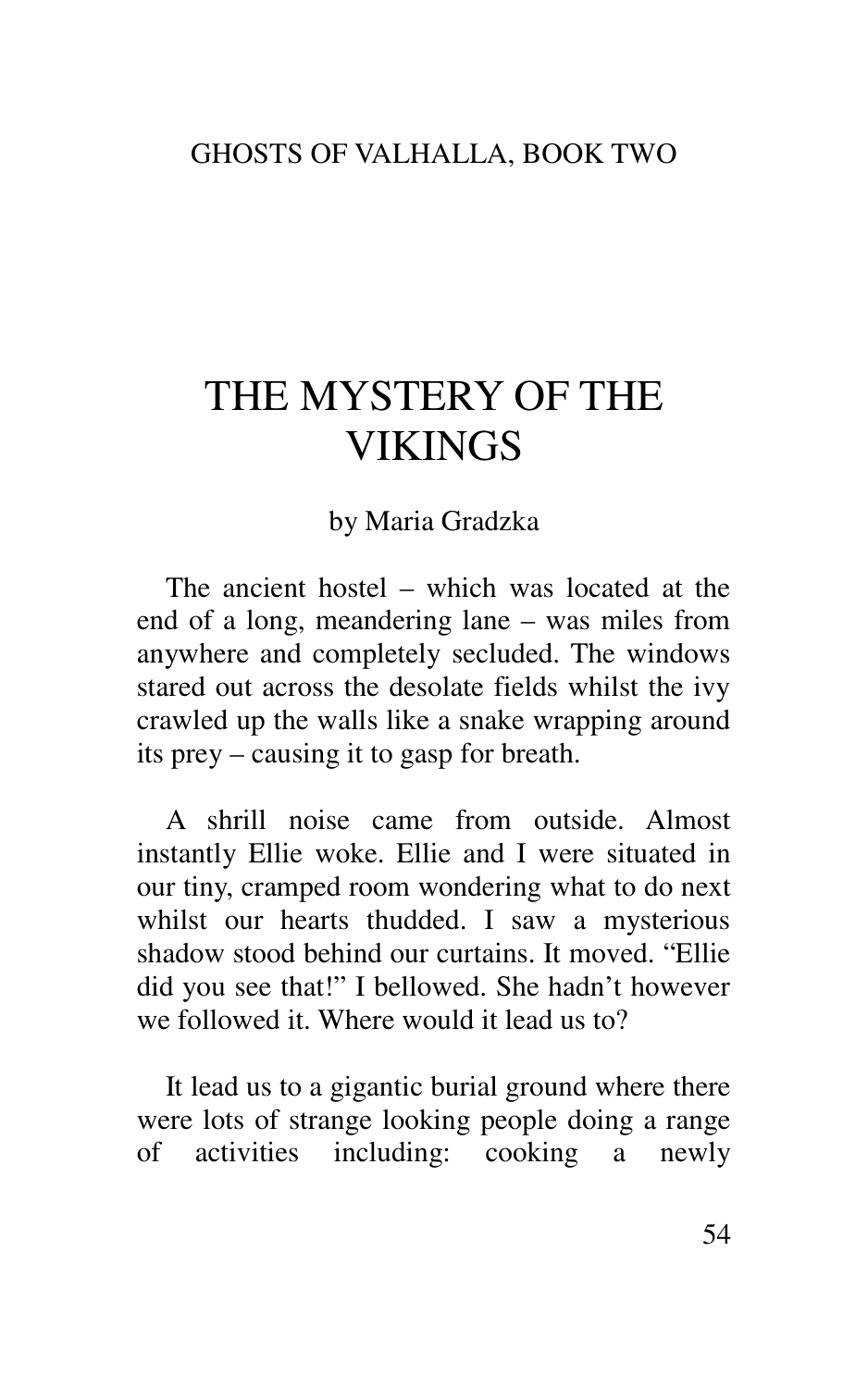slaughtered pig; sharpening huge swords; and sewing some woollen, rough tunics. Suddenly, a strange looking ancient Viking approached us (his facial expression told us he was extremely angry). We turned and ran as fast as the wind however when we looked back he was still there just behind us. We carried on until finally we could run no more.

The question on my mind was this: where were we? It was the darkest forest I had ever seen and it was darkening by the second. A vortex appeared and we were spinning through deep space.

Is this really the end?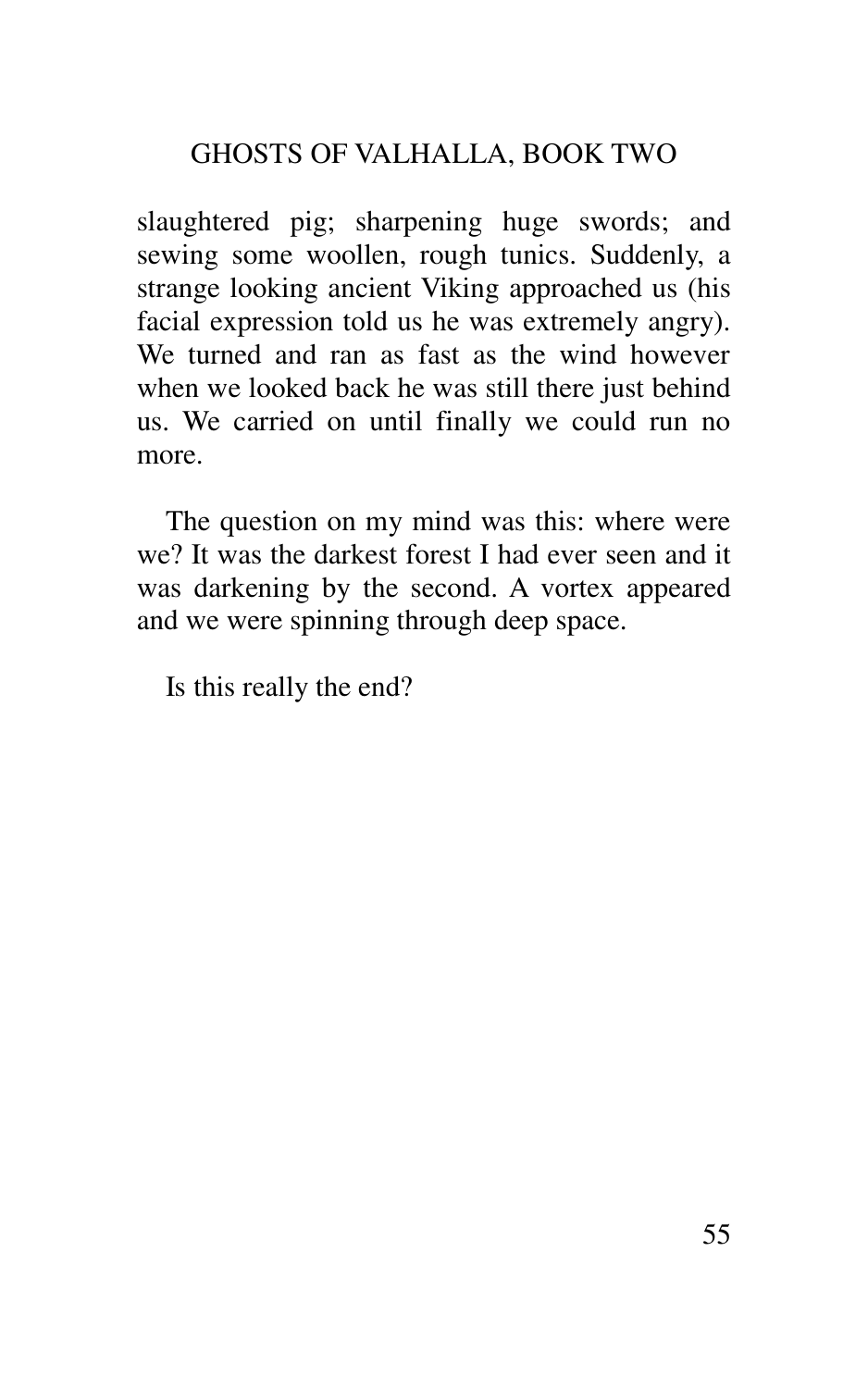## SILENCE OF THE NIGHT

#### By Molly Whiteley

The stroke of midnight. A chilling breeze rattled through the trees that huddled together for warmth. I could hear the tears of the clouds jumping off the tent roof. As I started to awaken I lay there not knowing where the decision to stay awake will take me. Suddenly, out of the corner of my eye I saw a shadow. The question on my mind was: what is that? Some people would have been terrified; others like me were ready for an adventure!

Even though I was brave I needed companions. So I woke up Maddy, Hawah, Ellie, and Gracie. "Come on let's go." whispered Hawah quietly.

Everyone tiptoed out of the damp, cold tent and into the wind. The crackling of the branches fell dead to the world.

The shadow was a ghost girl. "A Ghost!" Ellie stammered.

"I am a phantom," the ghost exclaimed.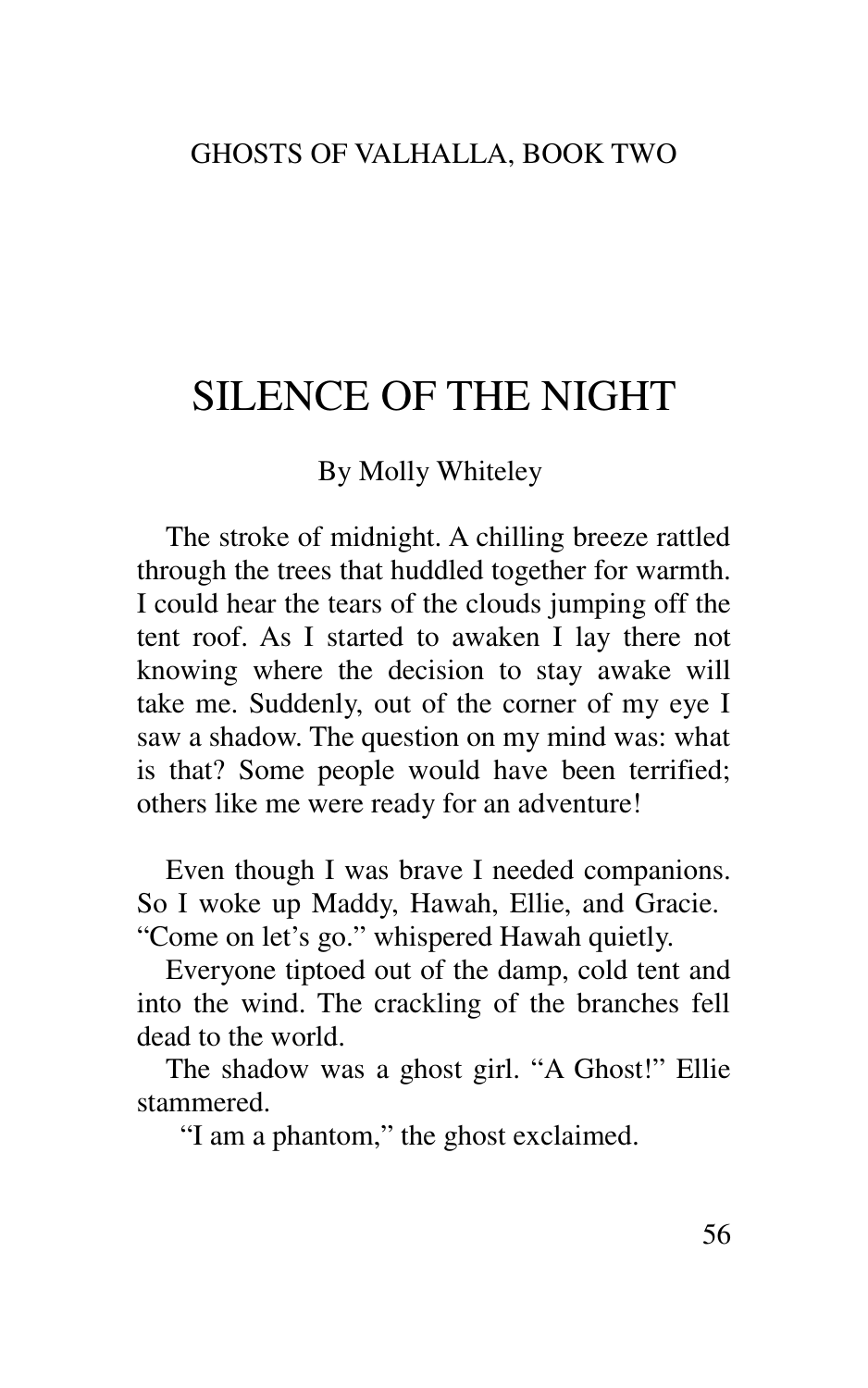I thought to myself. "Who is that?" My legs started leading me towards her.

"Can you help me find my mother?" She asked. Some would have run away; me and my friends stayed and agreed to help. Before I could finish my thoughts we were falling deeper than hell itself.

Then I looked around me. Where were we? I had so many questions. The phantom had gone...

We rushed around like headless chickens trying to look for her. I realised that people had appeared and they were Vikings. I turned to see that Hawah had collapsed to the ground in shock! A tall, slim Viking woman in a cloak rushed towards Hawah sweeping her from the ground and taking her to a small hut. We followed. The question in my mind was: How could all this be happening? The woman was helping Hawah recover. Minutes went by but it felt like hours. Maddy noticed Hawah was starting to awaken therefore she was over-joyed so she cheered. The woman told us her name and we told her the whole story. Her eyes lit-up when we said about the phantom. "Where's Phantom?" she asked. Suddenly, the phantom burst through the door and the woman's eyes met with hers.

"M-Mother?" Phantom gasped.

Blackness.

Then I woke-up in the tent. Safe. Was it a dream?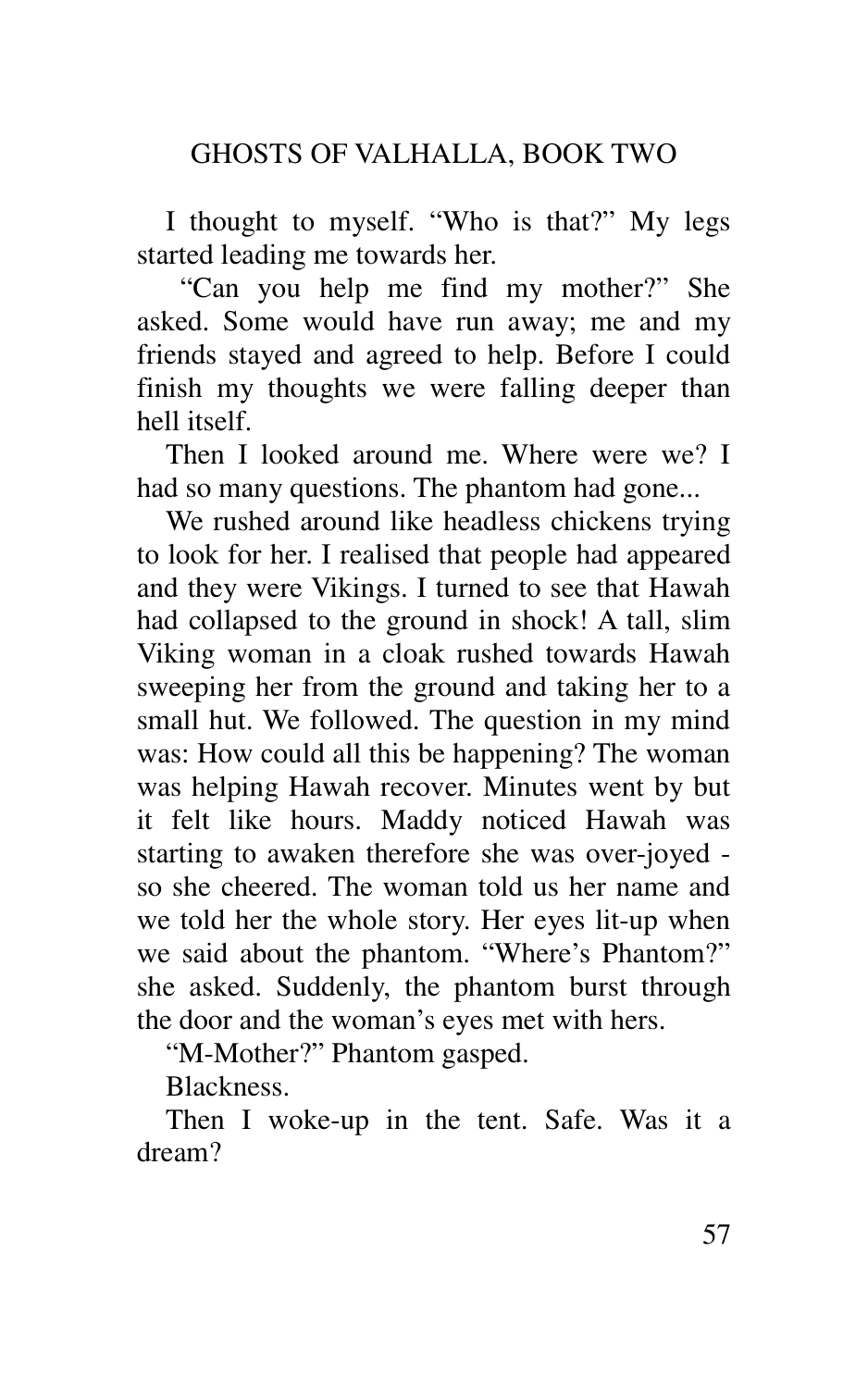## VIKING NIGHTMARE

#### by Oscar Oakes-Wood

12pm. Mr Henry's snoring was loud: a lion's roar. The waves on the cold, dark sea were crashing and booming around. Also, I could hear the tears of the clouds lashing the window. In the distance the hoot of the owl was the cry of the devil. I couldn't get back to sleep on that cold miserable night. Then silence.

Petrified and feeling alone, I woke Taylor, who was on the bottom bunk, and told him something didn't feel right. "Did you see that?" I stammered to Taylor. "Yes," he whispered. It looked like a slender shadow had walked right past the room. We slowly followed it. Where was it going? We didn't know. But we wanted to know who it was and where it was going? No matter what may happen.

We got to the ancient stairs and saw the giant,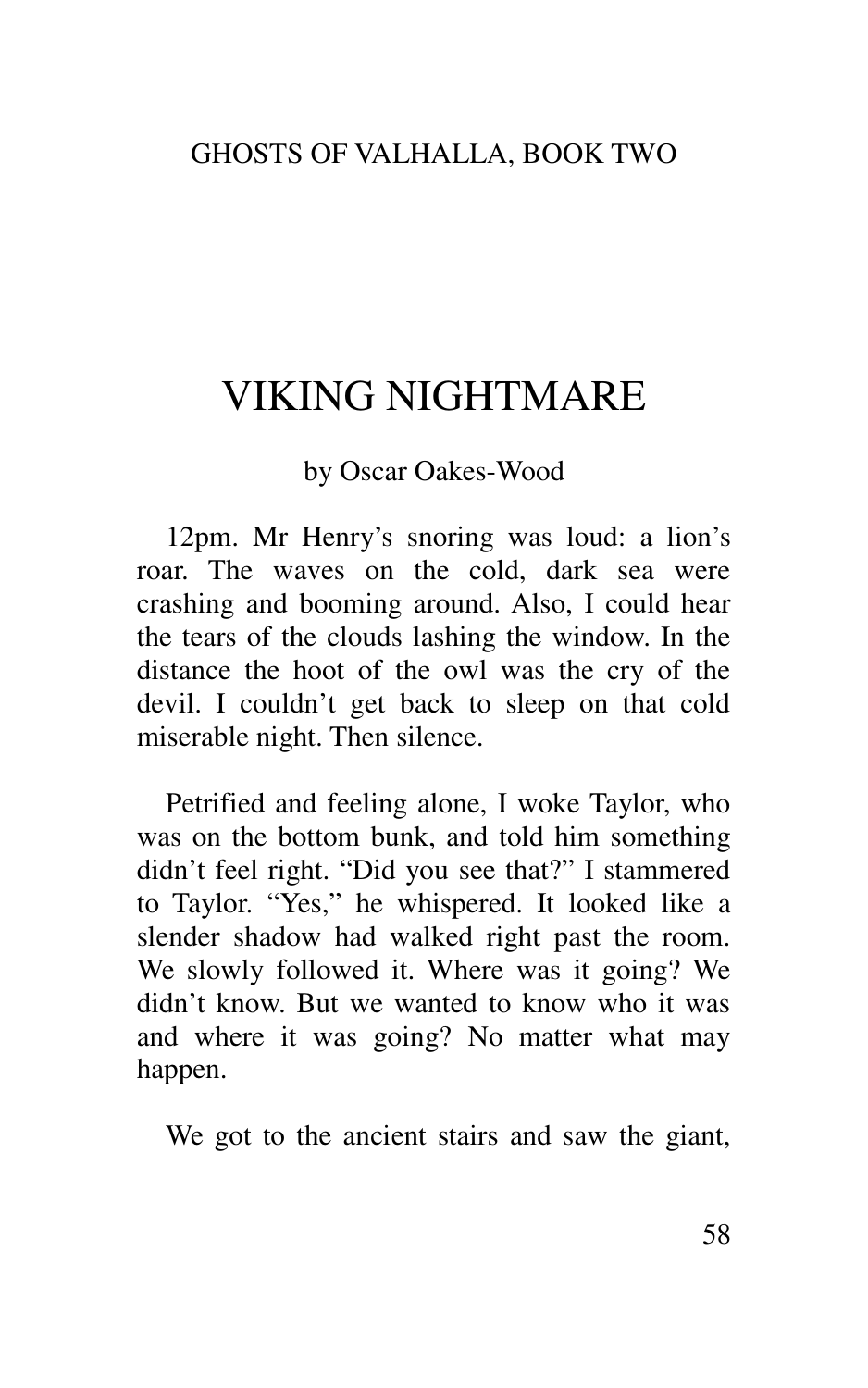slim shadow slowly go through the old, creaky door at the end of the creepy, seemingly neverending corridor. I went to go step on the stairs. I couldn't feel anything. The stairs had gone! (How strange). Luckily, there was another set of stairs on the other side of the corridor. We tiptoed as quiet as mice trying not to wake any teachers up. The stairs: the route to finding the shadow? We went over to the door and stepped outside.

We fell into an abyss. Down and down we travelled. Where would we end up?

Valhalla (the land for the Viking afterlife). It looked just like I had imagined! Magical.

As we got to Valhalla we saw a giant river running through the middle of the land. There were also humongous mountains and a Viking burial ground. "What's that?" Taylor exclaimed, "It looks like a Viking ghost and he's coming towards us!" More and more apparitions started coming up from under the old, giant rocks in the burial ground. "RUN!" I shouted to Taylor. We saw a portal over the old, crooked bridge that must go our escape, back to Whitby. We ran as fast as we could over the bridge - just in time as then it smashed down onto the river below. Luckily, we got back to Whitby safely.

When we got back, the sun was just rising and we quickly ran upstairs and got back into bed pretending we had been asleep all night. Other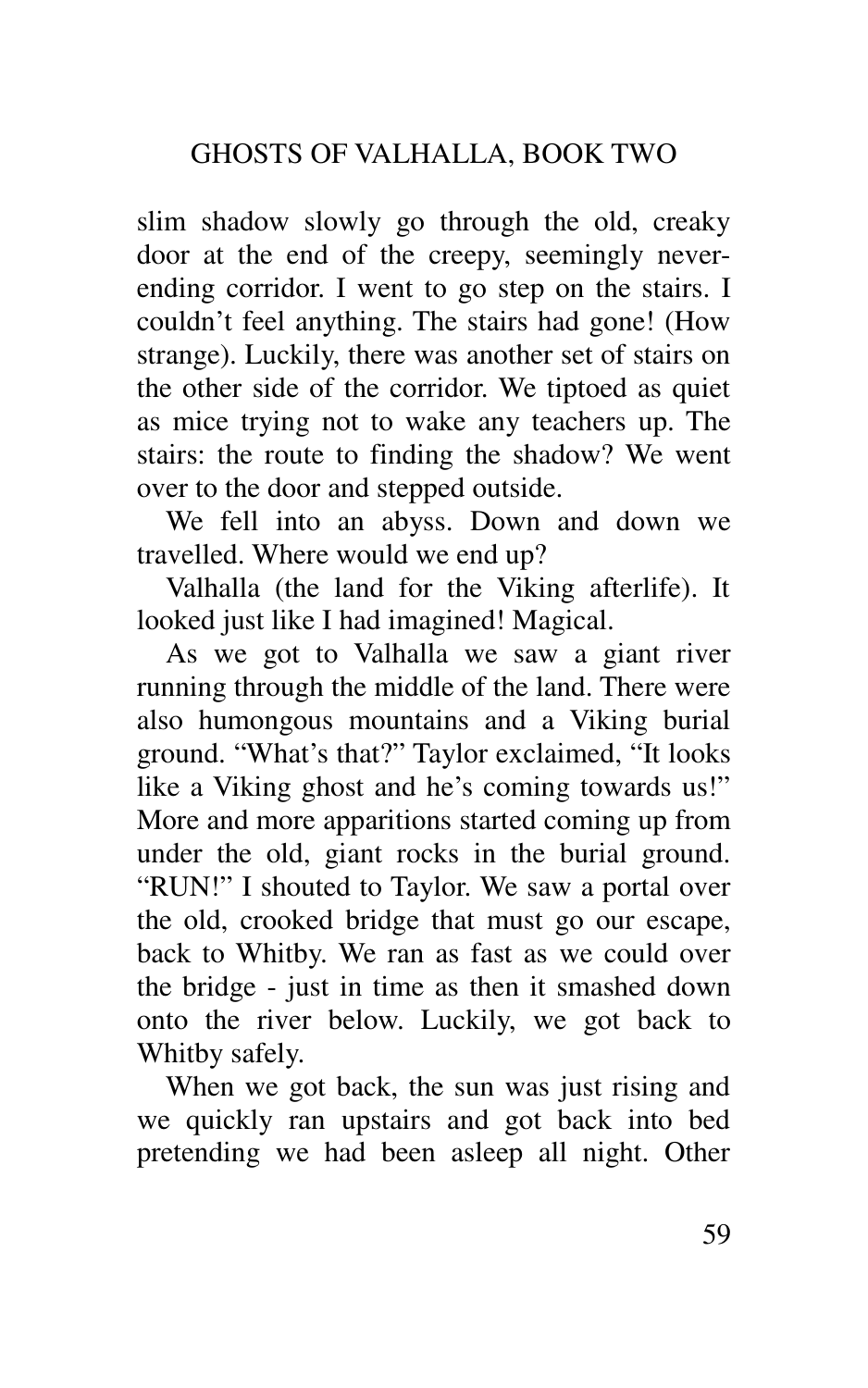people in the room had just woken up, but Taylor and I had been up all night.

Whitby: a place where anything can and does happen.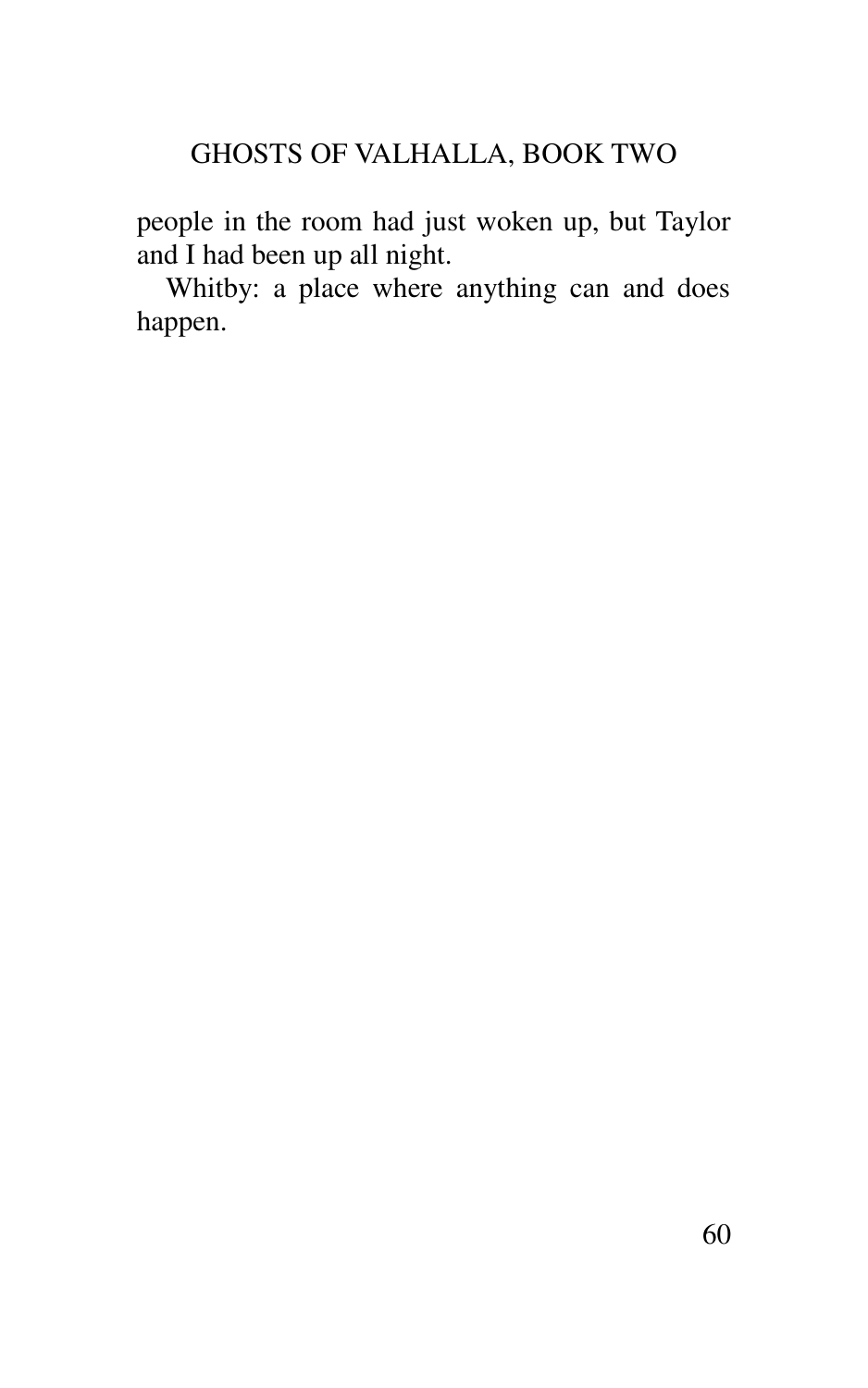### SCREAM

#### by Gracie Harris

I was woken up in the pitch-black, snore-filled dormitory by the presence of a spine-tingling supernatural being. I groggily glanced at my watch … 12pm. Witching hour. There was no way I would investigate this strange, creepy manifestation alone. Suddenly, I heard whispering. "Gracie, Gracie." I slowly climbed down from my bed. I opened the door, it was my friend Gabriella. She quietly said "Do you want to go on an adventure?" my conscience was making me unsure of what to do, should I or shouldn't I? I eventually decided I couldn't let my friend down. "Is Mr Henry asleep?" I asked. Then I was distracted by a shadow …

We made our way to the bottom of the stairs and we were heading towards the front door when, in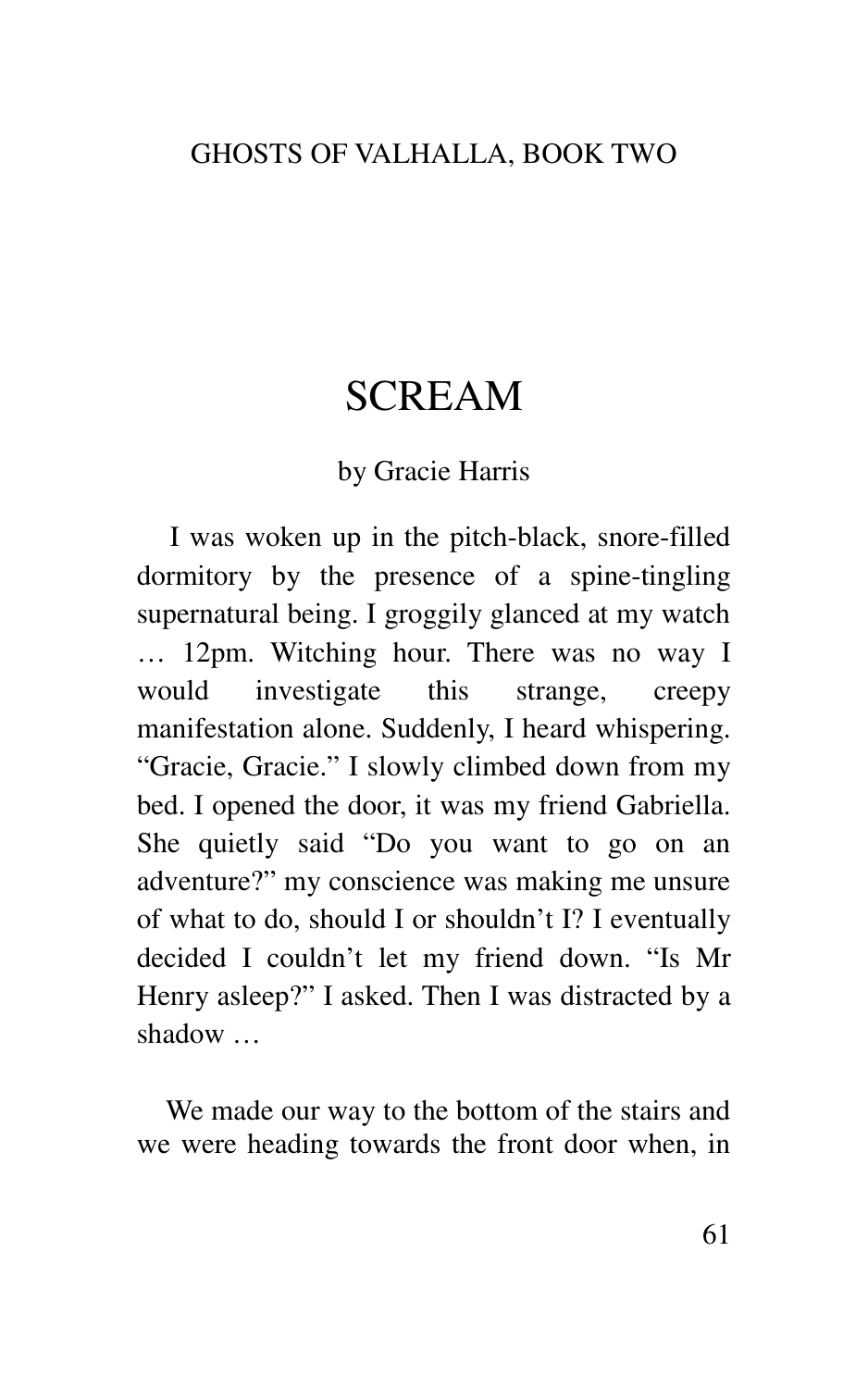the pitch back darkness, I was sure I could just about make out something stood there. I was scared. But then I heard "Hhhaaaho" it sounded different to anything I had heard before – in fact it sounded rough, like a Viking (but it couldn't be, could it?). I looked out of the door - yes it was the Vikings. I was terrified, they were coming towards us. My mind was spinning. Spinning because I was scared. We ran really quickly back up the stairs towards our dormitory. As we were running, glass shattered around us, covering us like rain. In a blink of an eye, we were at the dormitory. We crashed through the door which was closed behind us by a mysterious force. Desperately trying to forget what had just happened, I closed my eyes tightly and wished for morning to arrive quickly.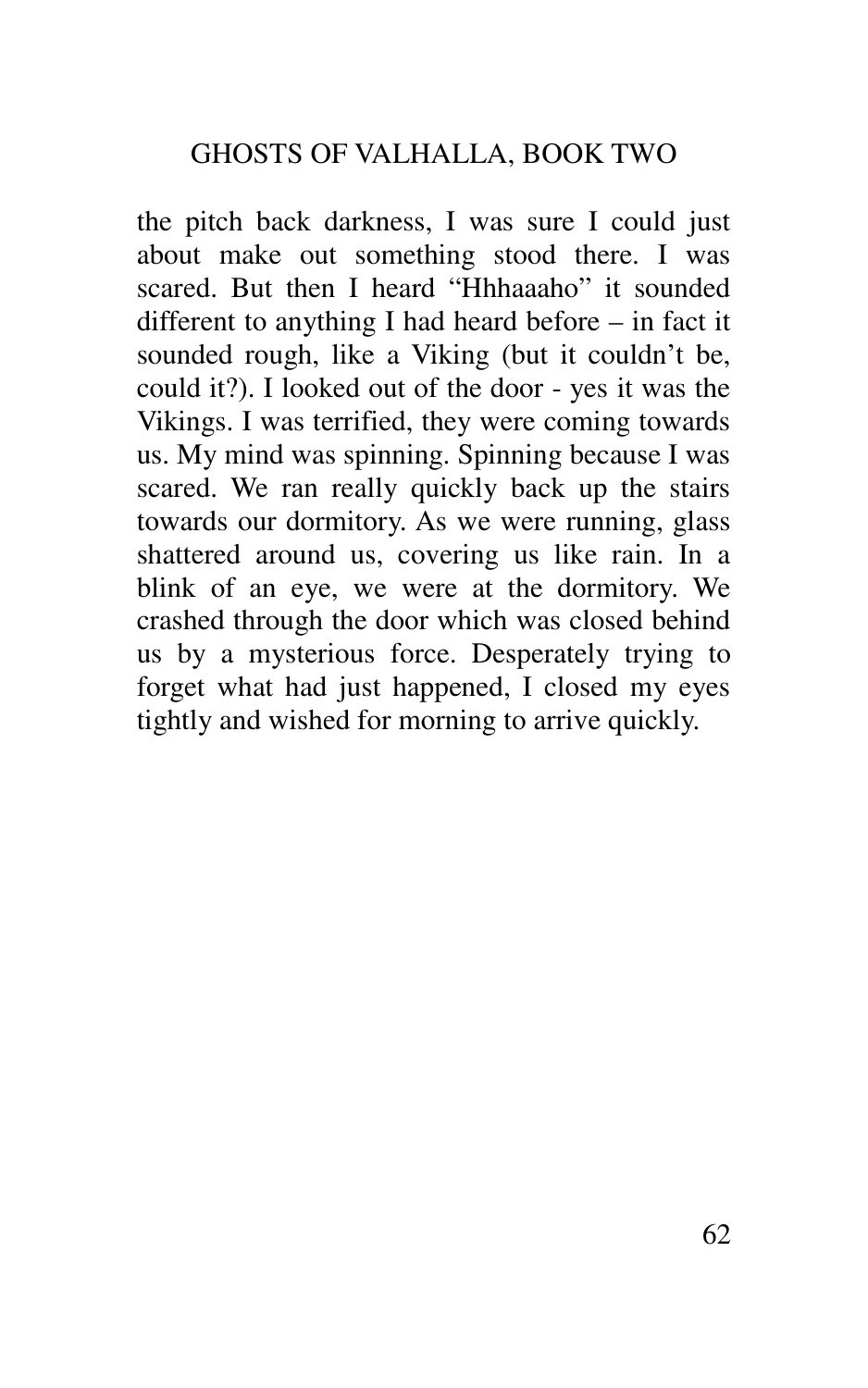# THE GHOSTLY NIGHTMARE

#### by Sidney Brook

As me and my best friends chat about what we could do when we go outside, the last teacher falls asleep. "Are all the teachers asleep?" whispered Taylor. Before I had a chance to answer, my nose started to twitch as I was greeted by the delicious aroma of a barbeque. The question running through my mind was this: where was this smell coming from in the middle of the night? I turned towards Taylor, it was clear he had smelt it too.

As fast as a dart, Taylor and I put on the nearest clothes and headed outside. Quickly, we sneaked along the old, bumpy hall way and down the decayed, wooden stairs. We slowly, nervously stepped outside onto the damp, wet floor.

"Can you hear that?" Mumbled Taylor.

"Yes" I replied.

We could hear sizzling, like someone was cooking on a fire, we could also hear crunching of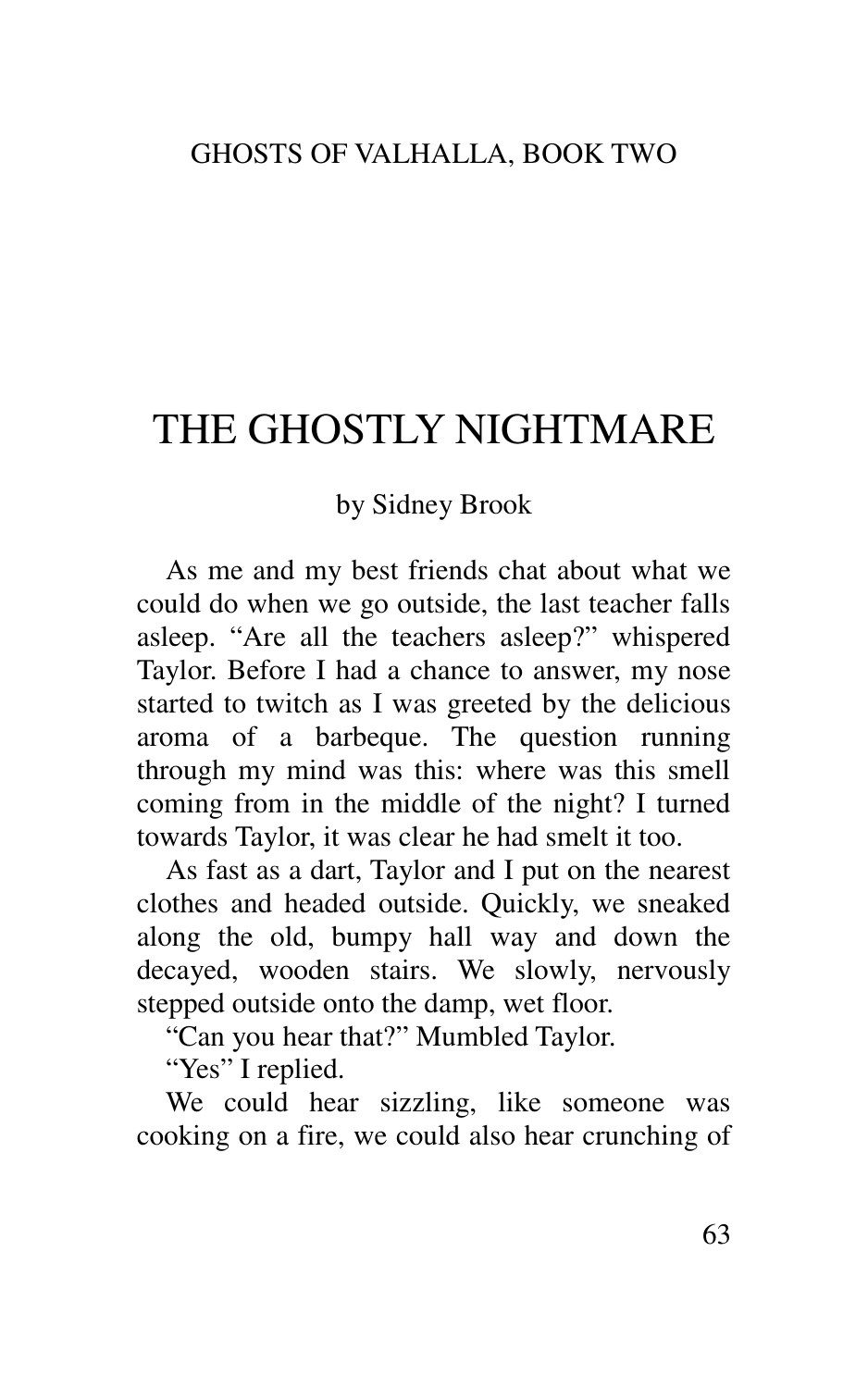leaves like someone was walking near us. But as we got closer, we started to see something glowing amongst the trees. We were going to turn back but we agreed we would go and check it out. So, we slowly crept closer and closer to the mysterious glowing light. As we were a few footsteps away, amongst the glow, we could see what looked like people dressed in Viking clothes. So, we sneakily tip-toed closer to them. As we were next to them, there was a gust of wind which sent the leaves flying, scattering everywhere. Slowly, a leaf astonishingly flew through one of the Vikings and that is when Taylor and I realised they must be ghosts. They all turned towards us with their glowing, bright red eyes!

We both tried to rush back to our dorms but we couldn't escape them because they were coming from every direction. As we reached the old, crumbly, stone building were we staying in, the doors were locked and the terrifying, blood-thirsty Vikings were getting closer and closer to us. As we tried to hide behind some bushes in front of the building, I felt something touch my shoulder … Aarrgghh!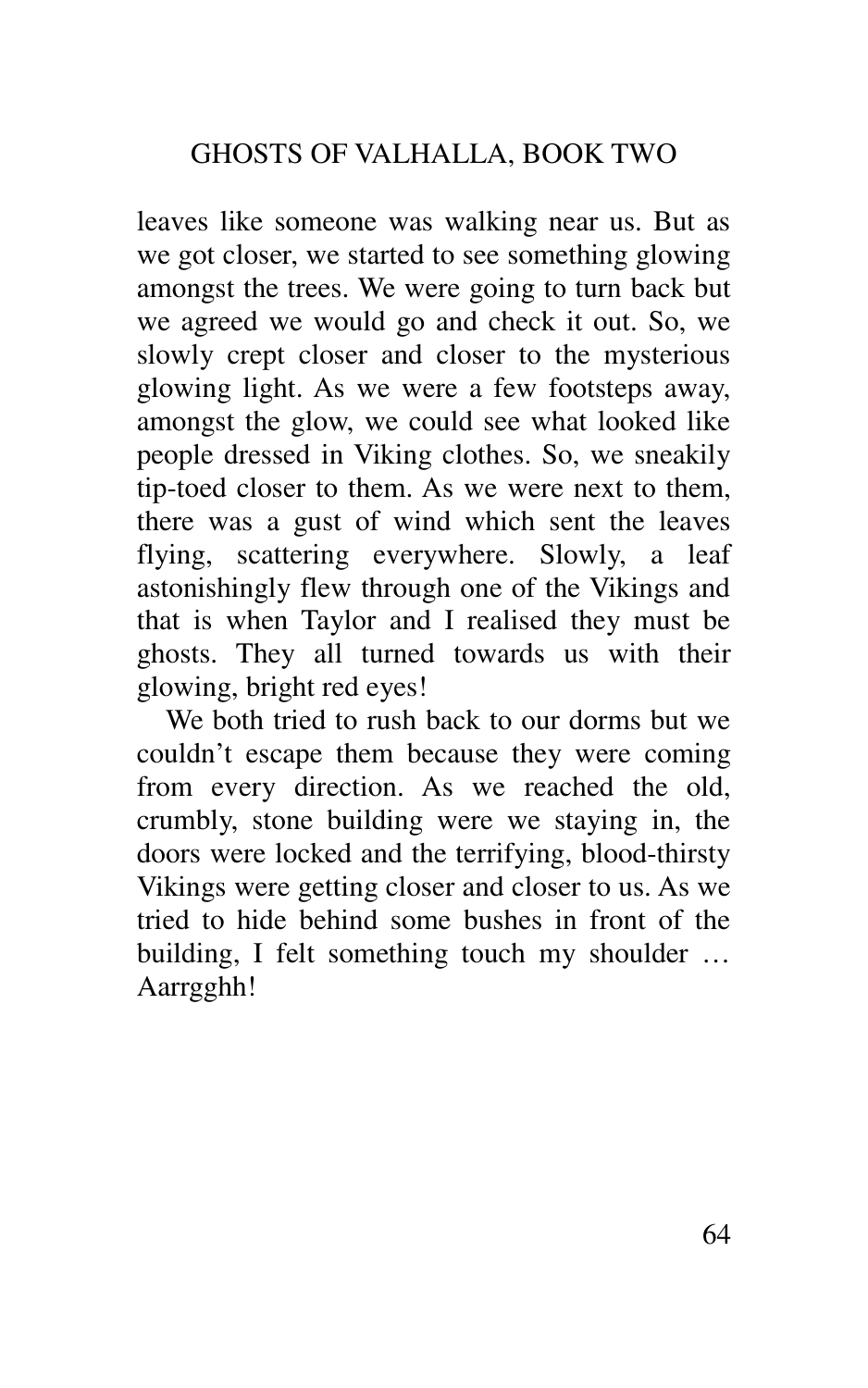## SILENT NIGHT

#### by Gracie O'Donnell

A loud knock on the window woke me up. I was frightened. Frightened because I had no idea who it was. I looked at the dirty, old window BUT NO ONE WAS THERE. I sneaked out to investigate. The dark, gloomy clouds glided across the sky. I arrived at the old, disgusting burial ground. The cold wind pushed a rock down the hill. I was frightened because the rock was heading towards me. I walked down the rocky hill. Suddenly I saw a Viking longboat on the lake. I climbed up the longboat to investigate. I found a Viking shield and sword. I walked to the back of the boat and saw a Viking helmet and half of a shield. Suddenly I saw a Viking skeleton. I ran to the front of the boat so I could be prepared to fight. I tiptoed to the back of the boat again. The skeleton, which was extremely old, charged towards me. I pushed the skeleton off of the boat but then another skeleton pushed me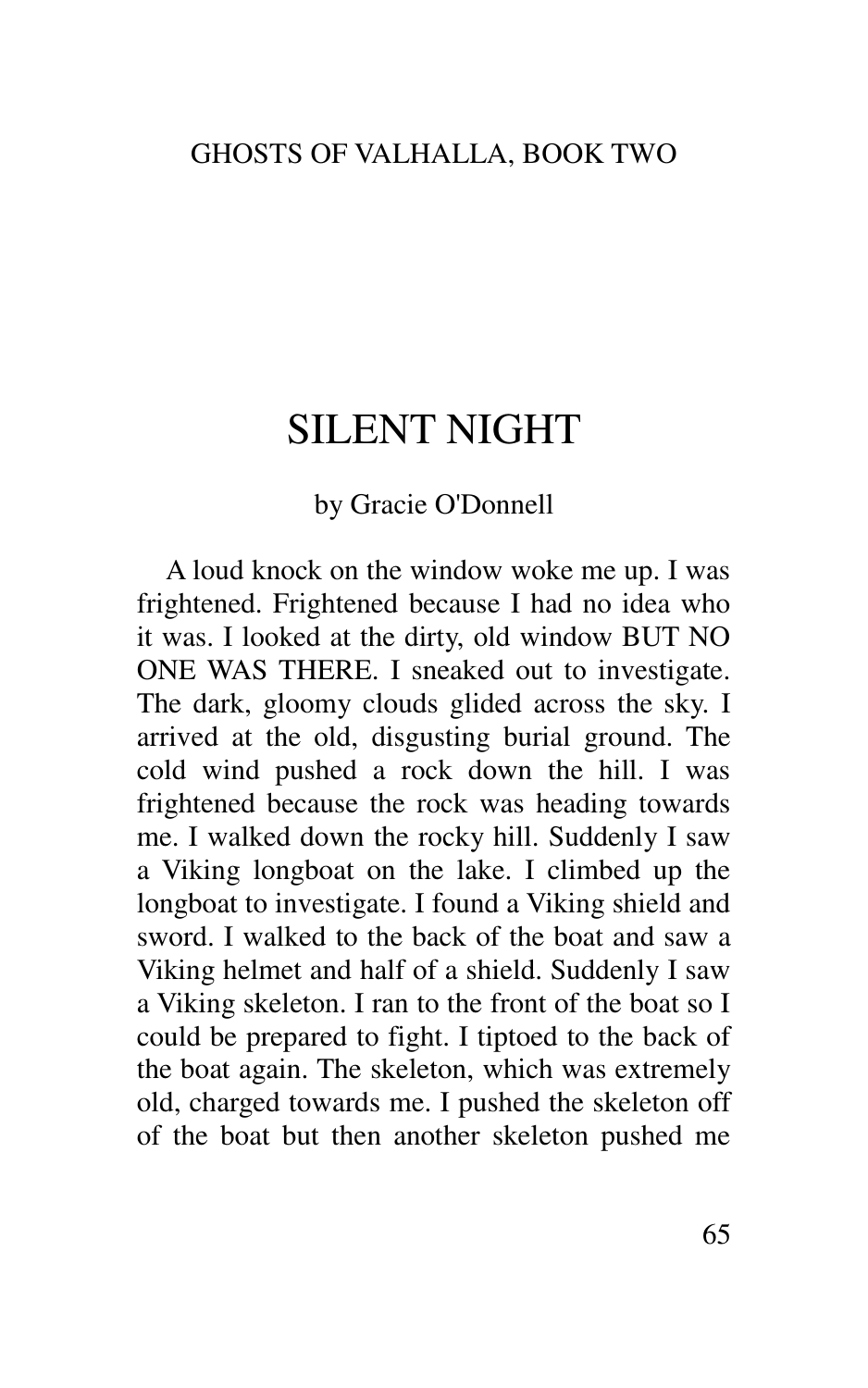off. I woke up then and it had all been a dream.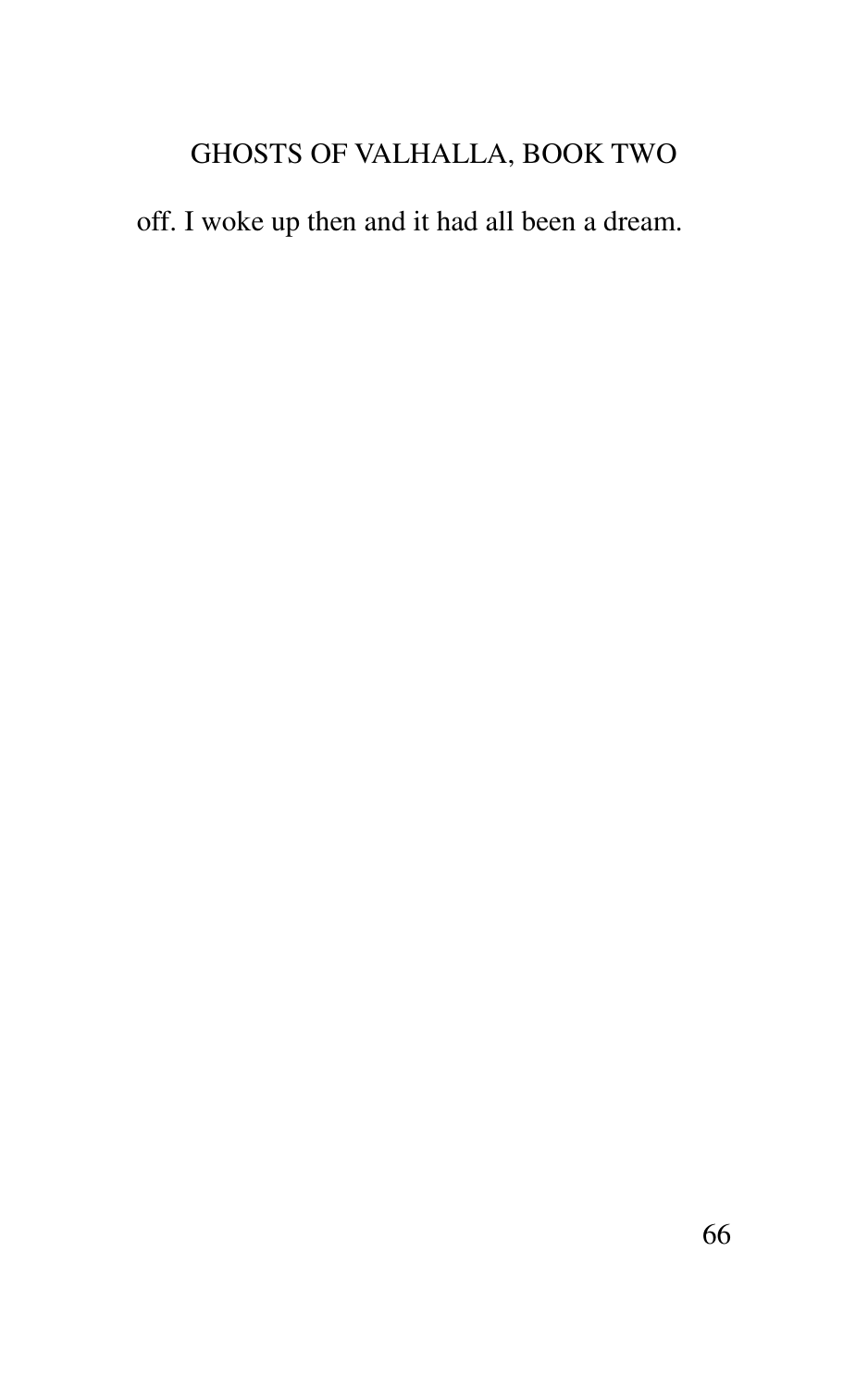# 12 MIDNIGHT

### by Taylor Dickinson

I was sat staring into deep space as the shouting from another room kept me from sleeping. As I cautiously rolled out of my wooden, uncomfortable bed, unfamiliar sounds tantalised my mind: the whispering of the wind swishing through the nearby trees; a crackling noise from a fire pit; and the clashing noises of a blacksmith sharpening silver swords! Slowly, I opened the brown, dilapidated door as I wanted to check outside. The question darting back and forth was this: what would be my fate? Carefully, without waking my sleeping roommate, I stepped outside. Lightning struck. I could hear the clouds quickly crying out their tears. Although I was scared and tired, I wanted to investigate this mystery.

"Who's that," I unexpectedly heard from behind me.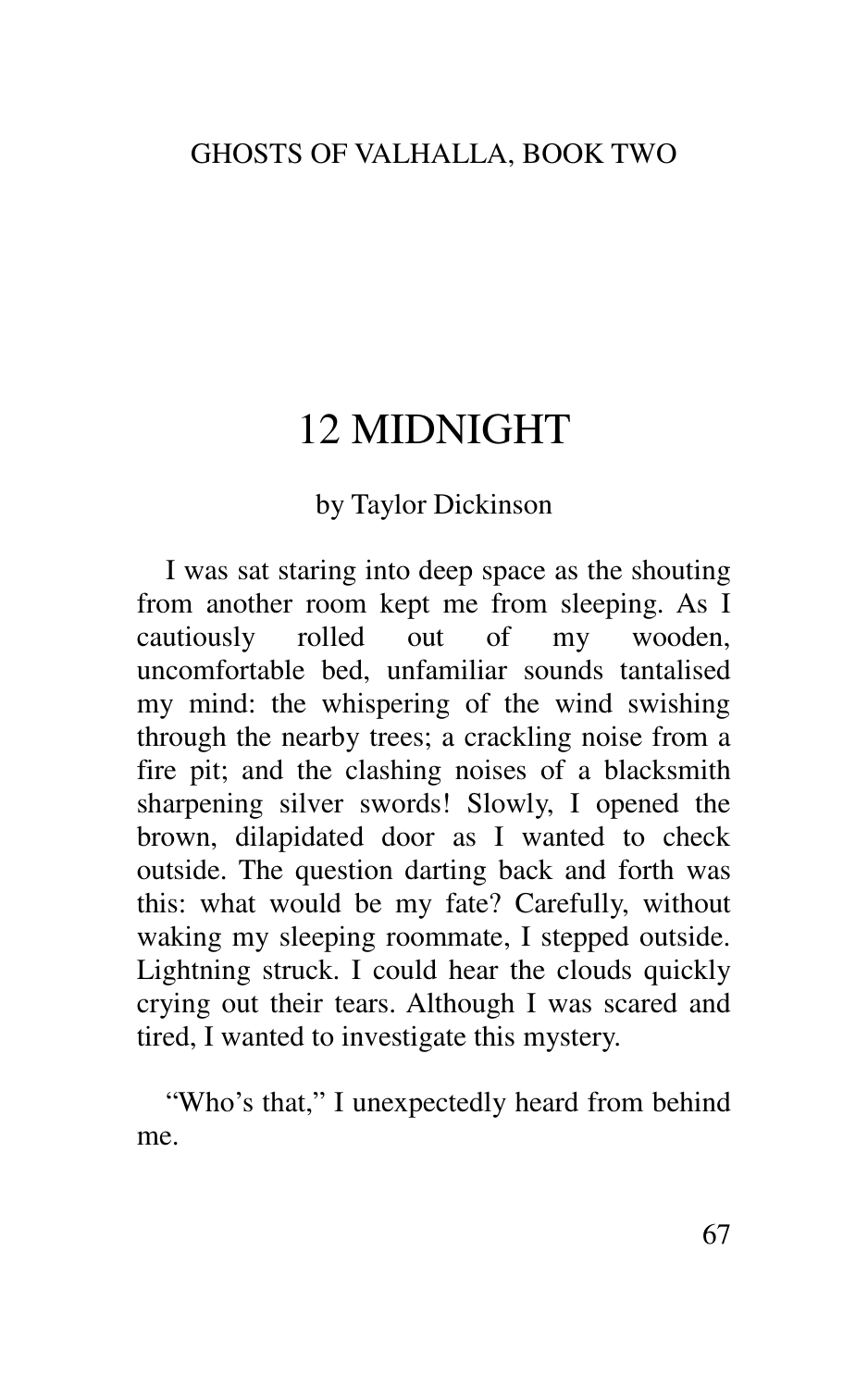"Taylor." I replied. "Come with me Oscar I need you to help me!"

We rapidly darted over to a palid, ashen tree. We saw someone. He had silver, mail chain armour as if he'd just returned from a monstrous battle.

"It's a Viking," Oscar screamed with a full throated yell. Quickly, we both ran up a seemly everlasting hill. Was he catching us? Or was it my imagination? I could feel his heavy breathing on my spine-tingling back. "Keep going Taylor," I thought to myself. He chased us all around the village like headless chickens until -

AHHH!

My leg I think it's broken. Is this the end?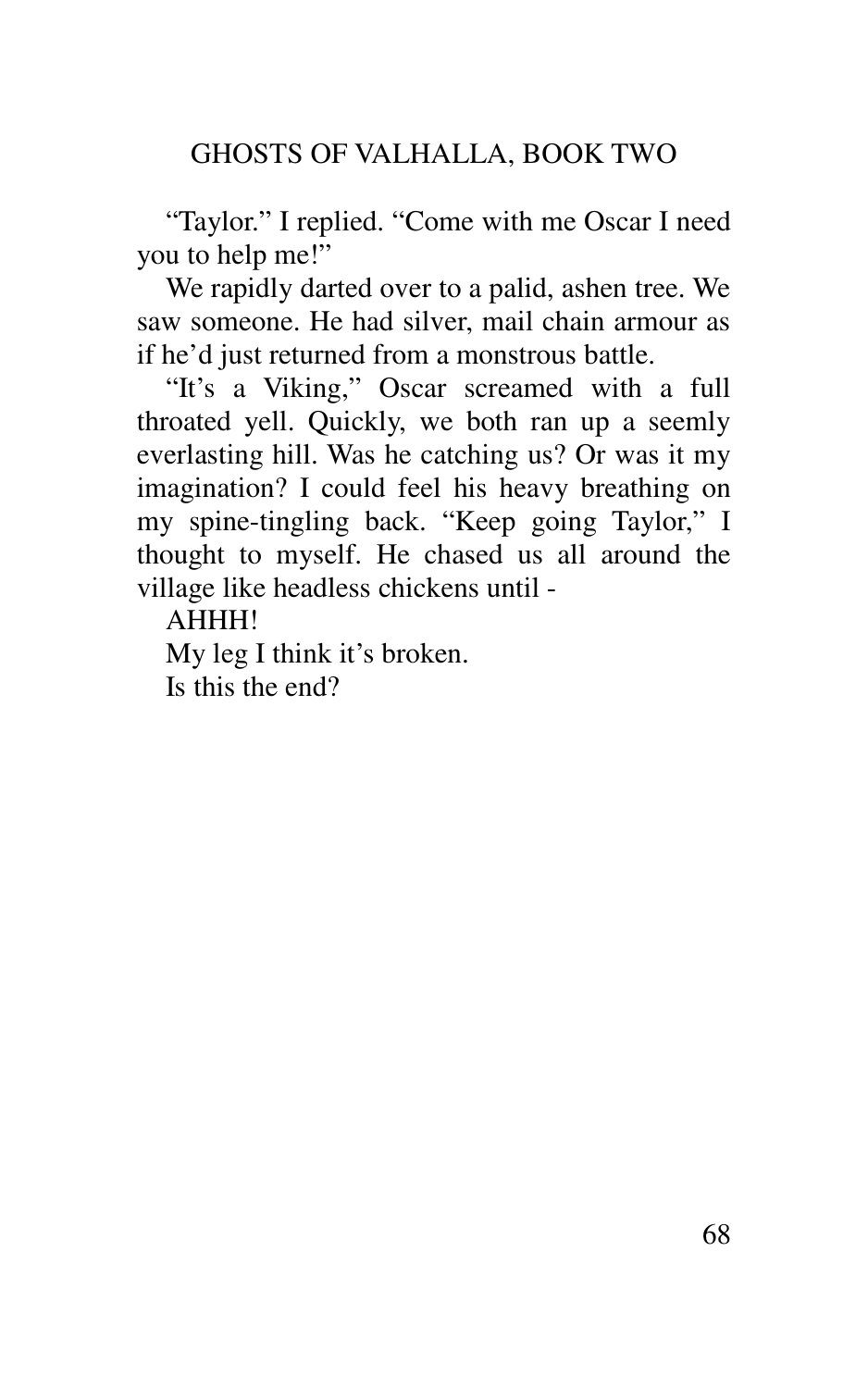# THE VIKINGS ARE COMING

#### by Ella Cook

There was a loud bang as the thunder crashed outside my bedroom window. Suddenly I heard a quiet knock on the door downstairs. I rushed down the stairs and opened the old door. There was nobody there. I wondered who had knocked on the door. I crept outside to find out who had knocked on the door. Slowly I tip-toed down a dark scary path. It was very cold and the rain poured down. I was really scared because there was lots of weird noises. I could hear banging and shouting coming from the rocks at the side of me. There was a group of Vikings by the rocks. They were planning to steal all the Low Ash children for slaves. They saw me listening to their plan. "Get her" shouted the Viking in charge. I ran back to warn everyone. I had to wake them all up to tell them what I had heard. "We have to hide," I told the teachers. The Vikings said, "Break the windows." They couldn't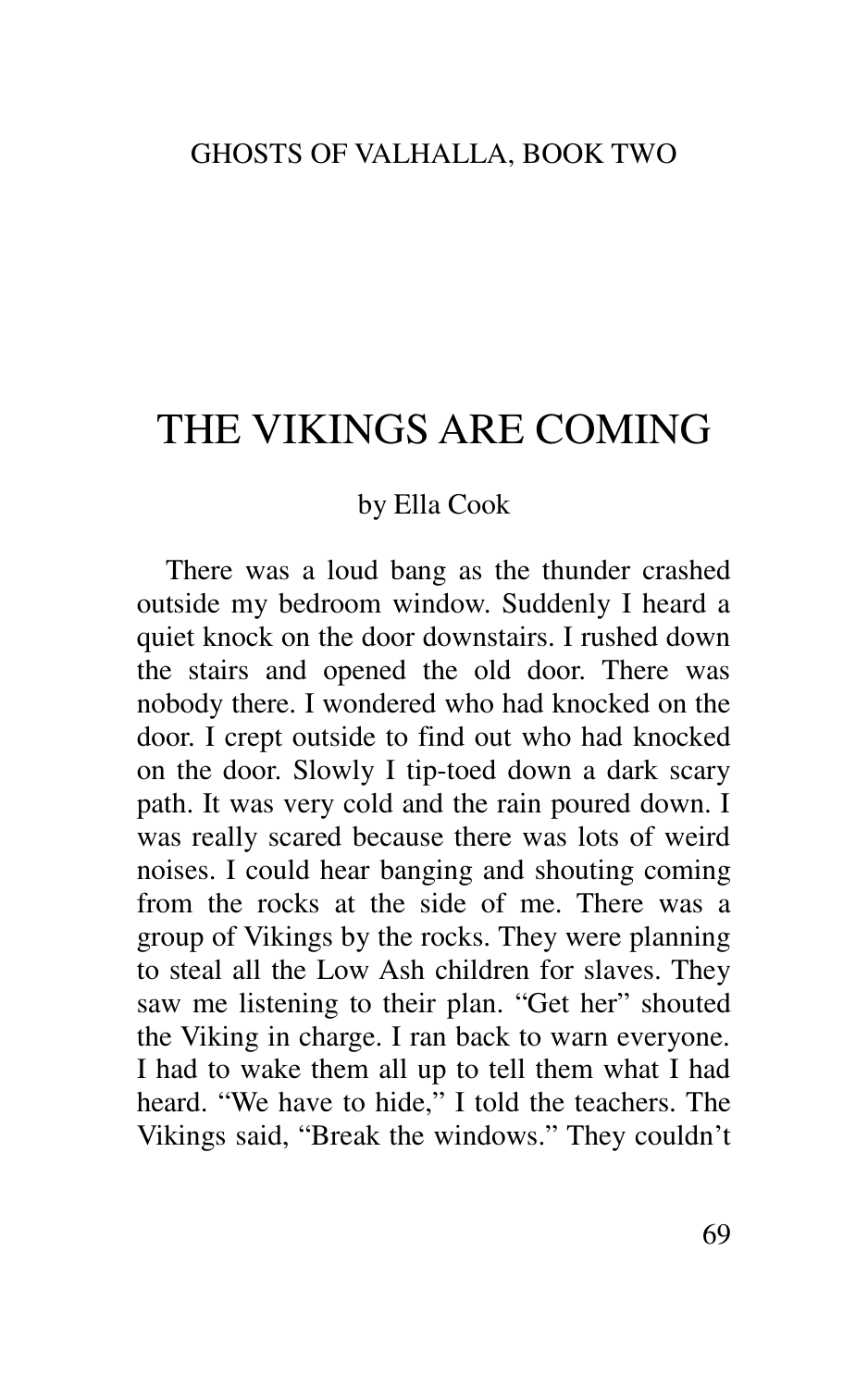find anyone so they went back to the rocks. I got really tired so I went to sleep. The next morning I woke up and went for breakfast. I asked everyone if they were ok. Nobody knew what I was talking about. Had I been dreaming?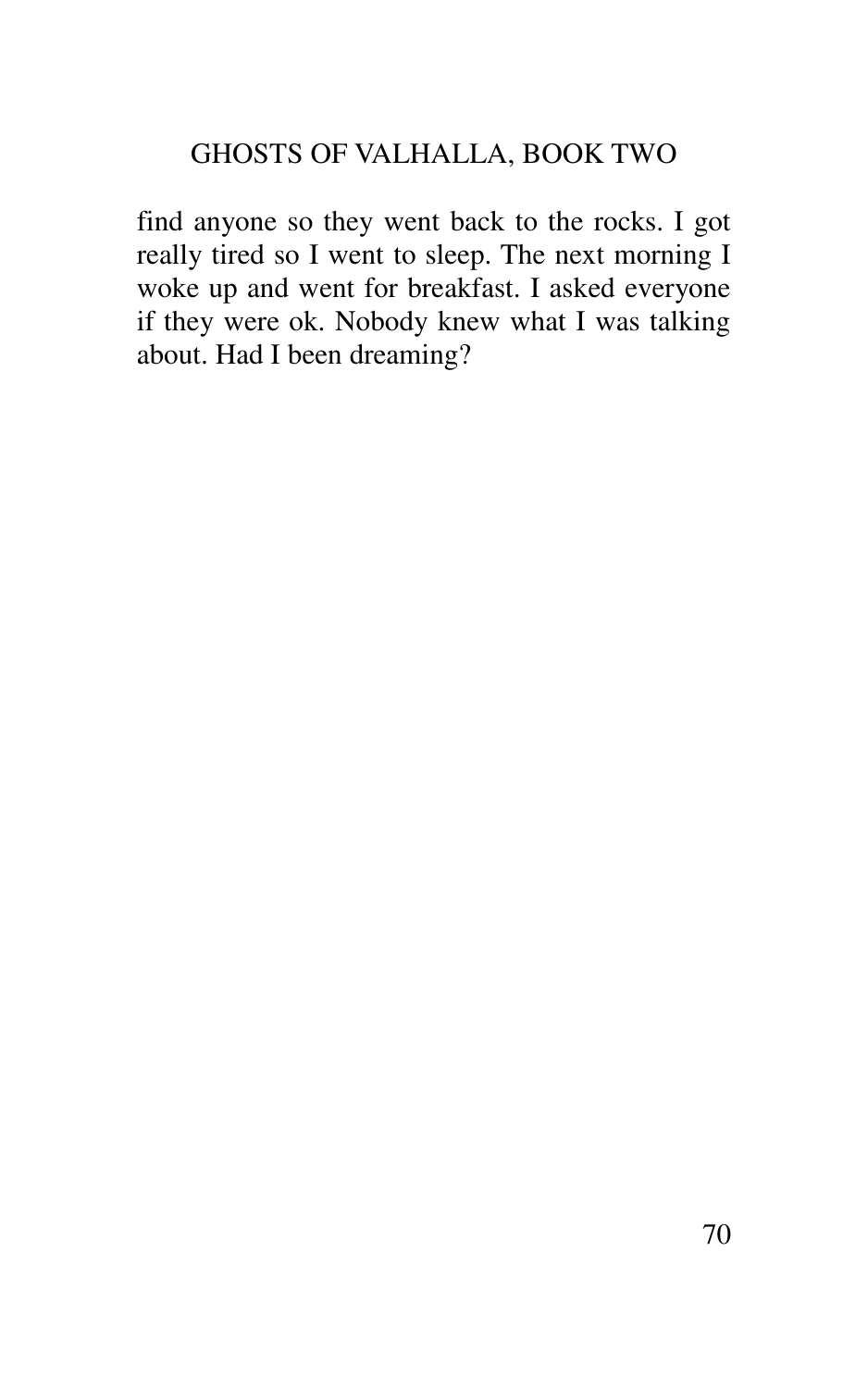# THE PORTAL

### by Matilda Brankin

I wake up groggily. I heard a loud knock on the rotten, old window, the question zooming through my mind was this: who can it be? I carefully climbed out of the window (closely followed by my best friend Gracie O, who decided to follow me) and down the shiny, new, black drainpipe.

As we slowly turned around, we stumbled upon a Viking burial ground. Towering stones, which were laid out in a circle, filled the landscape. On further inspection, the circle was filled with people. Men (who had weapons) looked half asleep. Could the Vikings be back? Gracie's mouth watered like a waterfall, she was that scared. She whispered, "Are we heading to the burial ground?" I replied quietly "Yes." We sneaked in and cautiously. Suddenly, old zombie looking Vikings, who seemed to appear from nowhere, stared at Gracie and me.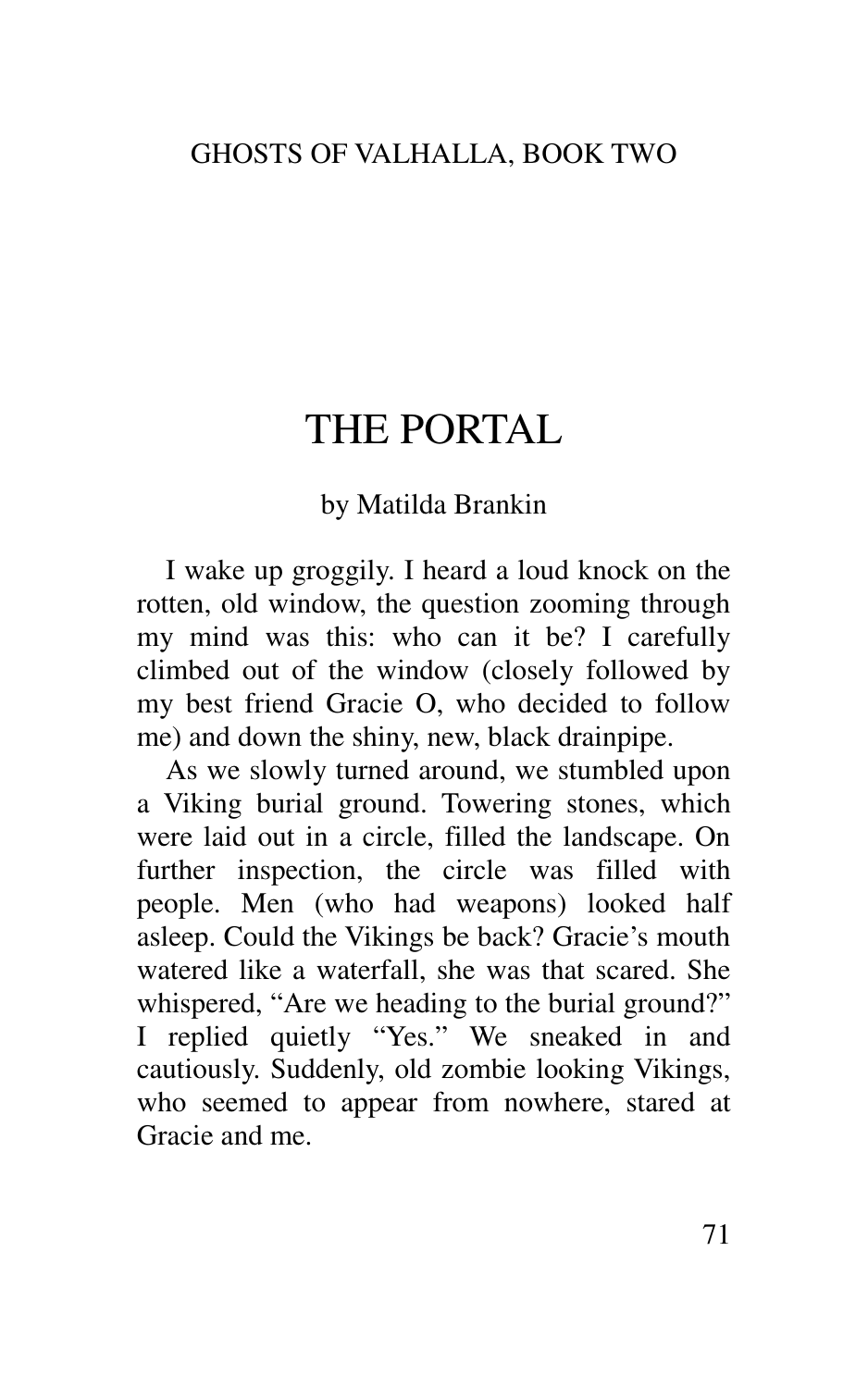If only we hadn't of climbed out the window, we wouldn't be trapped here. Gracie yelled. I heard another bang. What could it be this time? I glanced around and it was the same Vikings but now they were carrying a longboat and chanting. They looked distracted, so we decided to make a run for it. As we were running away, we bumped into Mr Henry. He was not impressed with us at all. He escorted Gracie and me back to our dormitory and made us go to straight to bed.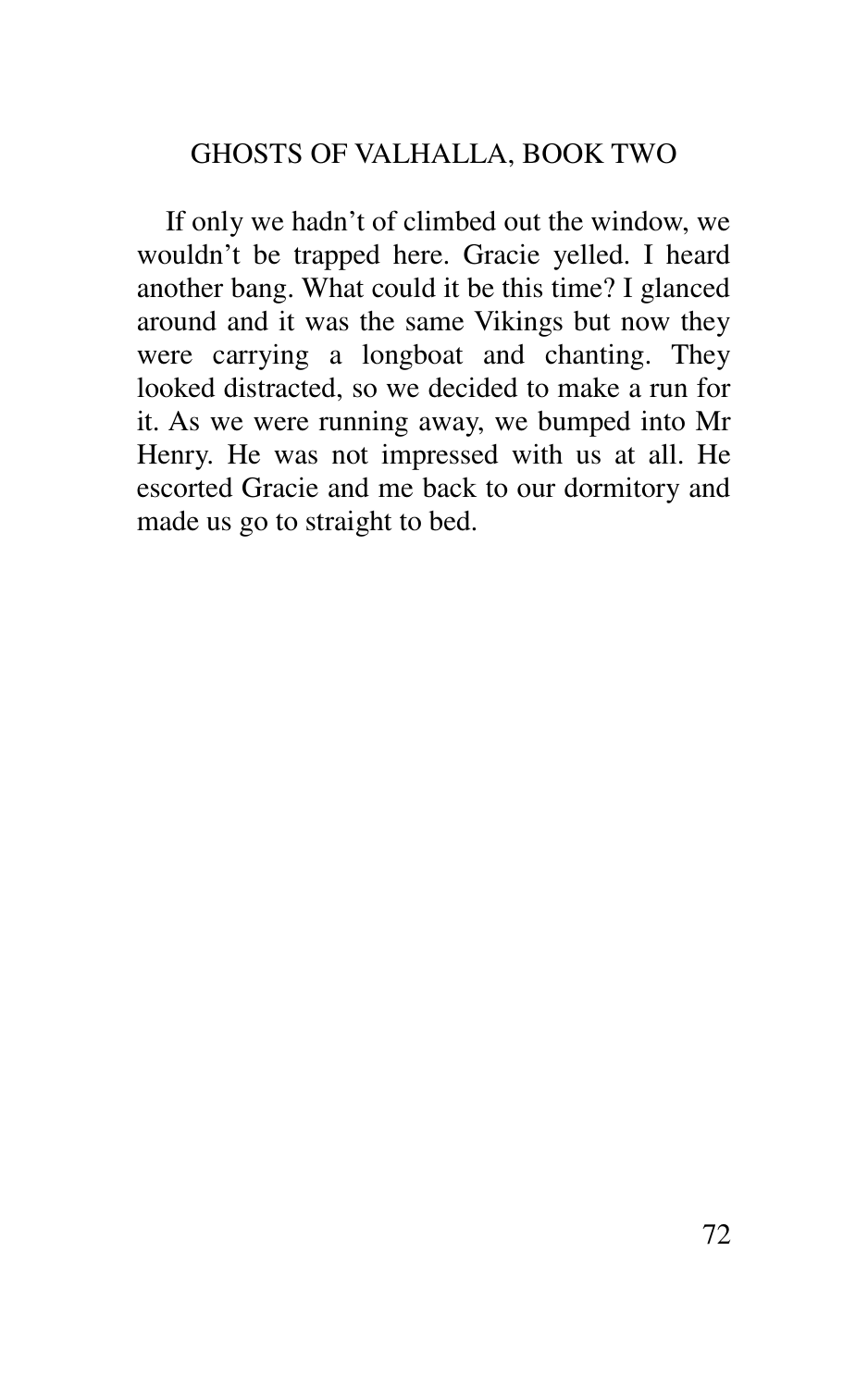## VIKING TORTURE

### by Josie Iles

Unfamiliar sounds tantalized my mind as I awoke: branches clawing at the window are devil's talons; leaves dancing and twirling in the howling wind; and the wind screeching like a child being tortured. I looked out of the grimy window to see a hulking shadow. I shrieked in terror. Accidently, I had awoken everyone in my claustrophobically small dorm. The eerie, weird walls were closing in on me as I started to sweat uncontrollably.

"Josie are you ok?" whispered Malaekah.

"Yeah, I just hate this place. Let's escape," I replied. We crept out like ninjas on a mission. Until the floor had gave away and we were the Olympic bobsleigh team hurtling down the seemingly everlasting Cresta Run.

"Where did the floor go? Are we truly trapped?"

As we began to investigate our new surroundings, frighteningly we stumbled upon a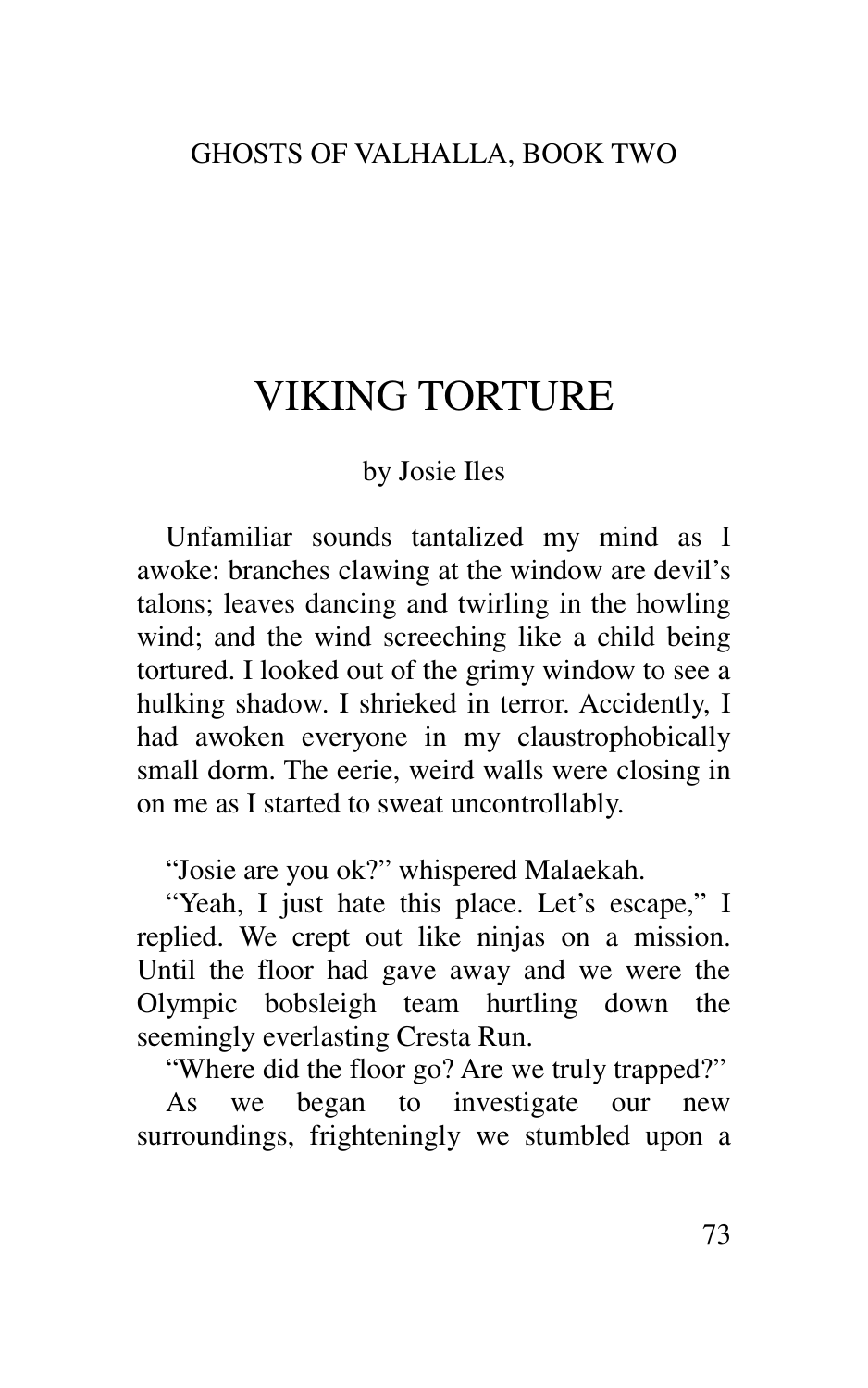rotten dead body. The Viking afterlife: the gigantic waterfall of blood; the fearsome, faceless apparitions flying around, and shattered bones lying on the ground. I felt a cold, spine-tingling breath of air.

"What was that?" I shouted.

"I think it was a spectre," Malaekah shrieked, "RUN!"

We began our frantic search for an escape route and freedom. Clawing at the bones of the deceased our desperation increased. With all hope gone we were miraculously saved by a voice from 'the gods'.

"Come with me," it ordered. Then we ran back into out dorm. ROOM 13 …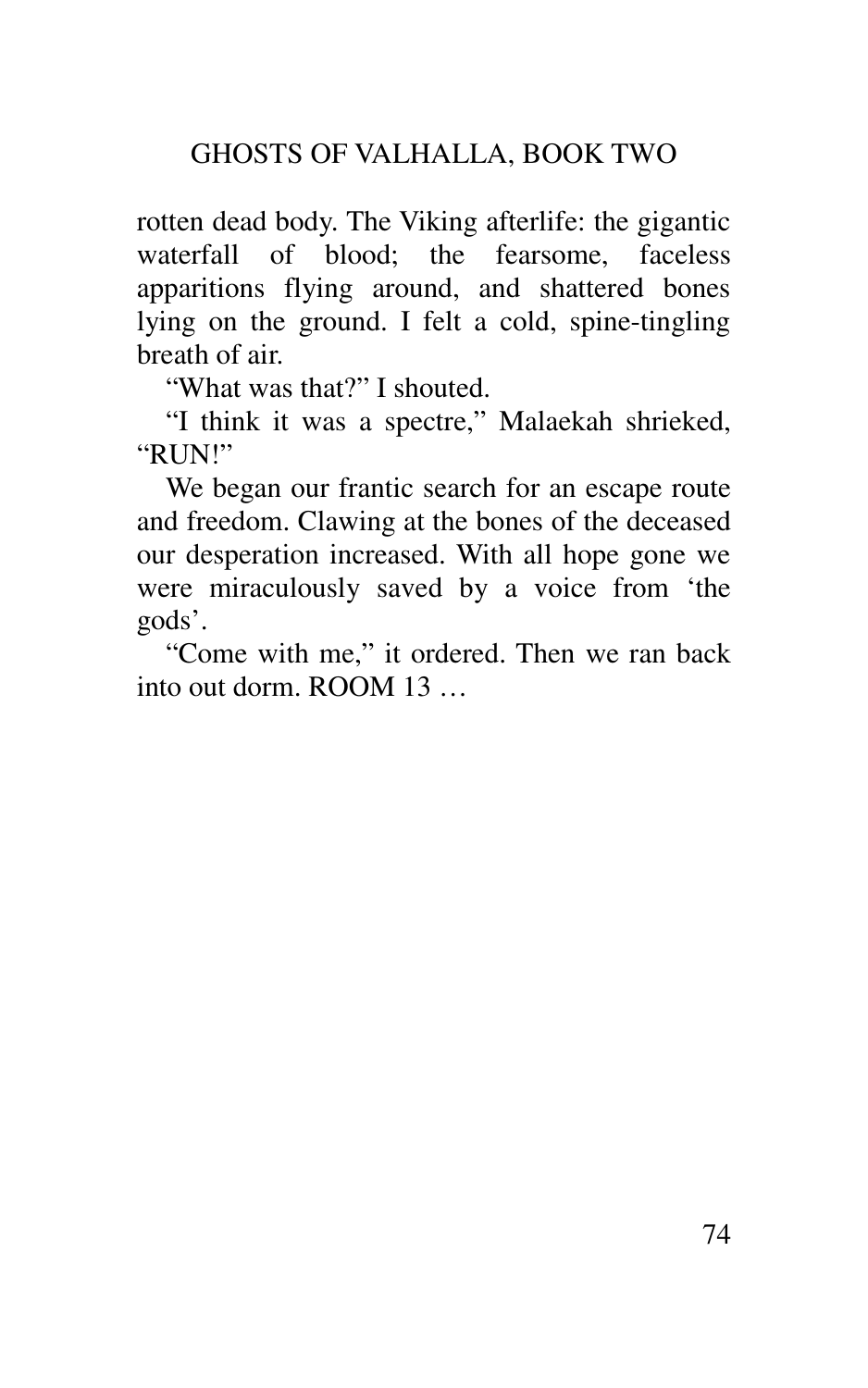# IT WAS ALL A DREAM

### by William Stewart

The leaves crackled. The twigs snapped. Yet incredibly despite being inside, the wind whistled in my face. Everything was teasing my mind. "Guys. Did you hear that?" I asked. Billy groggily woke up from his deep slumber. He hates getting woken up. "Hear what?" whispered Billy, "Do you mean the teachers?"

"No" I corrected, "I mean the leaves and twigs crackling and snapping outside, Billy." I really thought something was out there. Billy went to the window to have a look. "Look! Look! Look!" announced Billy, "what's that?" I didn't know how to answer him. We just stared. We saw a weird, glowing and misshapen figure. It had no eyes. No ears. No mouth. No facial features at all! Billy was scared and wanted to hide; as for me, on the other hand, I thought of this as a challenge or quest to investigate. "Let's wake up Jake," whispered Billy. "Jake! Jake! Jake!" After a while, we told him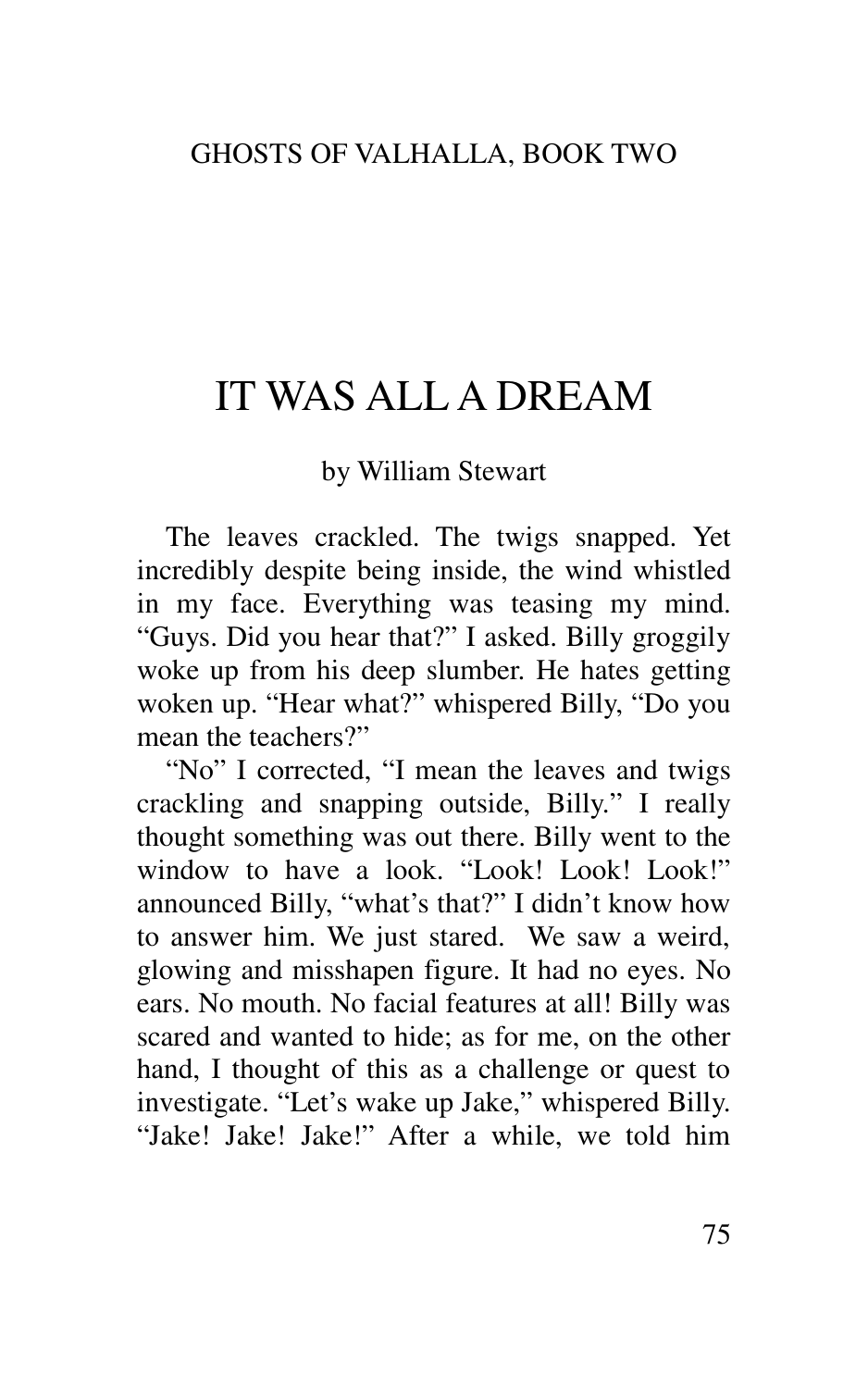### GHOSTS OF VALHALLA, BOOK TWO

about it and told him to look through the window. Finally, when Jake saw it too, we decided to investigate outside…

It was cold and damp outside. Billy really wanted to go back but we had a vote and he lost. We gingerly crept upon a foggy, old burial ground. "Guys! We need to go back!" shouted Jake. We didn't even say a word after what we saw. We just ran. There were more than any of us could count… There were more than 300+ white, glowing figures everywhere!

Whilst we were running back, terrified, I took a glance back to see if they were gone. But they were still there. As I looked back, I realised that Jake and Billy were gone! It was as if was caused by 'The Devil' himself! Then all the white figures just started chasing after me instead of standing there! What a day! So I tried running faster because they were now catching me, but I just uncontrollably stopped and just stood there! My feet were not able to move but my head could. I took a look back and they were after me! What did I do to make them so angry? Whilst I looked back, they were getting Closer! Closer! Closer!

I was confused… My phone's alarm set off… I was in bed… As my eyes slowly opened, Billy's